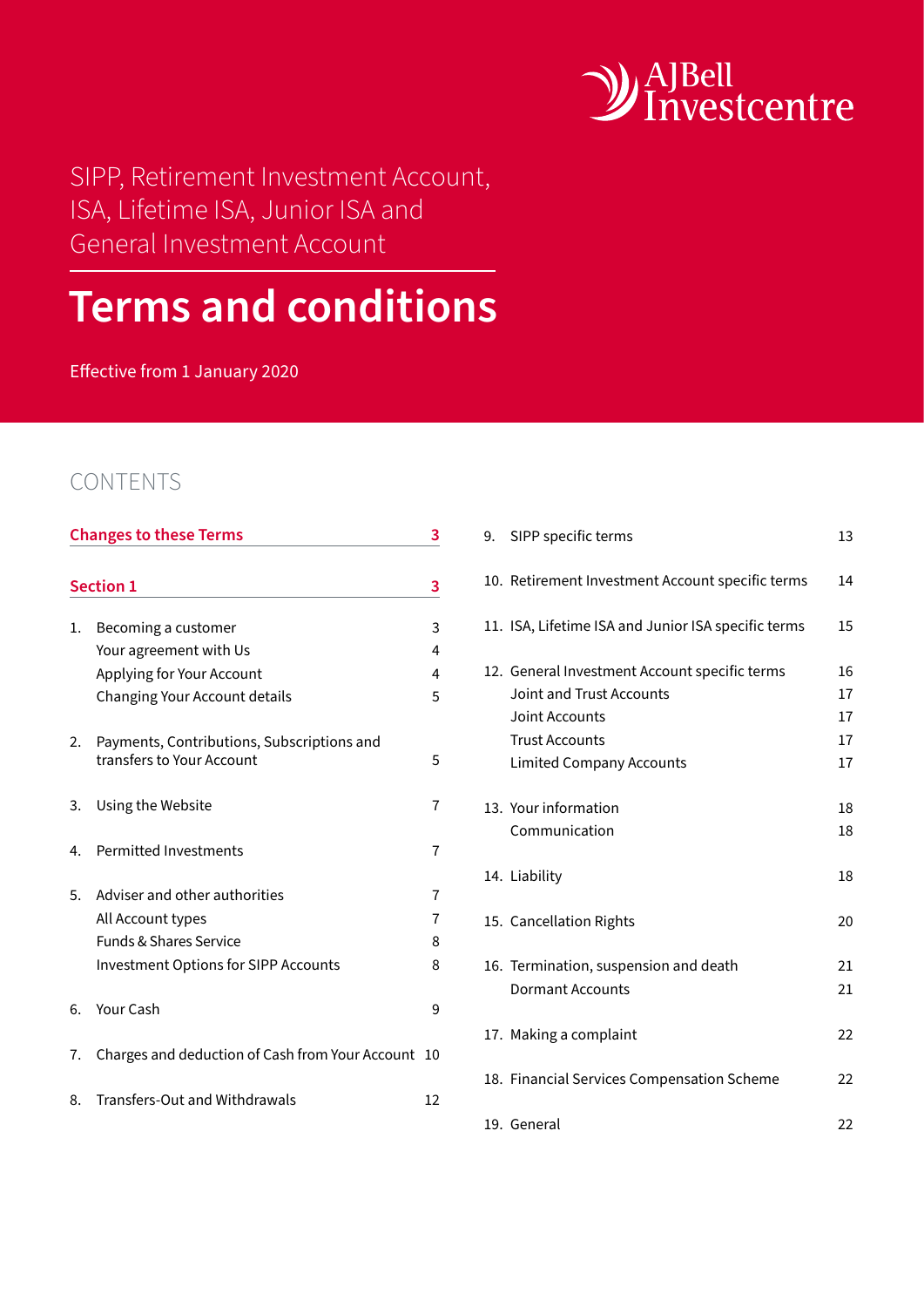| <b>Section 2</b>                              |    |
|-----------------------------------------------|----|
| 20. Funds & Shares Service dealing            | 23 |
| <b>Placing Orders</b>                         | 23 |
| What happens when an Order is placed?         | 24 |
| 21. Order execution                           | 25 |
| 22. Regular Investments                       | 27 |
| 23. BMP Service, MPS, RPS and Third-Party MPS | 28 |
| 24. Conflicts                                 | 29 |
| 25. Settlement                                | 29 |
| Intended and actual settlement date           | 29 |
| Delays in settlement                          | 29 |
| <b>Settlement Failure</b>                     | 29 |
| What happens on the Actual Settlement Date?   | 29 |
| 26. General                                   | 29 |
| 27. Contract notes                            | 30 |
| 28. Investment income                         | 30 |
| 29. Corporate Actions                         | 30 |
| 30. Title to Your investments                 | 31 |

| <b>Section 3</b>                   | 31 |  |
|------------------------------------|----|--|
| 31. F&SS XO Option                 | 31 |  |
| 32. Opening an F&SS XO Account     | 31 |  |
| 33. Funding Your F&SS XO Account   | 32 |  |
| 34. F&SS XO Account dealing        | 32 |  |
| 35. F&SS XO Account contract notes | 33 |  |
| 36. Monitoring and conflict        | 33 |  |
| <b>Definitions</b>                 | 33 |  |
| <b>Contact details</b>             |    |  |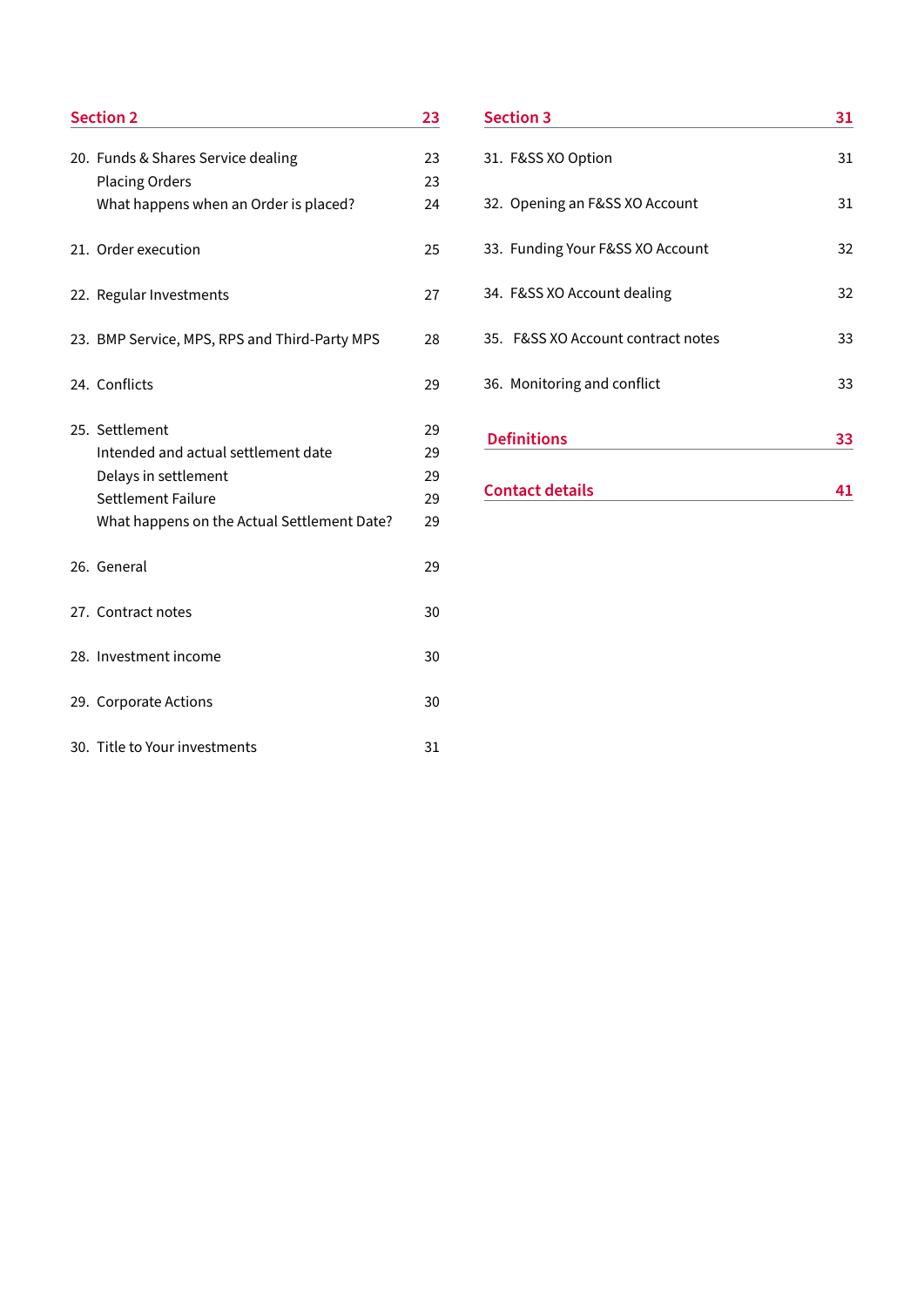<span id="page-2-0"></span>These are the Terms for the AJ Bell Investcentre SIPP, Retirement Investment Account, ISA, Lifetime ISA, Junior ISA and General Investment Account. Please refer to clause 1.5 for further details of the Agreement between You and AJ Bell.

In these Terms 'AJ Bell' means either AJ Bell Management Limited or AJ Bell Securities Limited or AJ Bell Asset Management Limited or Sippdeal Trustees Limited or Lawshare Nominees Limited. The Services are provided by them as follows:

AJ Bell Management Limited authorised and regulated by the Financial Conduct Authority (FRN: 211468) provides Administration Services in relation to Your SIPP and Retirement Investment Account.

AJ Bell Securities Limited authorised and regulated by the Financial Conduct Authority (FRN: 155593) provides the Funds & Shares Service and the Custody Service and acts as the Account Manager for the AJ Bell Investcentre ISA, Lifetime ISA and Junior ISA.

AJ Bell Asset Management Limited authorised and regulated by the Financial Conduct Authority (FRN: 774048) provides the AJ Bell Investments MPS and RPS portfolios which form part of the MPS.

Sippdeal Trustees Limited: acts as the trustee of the Scheme. Lawshare Nominees Limited: acts as the Nominee.

The registered office of all of the above AJ Bell companies is at 4 Exchange Quay, Salford Quays, Manchester M5 3EE.

Reference in these Terms to 'We', 'Us' or 'Our' is to the AJ Bell company which provides the relevant service. Words that are capitalised have a specific meaning as set out in the Definitions section at the end of these Terms.

#### Changes to these Terms

We may vary these Terms (including increasing the Charges) on giving You a minimum of 30 days' notice (except as provided below in the case of a change which is not disadvantageous and in clause 7.9) with earlier notice being given to You, if possible. However, We do reserve the right in extreme circumstances to vary these Terms with shorter notice, e.g. a change to Regulatory Requirements which We have to action immediately.

Any changes will come into force at the end of the notice period.

The valid reasons for varying the Terms are:

- to take account of:
	- changes in Regulatory Requirements, the law or interpretation of the law;
	- FCA or other industry guidance, codes of practice, good market practice or the decisions of an ombudsman;
	- in a proportionate way, changes in the costs and expenses we incur in connection with the provision of the Services;
	- changes in the way technology, systems and methods of operation are used, including the introduction of new systems or services;
	- the impact of changes in the way the Services are used on the fair allocation of costs and expenses between customers;
	- material changes to market practice or conditions;
	- changes in taxes or interest rates;
	- changes to the banking arrangements for the Services;
- to make these Terms fairer, clearer or easier to understand or to correct errors.

If We give notice of an increase in the Transfer-Out Charge for one of the above valid reasons, You will be offered an opportunity to Transfer Out at the existing Transfer-Out charge for a period of at least three months from the date of notification.

If We reasonably consider that an alteration to these Terms is not to Your detriment, We will not be required to give You any prior notice before making the change but will tell You or Your Adviser about it within 30 days of it having been made.

If We make a change to these Terms for a valid reason that is not set out above which is to Your detriment, You will be able to Transfer Out without paying the Transfer-Out charge for a period of at least three months from the date of notification.

#### Section 1

#### **1. Becoming a customer**

1.1 We do not provide personal investment recommendations or financial or tax advice as part of the Services We provide. Neither We nor Our Associates give, nor is anything on the Website or any linked website to be construed as, a personal investment recommendation or financial or tax advice of any kind. You are responsible for selecting the Product and any investments, including any Managed Portfolio.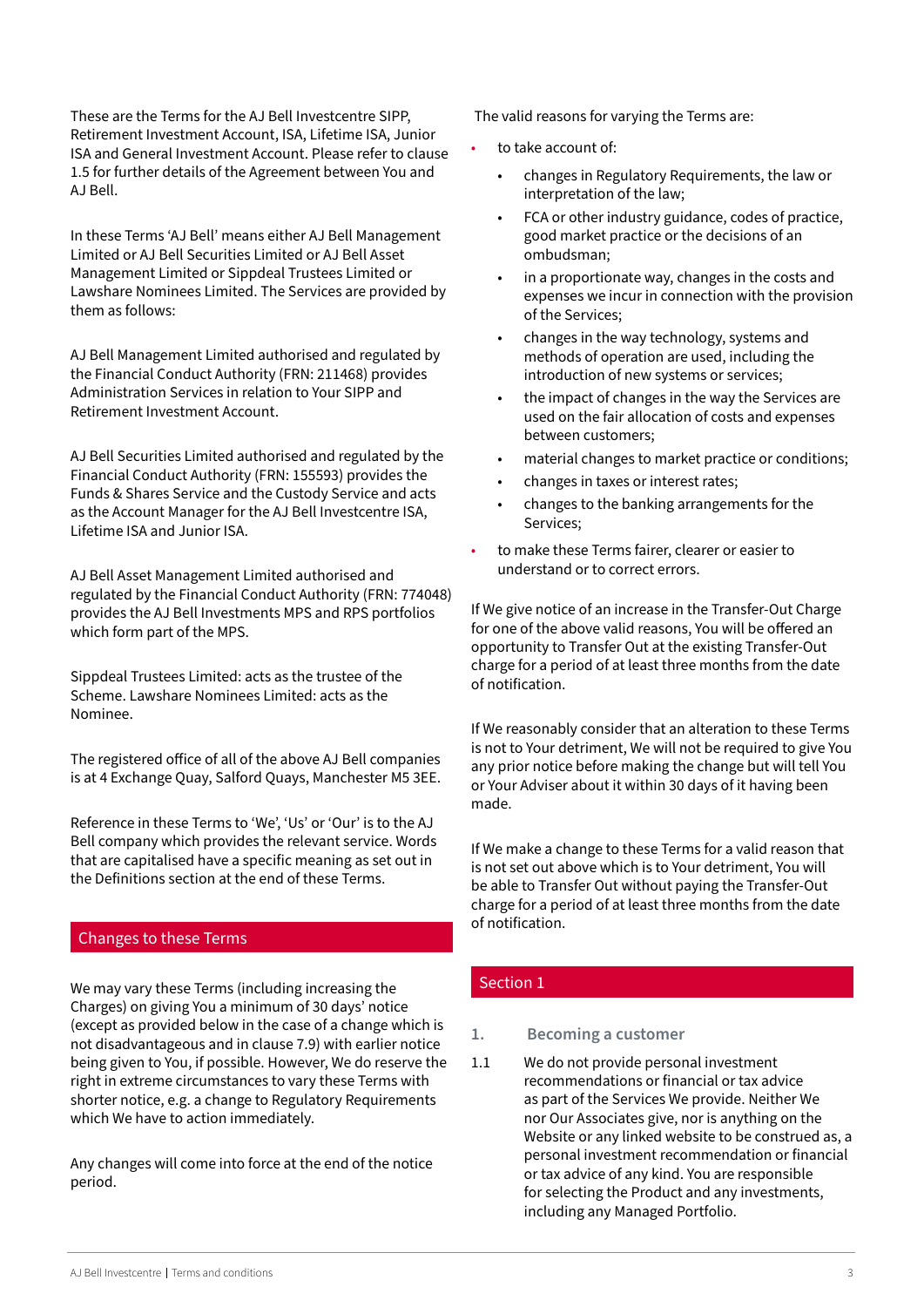- <span id="page-3-0"></span>1.2 Since We do not provide personal investment recommendations or financial, investment or tax advice as part of the Services, We are not required to assess the suitability or appropriateness for You of:
	- 1.2.1 the investments that You choose or Your Adviser chooses on your behalf, that We may hold for You in Your Account (except as explained in clause 23.4 and as explained in clause 34.6);
	- 1.2.2 the Products that You choose or Your Adviser chooses on your behalf; or
	- 1.2.3 the other Services We provide to You.
- 1.3 This means that You do not benefit from the protection of the FCA Rules on assessing suitability or appropriateness. Your Adviser is responsible for assessing the suitability. If You are in any doubt about the suitability or appropriateness of any particular Product, investment or any part of the Service, We recommend that You speak with Your Adviser.
- 1.4 We will provide the Services with reasonable skill and care but because We do not offer advice, We cannot guarantee that they will meet Your particular needs.
- 1.5 The Services are intended for use only by customers who have an Adviser registered with Us. You must notify Us if You change Adviser and Your new Adviser must be registered, or be prepared to register, with Us. If You do not have an Adviser for any period of time, additional charges will apply. The additional charges apply because the cost of administering Your Account is likely to increase if You do not have an Adviser. If We become aware that You no longer have an Adviser, We will write or email to You explaining that Your options are to appoint another Adviser, Transfer Out to another provider of Your choice or continue with Your Account subject to the additional charges detailed in the letter. If You do not appoint another Adviser or Transfer Out within 30 days of when we write to or email You, the additional charges will then apply until such time as You do so.
- 1.6 If You wish to select an Investment Manager, You and Your Adviser are responsible for selecting that Investment Manager. It is the responsibility of You and Your Adviser to perform such checks as You and Your Adviser consider necessary before doing so. By appointing an Investment Manager under the Investment Partner Option, We do not endorse the capacity of the Investment Manager to provide investment services of a particular quality or of a quality to meet Your particular investment requirements nor do We endorse their financial or regulatory status.

# Your agreement with Us

- 1.7 The terms of Your agreement with Us are set out in these Terms, each Application, the Declarations, the Charges and Rates Page and in the case of:
	- 1.7.1 Your SIPP or Retirement Investment Account: the Scheme Rules, if applicable, the Supplemental Trust Deed and the SIPP Key Features or Retirement Investment Account Key Features. The Scheme Rules will prevail in the event of any conflict;
	- 1.7.2 Your ISA or Junior ISA: the ISA Key Features;
	- 1.7.3 Your Lifetime ISA: the Lifetime ISA Key Features;
	- 1.7.4 Your General Investment Account: on the Website.

If there is any inconsistency with these Terms and the Key Features for your ISA, Junior ISA or Lifetime ISA, these Terms will prevail.

# Applying for Your Account

- 1.8 You may authorise Your Adviser to complete and submit Your Application but acknowledge that in giving such authority You will be deemed to have accepted the contents of the Application and made the Declarations. Your Agreement with Us will start as soon as we confirm that We have accepted Your Application.
- 1.9 We will only accept Applications from:
	- 1.9.1 individuals aged 18 or over except where expressly provided otherwise in these Terms in relation to a SIPP or Junior ISA Application for a Child; or
	- 1.9.2 limited companies for General Investment Accounts.
- 1.10 Except as is provided in clause 5 (Adviser authority), We will only take instructions in relation to:
	- 1.10.1 an Account opened on behalf of a Child from, and communicate with, a Registered Contact but will cease to do so if We become aware that the Registered Contact is no longer the legal guardian or no longer has parental responsibility;
	- 1.10.2 a Trust Account (see clause 12.12) from a Nominated Contact; and
	- 1.10.3 a Limited Company Account (see clause 12.13) from a Nominated Contact.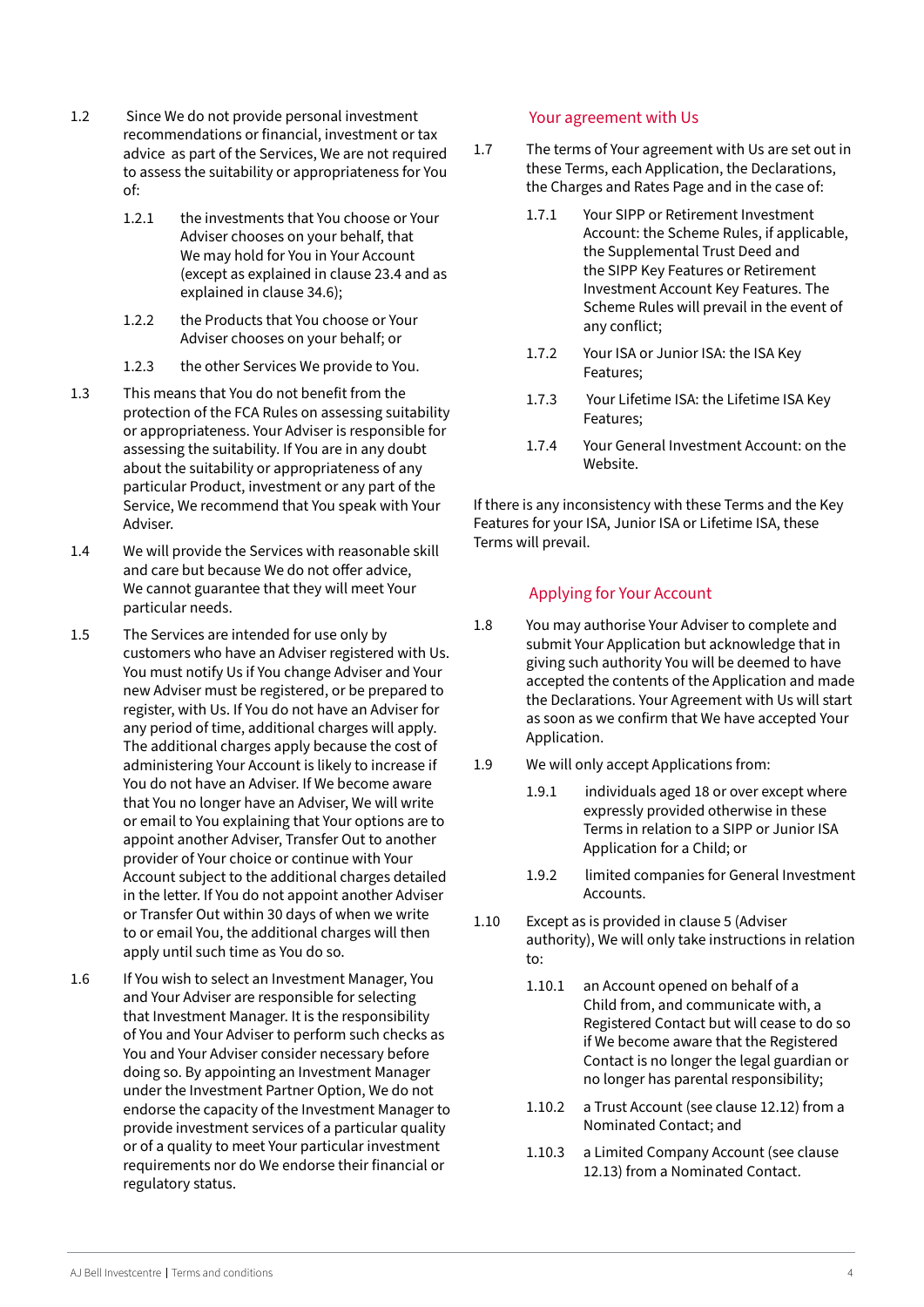- <span id="page-4-0"></span>1.11 We cannot open an ISA or Lifetime ISA for You, or a Junior ISA for a Child, if You, or the Child, are a USA citizen, a USA resident for tax purposes, a Canadian citizen or a Canadian resident for tax purposes.
- 1.12 You can start using Your Account when We tell You that Your Application has been approved. We may decline Your Application entirely at Our discretion.
- 1.13 We will categorise You (and in relation to an Account opened for a Child, the Child also) as a retail customer for the purposes of the FCA rules. This categorisation provides the highest level of protection.

#### Changing Your Account details

- 1.14 We will accept an application for a change of Registered Contact or Nominated Contact subject to the following conditions:
	- 1.14.1 the new contact satisfies relevant Regulatory Requirements;
	- 1.14.2 We have no reason to believe that the new contact has provided untrue information; and
	- 1.14.3 except as provided in clauses 1.12 and 1.13, We receive the consent of the existing Registered Contact or Nominated Contact.
- 1.15 We will accept an application for a change of Registered Contact without the consent of the existing Registered Contact if:
	- 1.15.1 the applicant is the Child and, in the case of a SIPP or Retirement Investment Account, is aged 18 or over; in the case of a Junior ISA, is aged 16 or over and satisfies relevant Regulatory Requirements (but We reserve the right to advise the existing Registered Contact of the application);
	- 1.15.2 the existing Registered Contact is dead or incapacitated;
	- 1.15.3 the existing Registered Contact cannot be contacted following reasonable attempts by Us to establish contact;
	- 1.15.4 the existing Registered Contact has ceased for whatever reason to be the legal guardian or to have parental responsibility;
	- 1.15.5 the applicant is the adopter or has been appointed the guardian or special guardian of the Child who holds a Junior ISA; or
	- 1.15.6 We have to comply with a court order.
- 1.16 We will accept an application for a change of Nominated Contact without the consent of the existing Nominated Contact only if:
	- 1.16.1 the existing Nominated Contact is dead or incapacitated;
	- 1.16.2 in the case of a Trust Account, if We are satisfied that the change has been properly authorised in accordance with the terms of the trust;
	- 1.16.3 in the case of a Limited Company Account, if We are satisfied that the change has been properly authorised by the company
- 1.17 We may decline an application for a change of Registered Contact or Nominated Contact at Our discretion.
- 1.18 We will accept an application for a change of a trustee of a Trust Account only if We receive the consent of all the existing trustees who are account holders other than a trustee who is dead or incapacitated, or are otherwise satisfied that the change has been properly authorised in accordance with the terms of the trust or otherwise by law.
- 1.19 You are responsible for dealing with Your tax affairs, including completing and submitting any applicable tax returns. You are also responsible for checking that any information We provide You with about Your investments which is used for the purposes of completing any tax returns (e.g. details of dividend receipts and capital gains) is accurate and complete.
- 1.20 Any investment income received or gains made may be subject to tax. It is Your responsibility to report this information to HMRC and to pay any tax liability that arises. We are not responsible for any personal tax liability You may have in relation to Your Account.
- **2. Payments, Contributions, Subscriptions and transfers to Your Account**
- 2.1 Payments, Contributions, Subscriptions and Transfers in cash (as applicable) can only be made into Your Account in GB Pounds and as provided in relation to:
	- 2.1.1 a SIPP and Retirement Investment Account: in the SIPP Key Features and Retirement Investment Account Key Features;
	- 2.1.2 an ISA: in the ISA Key Features and on the Website;
	- 2.1.3 a Lifetime ISA: in the Lifetime ISA Key Features and on the Lifetime ISA section of the Website; or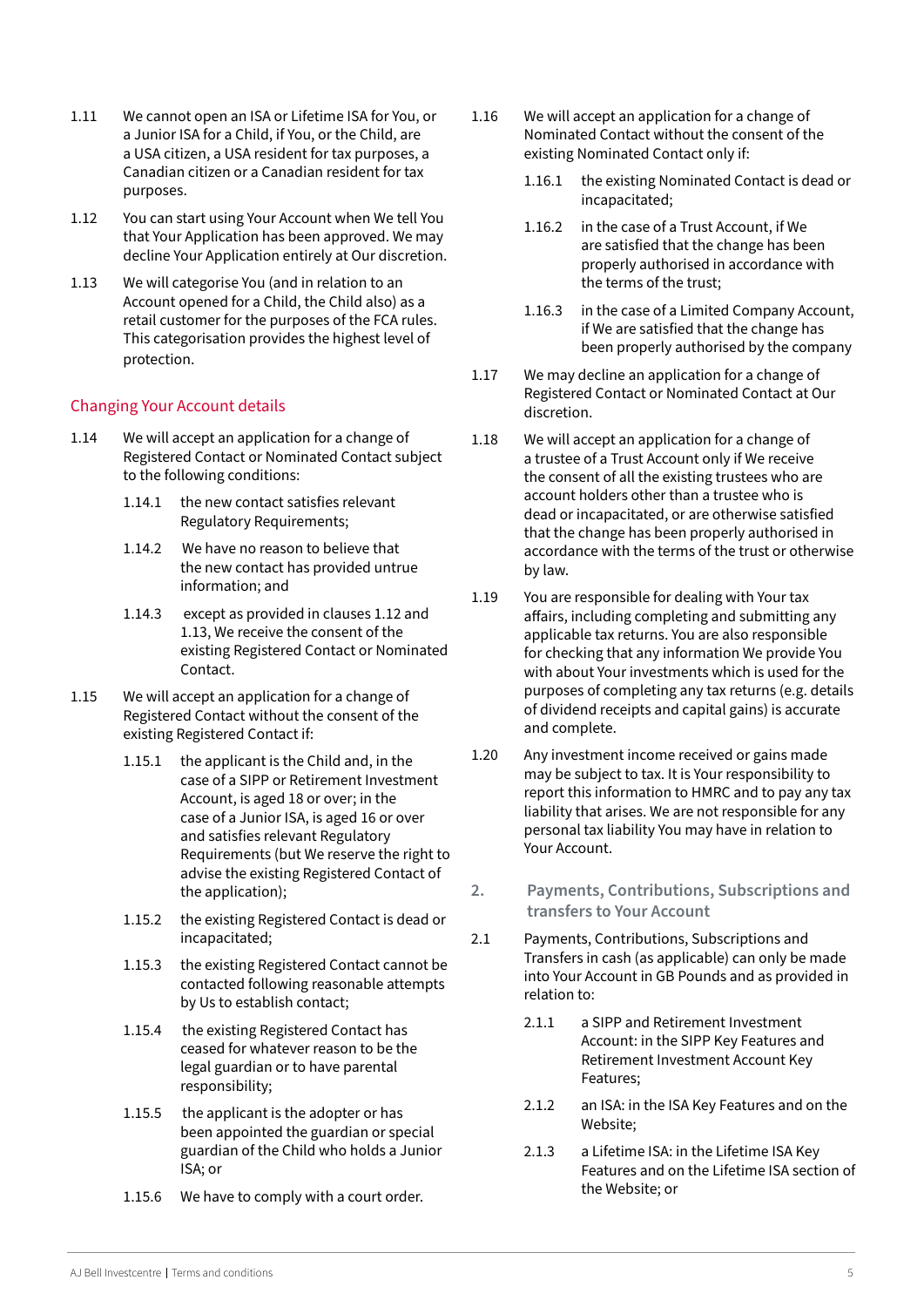- 2.1.4 a General Investment Account: in the FAQs set out in the GIA section of the Customer area of the Website.
- 2.2 It may be up to five Business Days before Payments or Contributions or Subscriptions or Transfers made into Your Account in cash are available for use. If funds are made available for use before they are cleared and a Payment or Contribution or Subscription or Transfer in cash is not then honoured, We will adjust the Cash balance in Your Account.
- 2.3 If You or a third party claim that a Payment or Contribution or Subscription or Transfer in cash has been made in error to Your Account, We will only refund the amount of the Payment or Contribution or Subscription or Transfer upon confirmation by the payer of a successful claim having been made. We reserve the right to return cash, whether received by cheque, debit card, direct debit or other bank transfer, to the same account from which it came once the Payment or Contribution or Subscription or Transfer has cleared.
- 2.4 You can only Transfer investments into Your Account that are included in the range of investments We permit at Our discretion for Your Account as specified in the Key Features for the relevant Product or in relation to a General Investment Account in the FAQs set out in the GIA section of the customer area of the Website.
- 2.5 As We do not give advice, You and Your Adviser are wholly responsible for initiating and coordinating the processing of Transfers.
- 2.6 We reserve the right to reclaim a Payment or Contribution or Subscription or Transfer or refund a Transfer (whether in part or whole) made in error to or from Your Account without Your authority.
- 2.7 We may decline any Payment or Contribution or Subscription or Transfer entirely at Our discretion. We would normally only do so if We were unable to satisfactorily verify the source of the Payment, Contribution, Subscription or Transfer.
- 2.8 We will determine requests for the return of Payments or Contributions or Subscriptions entirely at Our discretion, but would normally only refuse a request if We believed it might breach a Regulatory Requirement for example, a breach of HMRC rules. Any amount refunded may be less than that paid because of Our Charges, the deduction of Adviser Charges, the performance of Your investments or tax, charges or interest applied by HMRC.
- 2.9 We will only maintain Cash in Your Account and F&SS Accounts in GB Pounds.
- 2.10 If We have to make or receive a payment in a currency other than GB Pounds, We will carry out a foreign exchange transaction to convert the payment to or from GB Pounds, as the circumstances may require.
- 2.11 To facilitate the payment of Withdrawals from Your Account by electronic bank transfer, You must provide Us with details of a nominated UK bank account in Your name. Unless We agree otherwise, We will only pay Withdrawals to that bank account and will only do so once We have verified its authenticity to Our satisfaction.
- 2.12 If You change Your nominated bank account, We will only make payments to the new account once We have verified its authenticity to Our satisfaction. This may result in payment being delayed.
- 2.13 We will not ordinarily accept payments from or make payments to a bank account which is not in Your name (either solely or jointly). Current exceptions are:
	- 2.13.1 Contributions made to Your SIPP or Retirement Investment Account
	- 2.13.2 in the case of a Lifetime ISA, payment to and receipts from your conveyancer in connection with the purchase of a residential property in accordance with the ISA Regulations; and
	- 2.13.3 in the case of a Child, Subscriptions made to your Junior ISA by a parent or grandparent(s).
	- 2.13.4 If We allow funds to be credited to Your Account by debit card or direct debit and funds are credited to Your Account by:
	- 2.13.5 debit card and then withdrawn (in whole or in part) within 60 Business Days, We reserve the right to make the payment by way of a refund of the debit card payment; or
	- 2.13.6 direct debit and then withdrawn (in whole or in part) within 120 Business Days, We reserve the right to make the payment to the account from which they were received.
- 2.14 We will in the ordinary course of events only delay or refuse to make a payment if We:
	- 2.14.1 are unable to satisfactorily verify details of the nominated bank account to which payment is due to be made, including the full name and address of the bank account holder; or
	- 2.14.2 reasonably believe that the payment has not been validly authorised or may involve the fraudulent use of Your Account.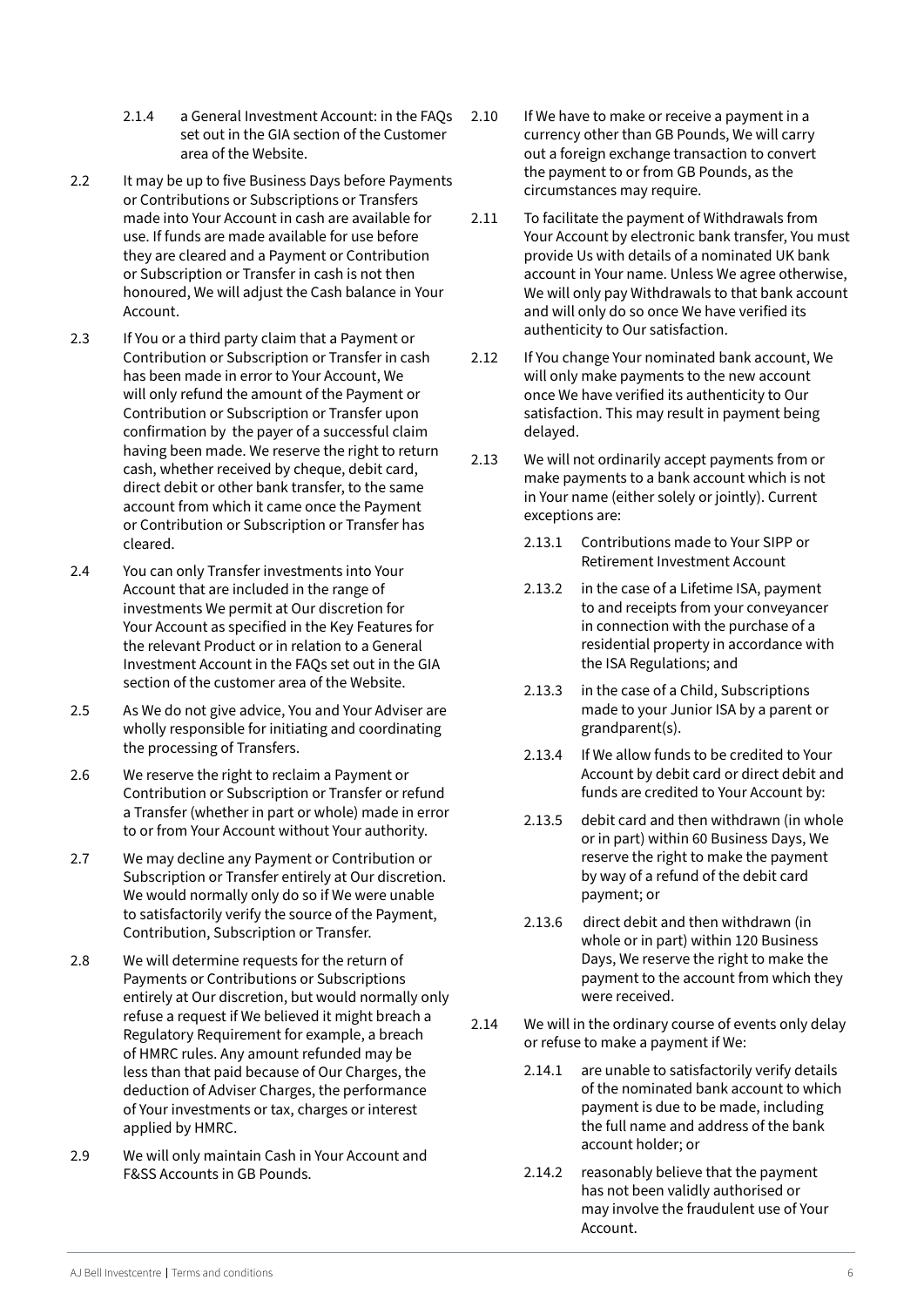- <span id="page-6-0"></span>2.15 To the extent that We consider that We are legally permitted to do so and it will not compromise our security procedures, We will inform You of the reason for the delay or refusal.
- **3. Using the Website**
- 3.1 You and Your Adviser may download or print individual sections of the Website and information from websites linked to it strictly for personal use provided You and Your Adviser keep intact all copyright and proprietary notices but You and Your Adviser must not reproduce or distribute any material without Our consent.
- 3.2 Some of the Data made available on the Website is provided by Third Party Service Providers and Investment Managers, We do not warrant the accuracy, completeness, timeliness or correct sequencing of any such Data on the Website nor are We responsible for any decision made or action taken in reliance upon that Data or the interruption of any Data.
- 3.3 You and Your Adviser may experience occasional interruption to the Website as a result of routine or non- routine maintenance, upgrades of the Website, failure of or disruption to the Internet or in extreme market conditions or due to systems failure or malfunction.
- 3.4 The Website may not support Your or Your Adviser's browser or be fully compatible with Your or Your Adviser's computer.
- 3.5 You and Your Adviser are responsible for verifying the accuracy of any information that You or Your Adviser use which is made available on any website that links to the Website.
- 3.6 You can appoint a Representative who already has an Account to have View-Only Access to Your Account by completing the account linking application form which Your Adviser can access on the Website.
- 3.7 You and Your Adviser can only use the Website if You accept (expressly or by implication) all relevant terms of use which are set out on the Website from time to time.
- **4. Permitted Investments**
- 4.1 You may only hold Permitted Investments in Your Account.
- 4.2 We may alter the Permitted Investments range at any time without notice and require the sale (or at Our discretion, if the related Regulatory Requirements permit, Transfer-Out or Withdrawal) of investments removed from it but will typically only decline an investment if, for example, it is not permitted by HMRC or it could result in Us incurring liability in excess of the value of Your investments or if We consider that the investment is too complex or costly to administer.
- 4.3 We reserve the right to refuse to act on any instruction from You or Your Adviser in relation to a Permitted Investment, which could result in a breach of a Regulatory Requirement, or if the instruction has already been acted upon, to take such action as We consider appropriate to reverse the instruction.
- **5. Adviser and other authorities**

This section sets out the basis on which Your Adviser has authority to manage Your Account.

# All Account types

- 5.1 We are not responsible for any advice given by Your Adviser on investments or on the MPS, RPS and/ or Third-Party MPS or for the performance of any investments selected by You or Your Adviser or by an Investment Manager or that are held within any Managed Portfolio, as applicable.
- 5.2 Except where indicated otherwise in clause 5.3 and 5.4, You give Your Adviser full authority to manage Your Account including:
	- 5.2.1 giving instructions to transfer Cash between Your Accounts or Products on the Website, which in respect of Your SIPP includes giving instructions to transfer Cash between Your SIPP Account and the Investment Manager(s) Account or the F&SS Accounts, and in respect of Your Retirement Investment Account includes, giving instructions to transfer Cash between Your Retirement Investment Account and the Funds & Shares Service;
	- 5.2.2 giving instructions to initiate Transfers from other providers to Your Account;
	- 5.2.3 accessing all information on Your Account, whether held by Us or the Investment Manager(s); and
	- 5.2.4 giving all other instructions in relation to the administration of Your Account (but not in relation to beneficiary nomination, change in the level of Contributions by Direct Debit or other instructions where We require Your signature).
- 5.3 We will require Your instructions before We:
	- 5.3.1 first make Benefits payments to You (but not for subsequent changes in the level of Benefits payments);
	- 5.3.2 process a Withdrawal from Your Account; and
	- 5.3.3 process a Transfer-Out.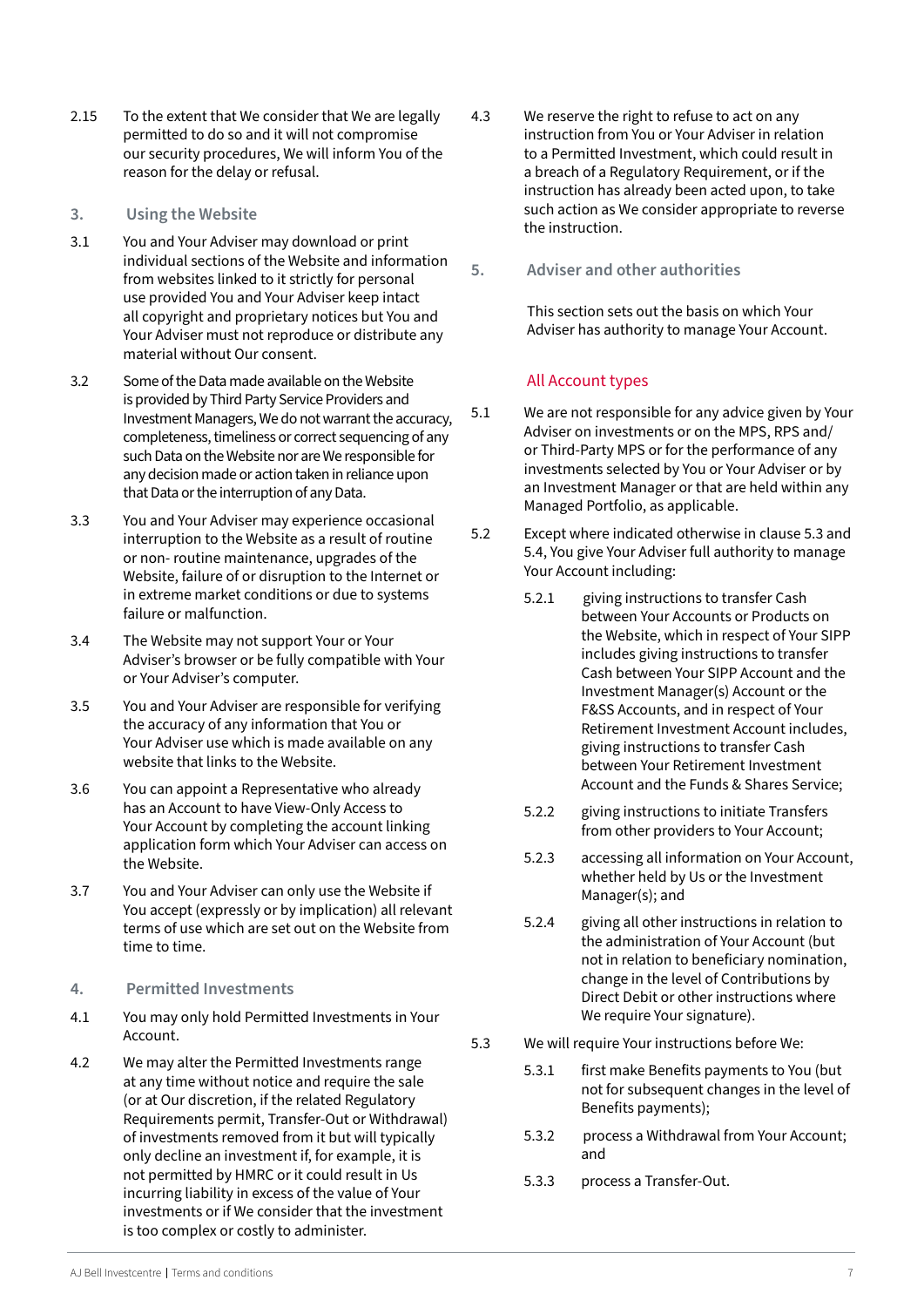- <span id="page-7-0"></span>5.4 Your Adviser must only give investment instructions for Your Account if they have the required permissions from the FCA to do so.
- 5.5 For AJ Bell Investcentre Junior ISAs, We will cease to take instructions from Your Adviser if You cease to be the Registered Contact.

# Funds & Shares Service

- 5.6 You authorise Your Adviser to place Orders on behalf of Your Account. Your Adviser will have viewing and dealing access to Your Account.
- 5.7 Your Adviser will have authority to use the BMP Service and You give Your Adviser full authority to give Us instructions in relation to the linking or delinking of Your Account to the BMP Service.
- 5.8 Your Adviser is responsible for advising You on, and making personal recommendations about, the use of the MPS, RPS or Third-Party MPS, including whether it or the individual investments linked to the relevant Managed Portfolio are suitable and, if applicable, appropriate for Your individual needs and for monitoring the continuing suitability and appropriateness of all investment decisions made on an ongoing basis and compliance with the FCA Rules and all other laws and regulations applicable to such activities and giving You copies of all related information and guidance
- 5.9 Your Adviser is responsible for obtaining information from You about Your investment objectives, including the length of time for which You wish to hold investments, Your preferences regarding risk-taking, Your risk profile and the purposes for which You are investing.
- 5.10 Your Adviser is responsible for monitoring Your F&SS Accounts whilst it is linked to the MPS, RPS and/or Third-Party MPS and taking appropriate corrective action in the event of failed trades.
- 5.11 Your Adviser is responsible for advising You of the risks involved in using the MPS and/or RPS and recommending that You read and explaining the MPS Key Features and/or the RPS Key Features to You as applicable.
- 5.12 Your Adviser is responsible for advising You of the risks involved in using the Third-Party MPS and recommending that You read all related information and guidance provided by the relevant Discretionary Fund Manager in relation to the Managed Portfolio.
- 5.13 We will allow Your Adviser to link your Account to the MPS, RPS and/or Third-Party MPS once Your Adviser has confirmed that You have given Your authority for them to do so and Your Adviser will have Your full authority to give Us instructions in relation to the linking and/or delinking of Your Account with a Managed Portfolio within the MPS, RPS and/or Third-Party MPS and making initial and additional investments in a Managed Portfolio.
- 5.14 Your Adviser is responsible for letting You know that Your Account has been linked to the MPS, RPS and/or Third-Party MPS and for giving You details of the MPS Charges, the RPS Charges and/or any charges due to a Discretionary Fund Manager in respect of the Third-Party MPS.
- 5.15 If You no longer wish to use the MPS, RPS and/or Third-Party MPS, it is Your Adviser's responsibility to delink your Account from any Managed Portfolio to which it is linked. If Your Adviser fails to do so, this may result in further investments being made and will result in You continuing to be charged for the MPS, RPS and/or Third-Party MPS until Your Account is delinked.
- 5.16 For the F&SS XO Option:
	- 5.16.1 Except in relation to giving instructions to transfer Cash or existing investments between Your F&SS XO Account and Your other Accounts or to close Your F&SS XO Account, Your Adviser will not have any authority over or otherwise be able to manage Your F&SS XO Account.
	- 5.16.2 If You no longer wish to use the F&SS XO Option, You will need to ask Your Adviser to give Us instructions to close Your F&SS XO Account. On closure, any Cash and investments held in Your F&SS XO Account will be transferred to Your F&SS Accounts or to Your Account for Your ISA or General Investment Account, as applicable.
	- 5.16.3 Your Adviser will have View-Only Access to Your F&SS XO Account.

# Investment Options for SIPP Accounts

- 5.17 For the Investment Partner Option, Your SIPP funds are placed with the Investment Partner You select. You authorise Your Adviser to place orders on behalf of Your SIPP directly with the Investment Partner. Your Adviser will have viewing and dealing access to Your SIPP.
- 5.18 For the Discretionary Investment Partner Option, Your SIPP funds are placed with the Discretionary Investment Partner You select. You and Your Adviser agree the aims, objectives, authority to give instructions and basis on which the funds are invested with the Discretionary Investment Partner. Your Adviser will have viewing but not dealing access to Your SIPP.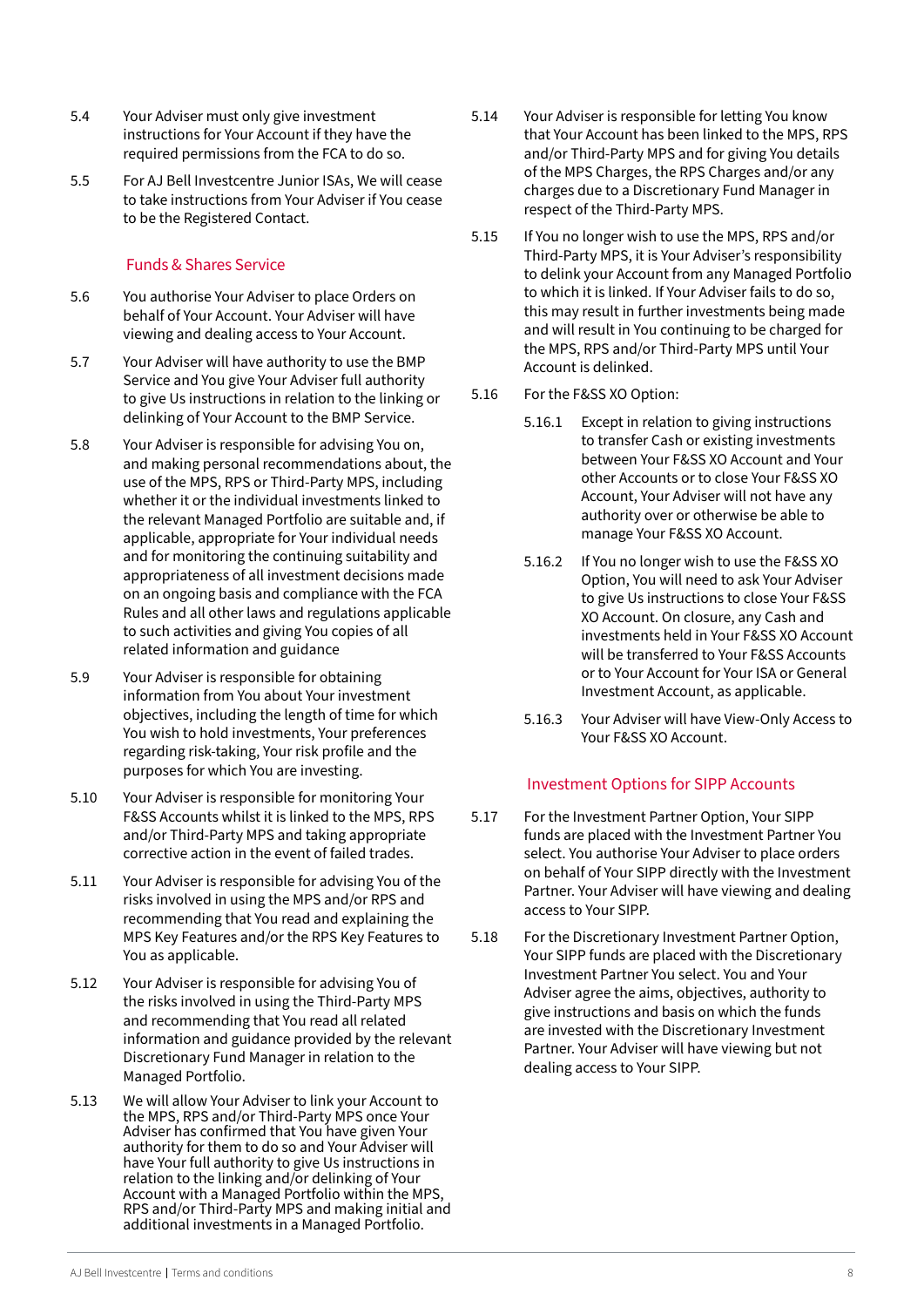<span id="page-8-0"></span>5.19 For the Execution-Only Partner Option, We, or an Execution-Only Partner, will provide You with details to allow You to access Our, or its, as applicable, online dealing platform. For this Investment Option, subject to Your agreement to Our or the Execution-Only Partner's, as applicable, related terms and conditions, We will allow You to operate a dealing account with Us or the Execution- Only Partner, as applicable, for Your Account(s).

> If You select this Panel Investment Option, Your Adviser will not have authority to deal with any investment that is held within the Execution-Only Option although they will have View-Only Access to information held by Us in relation to the F&SS XO Option (but not information held by the Execution-Only Partner).

Although You may be able to access other investment accounts that You hold with the Execution-Only Partner at the same time as You access Your dealing account with the Execution-Only Partner for Your Account(s), any such accounts are not connected in any way with Us or the Services.

- 5.20 For the Off Panel Investment Option, You authorise Us to take instructions from Your Adviser on all matters relating to the purchase, sale and administration of Off-Panel Investments. If We receive contradictory instructions from You and Your Adviser, We will act on Your instruction. This will override any other authority You may have given Your Adviser elsewhere.
- **6. Your Cash**
- 6.1 Sippdeal Trustees will hold Contributions paid and cash Transfers made into Your SIPP or Retirement Investment Account in a Pooled Bank Account with a Bank separate from cash belonging to it until We allocate them to Your SIPP or Retirement Investment Account. Once allocated to Your SIPP Account or Retirement Investment Account, Your SIPP or Retirement Investment Account Cash may be held either by Sippdeal Trustees or (in whole or in part) by another of Us in accordance with clause

Any of Your Cash which is held by Sippdeal Trustees, whether under this clause 6.1 or 6.2, will be protected by being held on trust in accordance with the Scheme Rules, and not as Client Money.

6.2 Except as provided in clause 6.1, We will hold Cash which is not held by an Investment Manager selected by You, in Your Account or F&SS Accounts or F&SS XO Account in a Pooled Bank Account or Pooled Bank Accounts with a Bank or Banks separate from cash belonging to Us. Any of Your

SIPP or Retirement Investment Account Cash which is held pending investment from time to time, including the income from investments and proceeds from the sale of investments, may be held by Sippdeal Trustees until the Cash is required for investment purposes, at which point it will be transferred to Your F&SS Accounts or F&SS XO Account and held as Client Money. If at any time it is no longer required for investment purposes, it may be transferred back to Sippdeal Trustees.

- 6.3 To the extent permitted by the FCA Rules, We may hold Your Cash with a Bank on a fixed-term deposit or in a notice account. We do this so We are able to place deposits with a wider range of Banks in order to reduce the exposure of Our customers to the risk of a Bank failure and to obtain better interest rates on the deposits, which helps us to keep our charges low.
- 6.4 Our placing funds on a fixed-term deposit or in a notice account means that the funds cannot be withdrawn until the expiry of the relevant fixed term or notice period. This could increase the risk of delayed access to funds in the event of significantly increased demand for withdrawals. However, as We manage the funds We hold on behalf of all of Our customers in order to ensure that there are sufficient funds available to satisfy customer demand, this should not affect Your ability to withdraw funds from Your Account. In the event of Our or a Bank's failure, it may also mean that those funds are not immediately available for distribution. Please also refer to clause 6.6 below.
- 6.5 Any of Your Cash which is held as Client Money from time to time may, to the extent permitted by the FCA Rules, be placed on deposit for a fixed term not exceeding 95 days or in a 95 days' notice account.
- 6.6 In the event of a Bank's failure, Your claim will be for a share of the cash held in all Pooled Bank Accounts at that Bank. You may also be able to claim against the Financial Services Compensation Scheme. Further details of that scheme are set out in clause 18.
- 6.7 We will not be responsible for the default or failure of a Bank.
- 6.8 Interest will be paid on Net Cash in Your Account, F&SS Accounts and F&SS XO Account at the rates and on the terms applicable to the relevant Product as set out and varied from time to time on the Charges and Rates Page. We will (and You authorise Us to) deduct such charges as HMRC imposes from time to time on interest payments.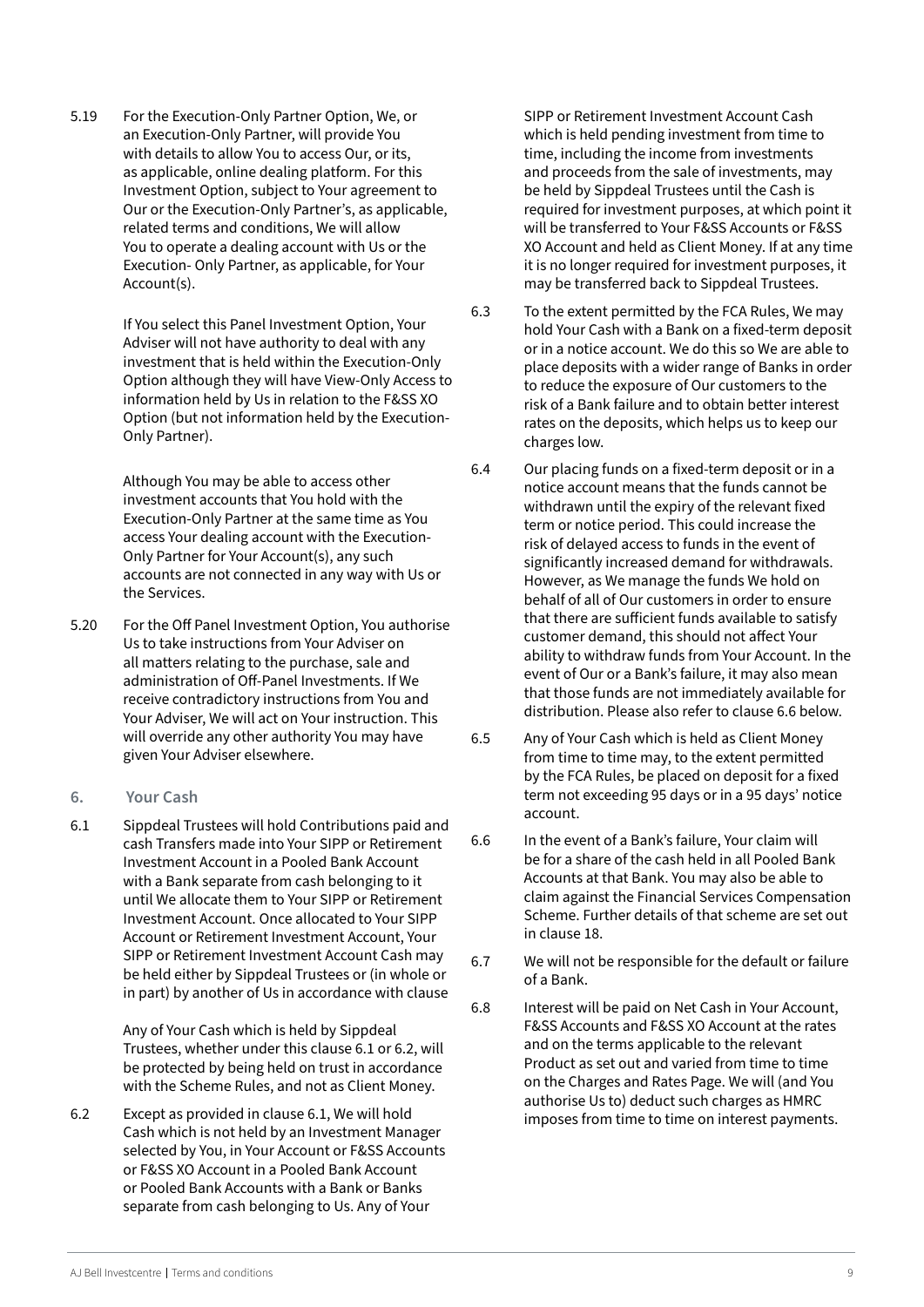- <span id="page-9-0"></span>**7. Charges and deduction of Cash from Your Account**
- 7.1 You agree to pay Us and authorise Us to deduct Charges and any Third-Party Charges from Your Account when they are due. Your Adviser is responsible for ensuring that You have sufficient Cash in Your Account to make payment of the Charges and any Third-Party Charges when they are due, except that in relation to our F&SS XO Account, this is Your responsibility. Our Dealing Charge will be reflected on Your contract note. We will deduct from Your Account and pay Adviser Charges to Your Adviser in accordance with any authority that You give Us from time to time that satisfies Our related requirements. We will not pay Adviser Charges from Your F&SS XO Account but We will include the valuation of your F&SS XO Account(s) for the purposes of assessing the Adviser Charges payable to Your Adviser, only where You provide written instruction for Us to do so.
- 7.2 In relation to Your SIPP only:
	- 7.2.1 We will deduct the setup charge when You become a Member;
	- 7.2.2 We will deduct the transfer-in charges on receipt of a Transfer; and
	- 7.2.3 on You becoming a Member or Transferring out, We reserve the right to charge the full Quarterly Administration Charge and Annual Custody Charge or Annual Charges (as applicable) for the Quarter in which You became or ceased to be a Member.
- 7.3 We reserve the right to make an additional charge of not more than £30 in any 12-month period if We are required to pay a levy, or interim levy, under the Financial Services Compensation Scheme or by the FCA. Subject to which, We will apply the amount of the additional charge proportionately across all Our customer accounts in a manner We consider is fair and reasonable and We will explain the calculation of the charge to You. We will give You 30 days' notice of the amount of the additional charge before it is deducted from Your Account. Should any levy be refunded to Us by the Financial Services Compensation Scheme in respect of which We have made such an additional charge, a proportionate amount of the additional charge will be credited to Your Account on the same basis as the charge was initially calculated.
- 7.4 If We omit to deduct all or part of any Charges, Third Party Charges or Adviser Charges from Your Account on the due date, We shall not subsequently be prevented from deducting such amounts or exercising any available remedy as a result of that omission.
- 7.5 All sums due under the Agreement are exclusive of VAT, which, unless otherwise stated, shall be payable in addition at the rate prevailing from time to time.
- 7.6 We reserve the right to vary the Charges for any of the reasons set out in the 'Changes to the Terms' section at the beginning of these Terms.
- 7.7 You accept that investments chosen by You or Your Adviser or Investment Manager or that are held within any Managed Portfolio to which Your Account is linked may have their own initial and ongoing charges. We are not responsible for informing You of these charges. Your Adviser should provide You with information about the charges for investments made for Your Accounts, including those held within any Managed Portfolio to which Your Account is linked.
- 7.8 You accept that taxes and levies may be payable when certain investments are purchased that are not imposed by or payable via Us. Whenever reasonably practicable, details of these additional costs will be made available to Your Adviser before they place an order for such investments, but it is Your Adviser's responsibility (except in relation to Your F&SS XO Account, where it is Your responsibility) to check whether they apply and, if they do, the amount of those costs. We will deduct from Your F&SS Accounts or F&SS XO Account any taxes and levies, including overseas transaction taxes, which apply to such investments. We will account to the appropriate authorities, including foreign authorities, for all such taxes and levies either directly or through a third party and all applicable charges will be passed onto You.
- 7.9 We may increase the Charges each year with effect from 1 January in line with the increase in the average weekly earnings statistics published by the Government Office for National Statistics (or its successor body) (or such other index as We give you notice of as providing a reasonable indication of the increase in costs over the relevant period) for the 12-month period ending on 30 September in the preceding year. Before doing so, We would give Your Adviser details of the increase.
- 7.10 Your Adviser may be entitled to Commission in relation to certain investments, which will be paid to Your Adviser either directly by the investment provider or by Us and/or Our Associates on receipt from them, and/or to the payment of initial Adviser Charges in relation to certain investments. Your Adviser is solely responsible for disclosing details of Commission and/or initial Adviser Charges earned from or paid by investments and/or Your Account.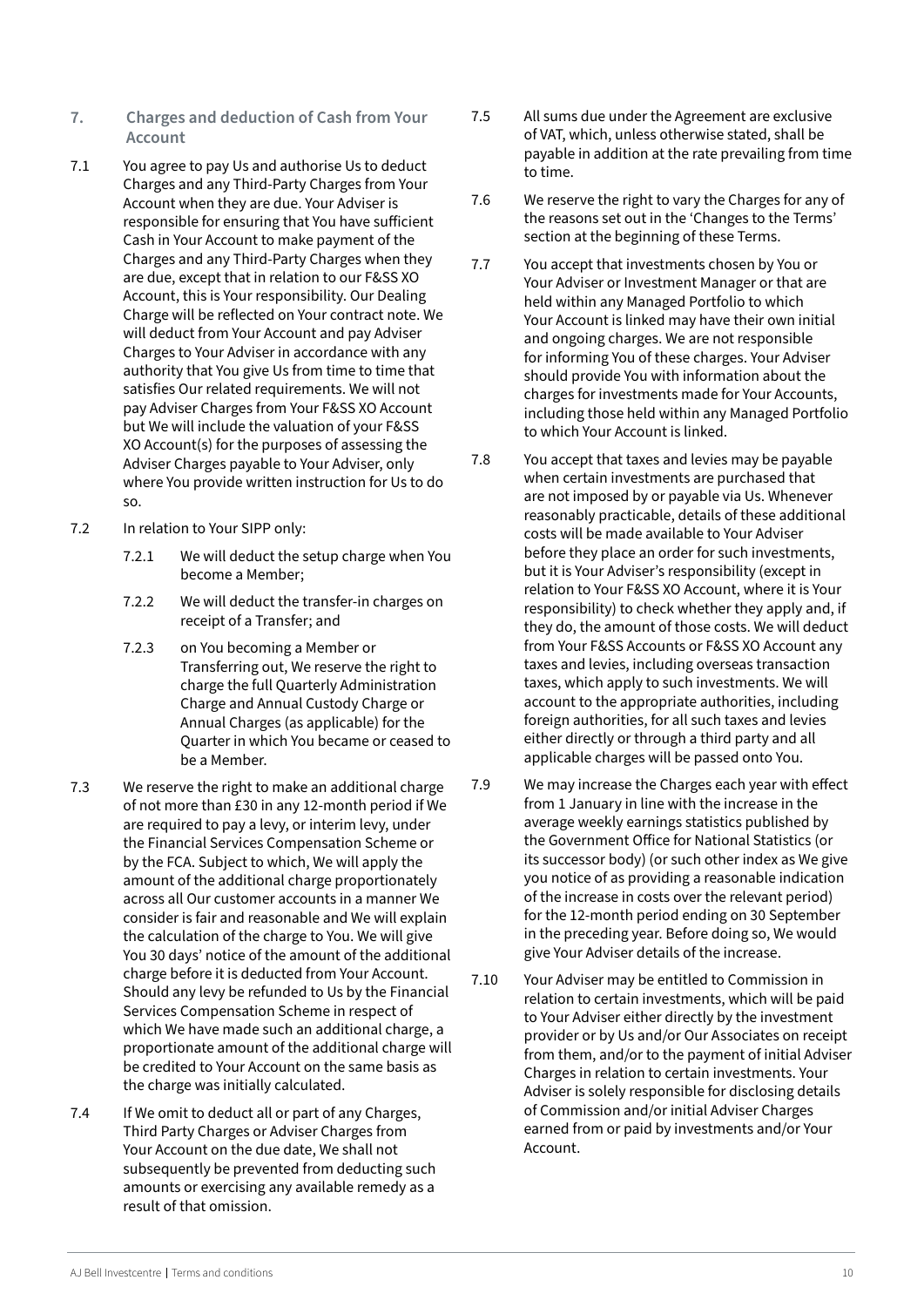- 7.11 Where We receive an instruction for the payment of Commission or initial Adviser Charges in relation to investments by Us which has not been signed by You, We will write or email You with details of the Commission to be paid to give You the opportunity to query the payment. We will not allow the payment of Adviser Charges from a Lifetime ISA Account. Subject to the above, You authorise Us to pay the initial Adviser Charges from Your Account.
- 7.12 We will only pay:
	- 7.12.1 ongoing or one-off Adviser Charges from Your Account if You instruct Us to do so;
	- 7.12.2 Adviser Charges in relation to Orders within Your F&SS Accounts after We have first written or emailed You with details of the amount to be paid in order to give You the opportunity to query the payment. Subject to the above, You authorise Us to pay those Adviser Charges from Your Account until We receive instructions from You, or Your Adviser, to stop payments or Your Adviser ceases to be authorised by the FCA, but will not allow the payment of Adviser Charges from a Lifetime ISA Account.
- 7.13 You can vary the amount of Adviser Charges paid from Your Account by notifying Us in writing of the changes. Changes will only be effective from the date We write or email You acknowledging Your notification. You authorise Us to notify Your Adviser if You contact Us to vary the amount of the Adviser Charges.
- 7.14 Your Investment Manager may pay Adviser Charges from Your Account in accordance with instructions received from You, or Your Adviser. You authorise Us to allow Your Investment Manager to make payment of those Adviser Charges from Your Account until We receive instructions from You or Your Adviser to stop allowing payments or Your Investment Manager or Your Adviser ceases to be authorised by the FCA.
- 7.15 We reserve the right (acting in Our absolute discretion) to suspend, limit or prohibit an Investment Manager from making payment of Adviser Charges from Your Account in accordance with clause 7.12 at any time either generally or in relation to a specific payment.
- 7.16 We (or an Investment Manager on Our instructions) may deduct Cash from, and/or sell any of the investments in Your Account or F&SS Accounts or F&SS XO Account or Investment Manager Account or Managed Portfolio to which Your Account is linked to realise cash in the following circumstances:
- 7.16.1 We or Your Adviser or Your Investment Manager or a Discretionary Fund Manager are owed money from Your Account or F&SS Accounts, F&SS XO Account or Investment Manager Account (including any Charges or Third-Party Charges or Adviser Charges or Third-Party MPS Charges which We have been unable or have omitted to deduct from Your Account);
- 7.16.2 Your Account or F&SS Accounts or F&SS XO Account has been credited in error;
- 7.16.3 the Cash balance in Your Account or F&SS Accounts or F&SS XO Account has been in debit for more than 10 Business Days;
- 7.16.4 HMRC imposes a tax or other charge, fine or penalty on Us in relation to Your Account, including an Unauthorised Payment or scheme sanction charge or a Government Withdrawal Charge;
- 7.16.5 if any investment held in Your Account ceases to be a Permitted Investment and You do not sell, transfer or withdraw the investment in accordance with Your obligations under clause 4.2 or clause 11.16, as applicable, within 30 days of when We notify You that it is no longer a Permitted Investment; or
- 7.16.6 if any investment arising from a Corporate Action does not satisfy the qualifying Regulatory Requirements, within 30 days of when We notify You that it does not satisfy the qualifying Regulatory Requirements.
- 7.17 Neither We nor an Investment Manager on Our instructions will in the circumstances envisaged:
	- 7.17.1 in clause 7.16.1, sell any of Your investments without giving You or Your Adviser at least 30 days' notice;
	- 7.17.2 in clause 7.16.2, sell any of Your investments without giving You or Your Adviser at least 10 Business Days' notice to credit Your Account;
	- 7.17.3 in clause 7.16.3, sell any of Your investments without giving You or Your Adviser at least five Business Days' notice to credit Your Account; and
	- 7.17.4 in clause 7.16.4, sell any of Your investments to make payment of a Government Withdrawal Charge without giving You or Your Adviser at least five Business Days' notice to provide Us with the evidence We require in order to verify that the related Withdrawal should not be subject to that charge.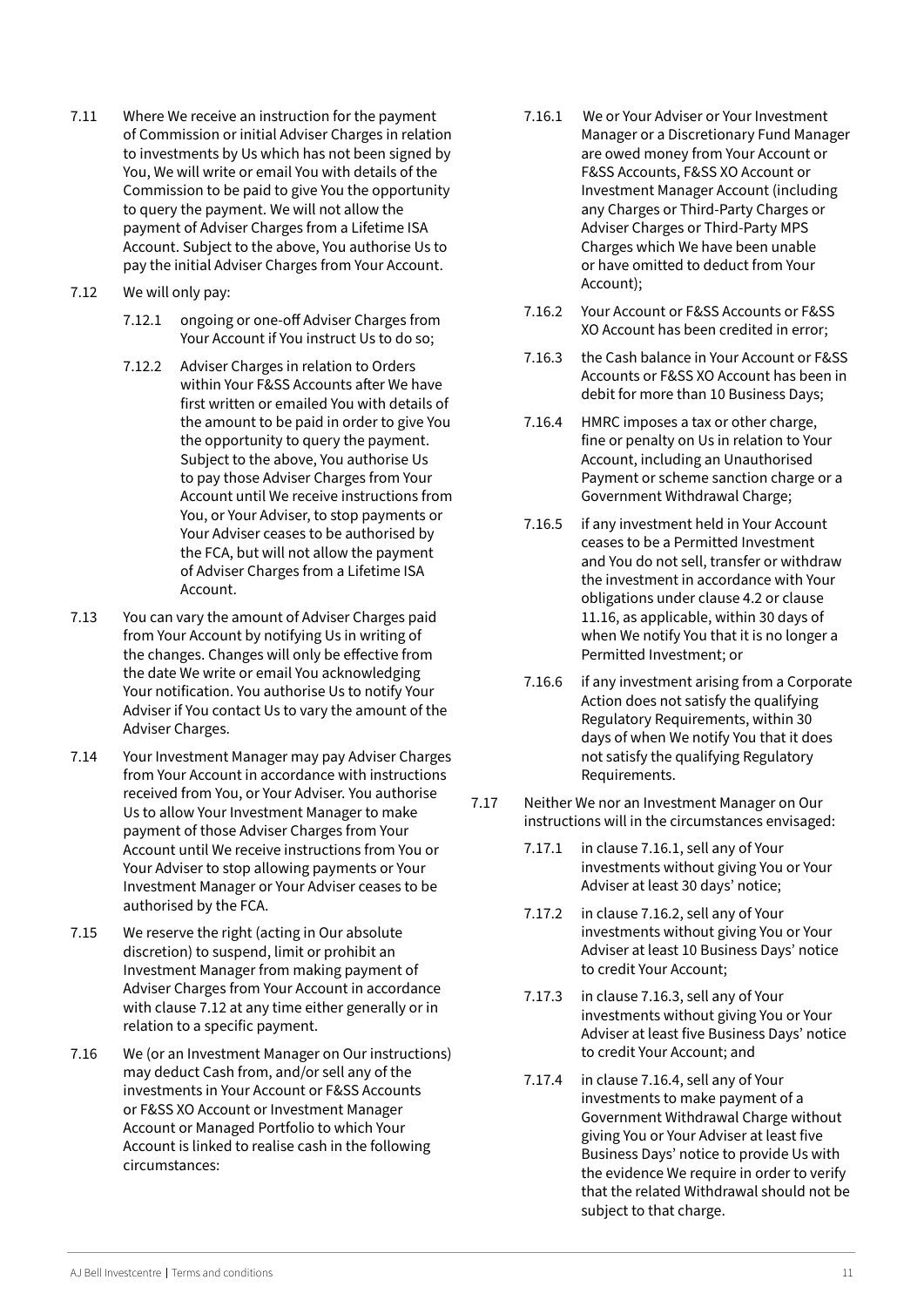- <span id="page-11-0"></span>7.18 If the sale of Your investments (which if You hold Off-Panel Investments in Your SIPP, shall only apply to on panel investments) does not realise enough cash to cover the amount due as set out in clauses 7.16.1 to 7.16.4, You will be liable to Us personally for the shortfall.
- 7.19 We or (where appropriate) an Investment Manager on Our instructions may also deduct from Your Account or F&SS Accounts or F&SS XO Account or Investment Manager Account any legal or other fees We incur or become liable for as a result of any failure by You to settle debts owed in respect of Your Account. In the absence of sufficient cash in Your Account or F&SS Accounts or F&SS XO Account or Investment Manager Account, You will be liable to Us personally for any such fees.
- 7.20 We may also charge interest of 2% per year above the Bank of England base rate on any sums due to Us and unpaid with effect from 14 days after the payment fell due, which We shall be entitled to deduct from Your Account or F&SS Accounts or F&SS XO Account.
- 7.21 We and Our Associates shall be entitled to receive and retain:
	- 7.21.1 the difference between the interest paid to Us or Our Associates by a Bank on the aggregate amount of the Cash held by Us with the Bank and the interest We pay to You;
	- 7.21.2 a commission on carrying out a foreign exchange transaction under clause 21.1, details of which are available on the Charges and Rates Page; and
	- 7.21.3 payments from Investment Manager(s) in relation to the Services, details of which are available on request.
- 7.22 Where We are owed money under this Agreement or any other agreement between You and Us, we may take amounts owed to us from any of your Accounts with Us to reduce the amount that is owed to Us. This is known as 'set-off'.
- 7.23 The Charges will continue to accrue (in accordance with the terms of this Agreement) after Your death until Your Account is closed and the Agreement with us ends.
- **8. Transfers-Out and Withdrawals**
- 8.1 Should You wish to Transfer Out or Withdraw, You must instruct Us to do so in accordance with these Terms. If the Transfer-Out is:
	- 8.1.1 in the form of existing investments which are not to be converted into cash, except as provided in clause 8.2.1, We

will arrange the Transfer-Out of Your investments to Your new provider (subject to the new provider being able to be hold the investments to be Transferred). If they are not able to do so, We will contact You to obtain further instructions; or

- 8.1.2 in cash, You must arrange to sell Your investments and We will then send the Transfer-Out value to Your new provider.
- 8.2 If the Transfer-Out or Withdrawal is of:
	- 8.2.1 a Lifetime ISA, the Transfer or Withdrawal can only be made in the form of cash;
	- 8.2.2 an ISA or Lifetime ISA, You can only Transfer Out Current Year Subscriptions in full, but may Transfer Out Previous Year Subscriptions in whole or in part;
	- 8.2.3 a Junior ISA, You can only Transfer Out Current Year Subscriptions in full, but may Transfer Out Previous Year Subscriptions in whole or in part, and You can only Transfer Out:
		- 8.2.3.1 all or part of the Previous Year Subscriptions and, if applicable, the whole of the Current Year Subscriptions, to another Junior Cash ISA; or
		- 8.2.3.2 all of the Subscriptions to another Stocks and Shares Junior ISA;
	- 8.2.4 a General Investment Account, You must specify the amount of cash, the investments and/or the proceeds of the investments You wish to Transfer Out or Withdraw.
- 8.3 In the case of an ISA, Lifetime ISA, Junior ISA or General Investment Account, We will make the Transfer Out or Withdrawal within 20 Business Days of receipt of Your instructions or (where dealings in the Units and shares of certain Collective Investments have been suspended) within 7 days of the end of the suspension, or such longer period as You require.
- 8.4 We will manage the Transfer-Out (insofar as it relates to Your ISA or Lifetime ISA) in accordance with the ISA Regulations. The transfer of Your ISA or Lifetime ISA to another Stocks and Shares ISA manager or (as the case may be) Lifetime ISA manager or Junior ISA manager shall include the transfer of the rights and obligations of each party to it.
- 8.5 The ISA Regulations only permit Withdrawals from a Junior ISA before the Child reaches age 18 in the event of the Child's terminal illness or death or to pay charges.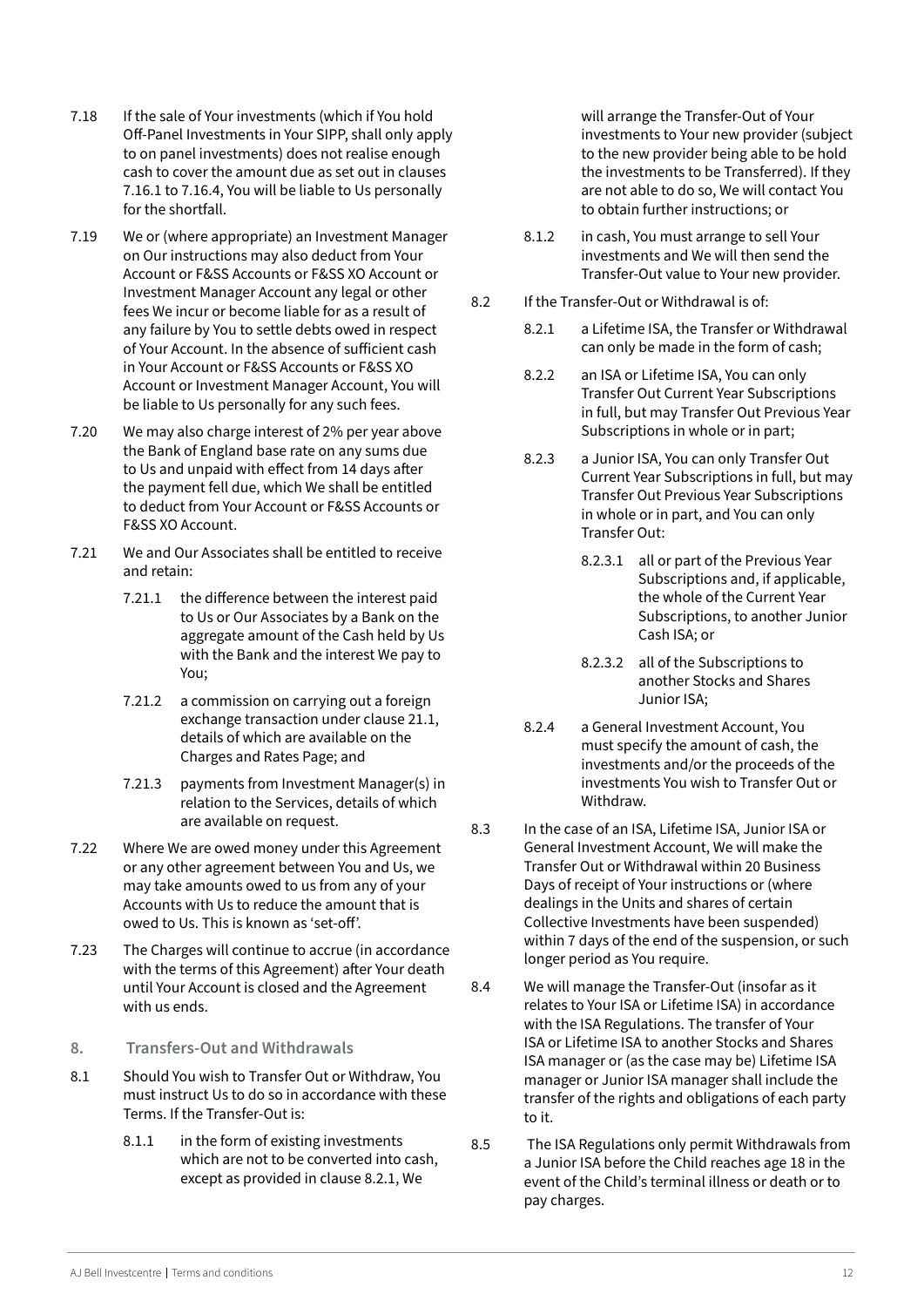- <span id="page-12-0"></span>8.6 If the Transfer or Withdrawal is not being made in cash, We will provide You with written details of the market value as at the date of Withdrawal of investments from Your ISA, Lifetime ISA or Junior ISA.
- 8.7 The Withdrawal of Cash or investments from Your ISA or Cash from Your Lifetime ISA into Your own name will mean that they are no longer held in a tax- advantaged environment.
- 8.8 If You request the Transfer-Out of Your ISA, Lifetime ISA or Junior ISA to another ISA manager or Junior ISA manager, We will close Your ISA, Lifetime ISA or Junior ISA (as the case may be) and will not accept any further Orders in relation to that ISA, Lifetime ISA or Junior ISA. If You request a Transfer-Out of the Subscriptions in Your ISA or Lifetime ISA or the Withdrawal of all or part of the cash and investments in Your ISA or Lifetime ISA, We will not accept any further Orders in relation to the investments to be transferred or withdrawn from the date We receive Your request. You may Transfer Out Subscriptions in full only.
- 8.9 From the 2021/22 Tax Year onwards, Your ISA is a flexible ISA under HMRC rules. This means that You can replace any amounts You have Withdrawn in the same Tax Year without the replacement counting towards Your annual Subscription limit.
- 8.10 A Withdrawal from Your Lifetime ISA may be subject to a Government Withdrawal Charge under the ISA Regulations. Please refer to the Lifetime ISA Key Features for further details of the circumstances in which a Government Withdrawal Charge will apply. We will apply a Government Withdrawal Charge if You or Your conveyancer have not provided Us with the information and documents We need in order to satisfy HMRC that a Government Withdrawal Charge is not payable under the ISA Regulations.
- 8.11 In relation to the Transfer-Out of Your SIPP or Retirement Investment Account, We can:
	- 8.11.1 only make payments direct to the New Pension Provider;
	- 8.11.2 transfer existing investments to the New Pension Provider without converting them into cash or, with the prior written authority of the New Pension Provider, to a new investment provider.
- **9. SIPP specific terms**
- 9.1 You can invest some or all of Your SIPP funds through one or more of the following:
	- 9.1.1 F&SS Option Your Adviser uses Our Funds & Shares Service to place Orders. Section 2 sets out the additional terms

and conditions applicable to this option;

- 9.1.2 Investment Partner Option Your SIPP funds are held by Your selected Investment Partner and Your Adviser places orders with them directly;
- 9.1.3 Discretionary Investment Partner Option – Your SIPP funds are held by the Discretionary Investment Partner You select and You and Your Adviser agree the aims, objectives, level of fees and basis on which those funds are invested directly by the Discretionary Investment Partner;
- 9.1.4 Off-Panel Option Your SIPP funds are invested in one or more Off-Panel Investments, which includes commercial property. The additional charges set out in the Charges and Rates Page and further details of this Investment Option are available in the SIPP Key Features;
- 9.1.5 Execution-Only Option Your SIPP funds are held by Us or an Execution-Only Partner and You place Orders directly with Us or the Execution-Only Partner, as applicable, for the purchase and sale of investments.
- 9.2 You and Your Adviser are responsible for selecting Your Investment Option and for carrying out such checks as You and Your Adviser consider necessary before doing so, including checks on the Investment Manager.
- 9.3 You may invest Your SIPP funds with one or more Investment Partners and across one or more of the Investment Partner Options.
- 9.4 A list of Our Investment Partners and details of the Execution-Only Partner are available on the Website.
- 9.5 If You wish to invest in an Off-Panel Investment with a closing date for applications, investment instructions must be provided to Us in sufficient time for Us to be able to process the application prior to the closing date. An additional charge may apply for making the investment. We will notify Your Adviser in advance if this charge will apply.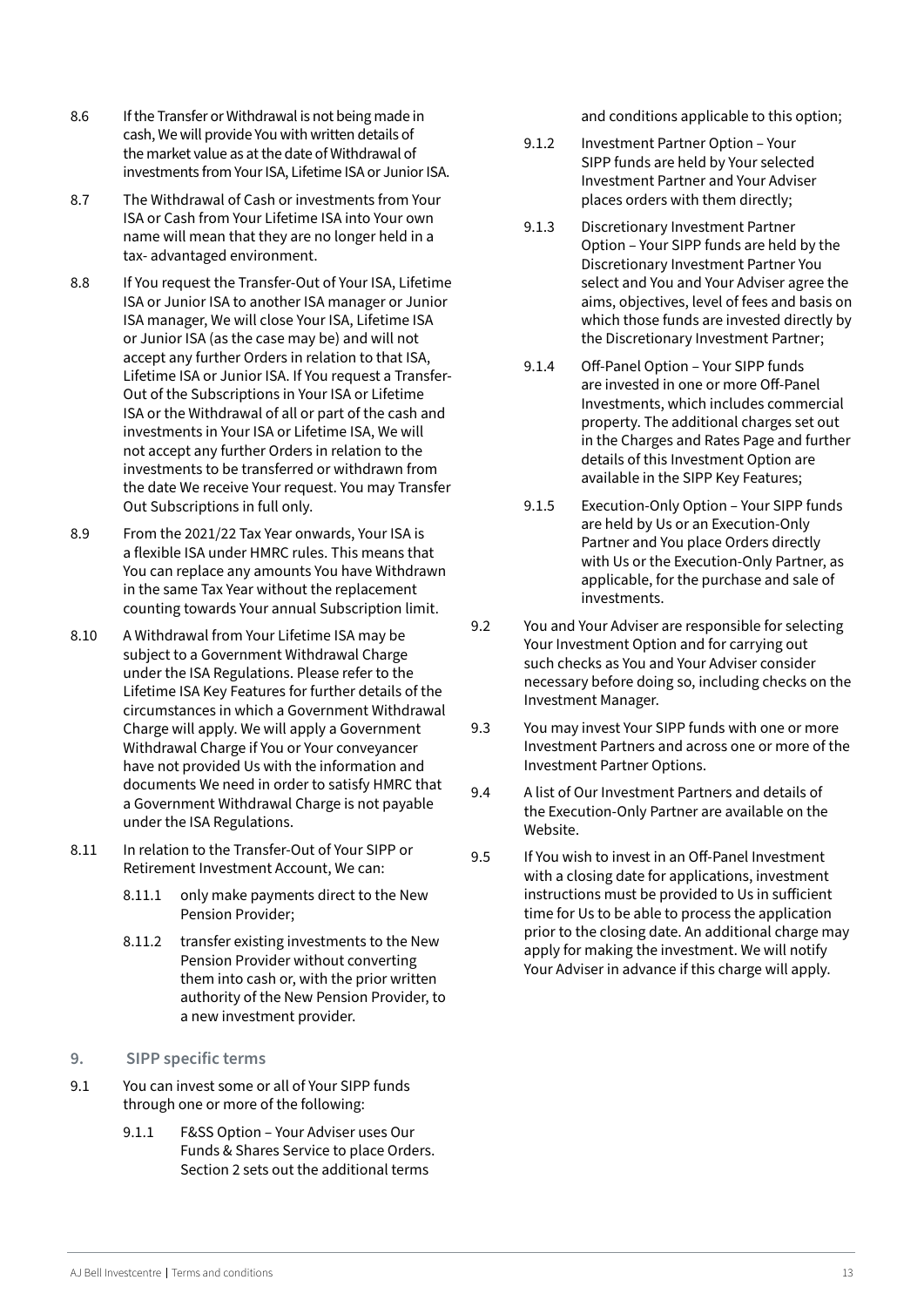- <span id="page-13-0"></span>9.6 SIPP investments such as shares and Collective Investments must be registered in the name of the relevant Investment Manager Custodian or such other nominee as We permit.
- 9.7 SIPP investments (other than commercial property) not held by a nominee will be held solely in Our name. If Your SIPP invests in commercial property, You will be appointed a joint trustee of Your SIPP with Us for the purpose only of holding the property investment. If the commercial property is to be held jointly by the SIPPs of more than three Members, We will be appointed as a trustee of the property together with such of the other Members (up to a maximum of three) as agreed by the Members whose SIPPs hold an interest in the property. The property will be held in the property trustees' names on behalf of all of the Members whose SIPPs hold an interest in the property. You will also have to nominate a person, which could be You, to manage the property.
- 9.8 If Your SIPP is purchasing or holds commercial property or land, You authorise Us to administer the property without obtaining Your authority in relation to the making of payments or the completion, signature or submission of documentation where We believe that there is a relevant Regulatory Requirement. This includes the authority to:
	- 9.8.1 register Your SIPP for VAT;
	- 9.8.2 submit an application to 'opt to tax' a property for VAT purposes;
	- 9.8.3 move Cash between Your SIPP cash account and joint property accounts for the purposes of ensuring that all relevant SIPPs remain in credit and making payment of property-related costs and expenses as and when due;
	- 9.8.4 pay solicitors' fees and Our Charges and expenses;
	- 9.8.5 pay disbursements to the solicitor acting for the SIPP(s);
	- 9.8.6 complete and submit VAT returns to HMRC;
	- 9.8.7 move Cash from Your Account to Our central VAT payment account in order to meet the cost of VAT returns submitted for Your SIPP or any group of SIPPs of which Your SIPP is part;
	- 9.8.8 submit Stamp Duty Land Tax returns;
	- 9.8.9 establish regular loan repayments and amend as required;
	- 9.8.10 pay ground rent under the terms of a lease;
	- 9.8.11 pay business rates if the property is unoccupied.
- 9.9 You are responsible for ensuring that adequate insurance cover is maintained in relation to any property owned by Your SIPP and providing Us with evidence that appropriate insurance is in force. If You fail to do so and if We, although under no obligation to do so, decide to insure any such property, We will be entitled to recover any associated costs and expenses from You personally and/or Your SIPP.
- 9.10 We provide the Funds & Shares Service on an execution-only basis for Your SIPP and We in Our capacity as the trustee of Your SIPP authorise You or Your Adviser on Your behalf to place Orders for Your SIPP as Our agent.
- 9.11 If an Application is submitted on Your behalf because You are under 18, that person will be the Registered Contact for Your SIPP and have authority to manage Your SIPP until You reach 18.
- 9.12 We cannot open a SIPP for You if You are a resident of a country in the European Economic Area (EEA) or if You are a Canadian citizen or Canadian resident for tax purposes and You must inform Us immediately if You become a resident of a country in the EEA or a Canadian citizen or Canadian resident for tax purposes.
- 9.13 We cannot be compelled to make and are obliged to report to HMRC any Unauthorised Payment and will only pay You money from Your SIPP in accordance with the Scheme Rules.
- 9.14 You are responsible for ensuring that all Contributions are within allowable limits for tax relief. We will repay overpaid tax relief and interest on the amount of the overpayment on demand by HMRC from Your SIPP without Your further authority.
- 9.15 You and Your Adviser may arrange for regular payments to be made from Your SIPP Account to Your Funds & Shares Service Account. It is Your and Your Adviser's responsibility to ensure that there is sufficient Cash in Your SIPP Account to satisfy any regular payment.
- **10. Retirement Investment Account specific terms**
- 10.1 You can only invest Retirement Investment Account funds through the Funds and Shares Service. Section 2 sets out the additional terms and conditions applicable to this option.
- 10.2 We provide the Funds & Shares Service on an execution-only basis for Your Retirement Investment Account and We in Our capacity as the trustee of Your Retirement Investment Account authorise You or Your Adviser on Your behalf to place Orders for Your Retirement Investment Account as Our agent.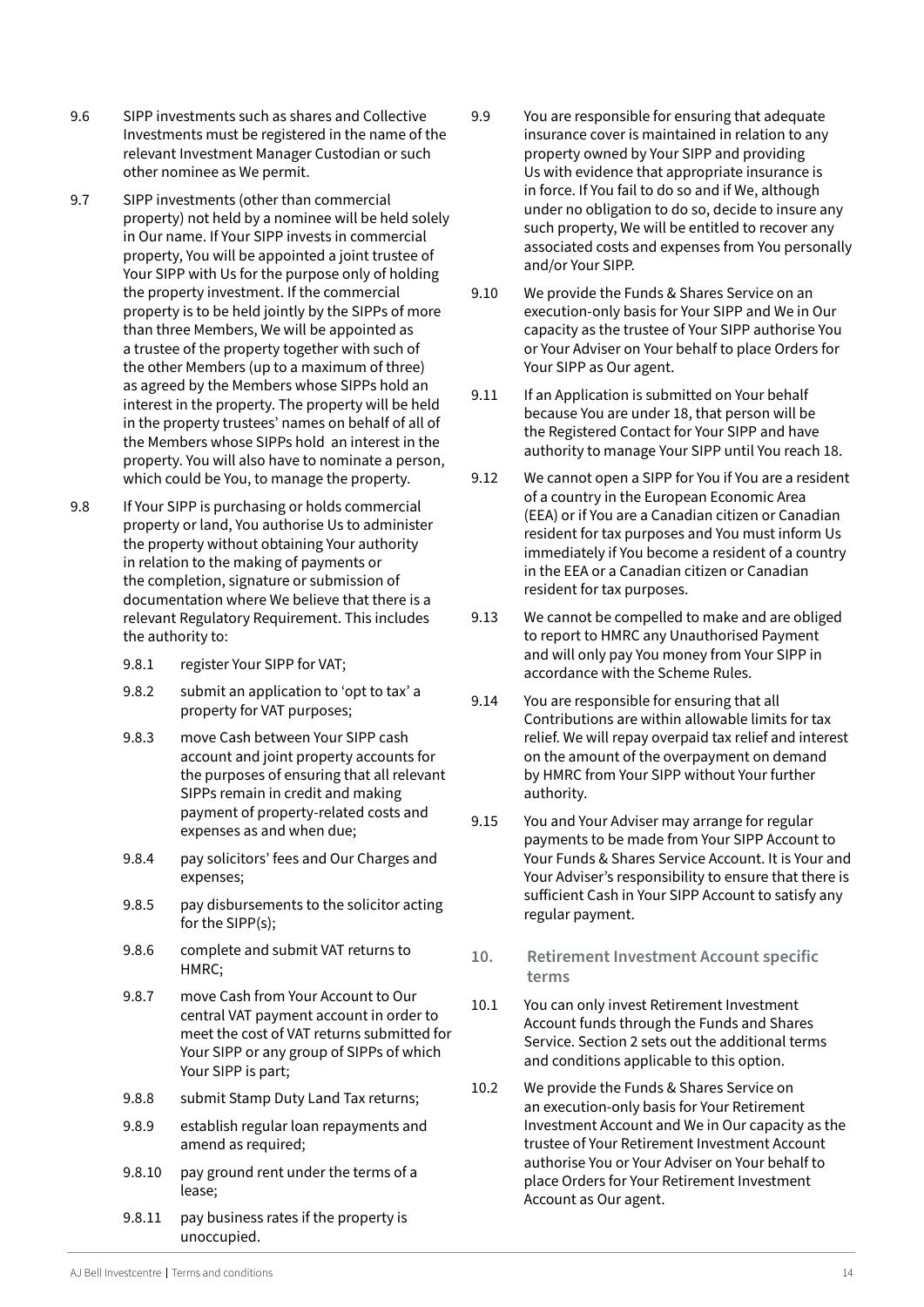- <span id="page-14-0"></span>10.3 We cannot be compelled to make and are obliged to report to HMRC any Unauthorised Payment and will only pay You money from Your Retirement Investment Account in accordance with the Scheme Rules.
- 10.4 You are responsible for ensuring that all Contributions are within allowable limits for tax relief. We will repay overpaid tax relief and interest on the amount of the overpayment on demand by HMRC from Your Retirement Investment Account without Your further authority.
- 10.5 You and Your Adviser may arrange for regular payments to be made from Your Retirement Investment Account to Your Funds & Shares Service Account. It is Your and Your Adviser's responsibility to ensure that there is sufficient Cash in Your Retirement Investment Account to satisfy any regular payment.
- 10.6 We cannot open a Retirement Investment Account for You if You are a resident of a country in the European Economic Area (EEA) or if You are a Canadian citizen or Canadian resident for tax purposes and You must inform Us immediately if You become a resident of a country in the EEA or a Canadian citizen or Canadian resident for tax purposes.
- **11. ISA, Lifetime ISA and Junior ISA specific terms**
- 11.1 You can only invest Your ISA, Lifetime ISA or Junior ISA funds through the Funds & Shares Service. Section 2 sets out the additional terms and conditions applicable to this option.
- 11.2 We can only open an ISA or Lifetime ISA for You, or a Junior ISA for a Child, if:
	- 11.2.1 You are, or the Child is, a UK resident; or
	- 11.2.2 You are a Crown servant, or married to or in a civil partnership with a Crown servant or, in the case of a Child, a dependant of a Crown servant; and
	- 11.2.3 in the case of a Lifetime ISA only, You are also aged 18 or over but under 40.
- 11.3 If You hold an ISA or Lifetime ISA and You cease to be resident in the UK, You must inform Us immediately. Subscriptions to Your ISA or Lifetime ISA will not be permitted whilst You are not resident in the UK but, except as provided in clause 11.6, We will keep Your ISA or Lifetime ISA open. If a Child ceases to be resident in the UK, except as provided in clause 11.6, Subscriptions can continue to be made to Your Junior ISA.
- 11.4 You cannot subscribe to Our ISA if You have already subscribed to any other Stocks and Shares ISA (other than a Stocks and Shares Junior ISA) in the same Tax Year, unless You are Transferring that Stocks and Shares ISA to Our ISA. You can only subscribe to Our ISA from Your own cash.
- 11.5 Applications for and Subscriptions to Our Junior ISA cannot be made if a Stocks and Shares Junior ISA is already held for the Child.
- 11.6 You must inform Us immediately if You become a USA citizen, a USA resident for tax purposes, a Canadian citizen or a Canadian resident for tax purposes. We may close Your ISA or Lifetime ISA if You inform Us that You have become a USA citizen, a USA resident for tax purposes, a Canadian citizen or a Canadian resident for tax purposes and We may close a Junior ISA for a Child if You inform us that the Child has become a USA citizen, a USA resident for tax purposes, a Canadian citizen or a Canadian resident for tax purposes.
- 11.7 If You are a Child, a Junior ISA will automatically convert into an ISA in Your name when You reach age 18, subject to You providing such information as is required by the ISA Regulations. We will not accept any further Subscriptions until We have received that information.
- 11.8 You appoint Us as the Account Manager for Your ISA, Lifetime ISA and Junior ISA. We will manage it in accordance with the Agreement, the FCA Rules and the ISA Regulations. You authorise Us to exercise the obligations and powers of an ISA Manager under the ISA Regulations on Your behalf and to comply with any other Regulatory Requirement in relation to Your ISA, Lifetime ISA and Junior ISA.
- 11.9 If there is a conflict between this Agreement and the ISA Regulations, the ISA Regulations will apply.
- 11.10 You can Transfer cash and Permitted Investments held by another ISA Manager in a Cash ISA or Stocks and Shares ISA into Your ISA. You can Transfer Current Year Subscriptions in whole only and/or Previous Year Subscriptions in whole or in part.
- 11.11 You can Transfer cash and Permitted Investments held in a child trust fund or by another Junior ISA manager in a Cash Junior ISA or Stocks and Shares Junior ISA into Your Junior ISA. If Transferring from a Stocks and Shares Junior ISA You must Transfer the whole Junior ISA. You can Transfer Current Year Subscriptions from a Cash Junior ISA in whole only and/or Previous Year Subscriptions in whole or in part.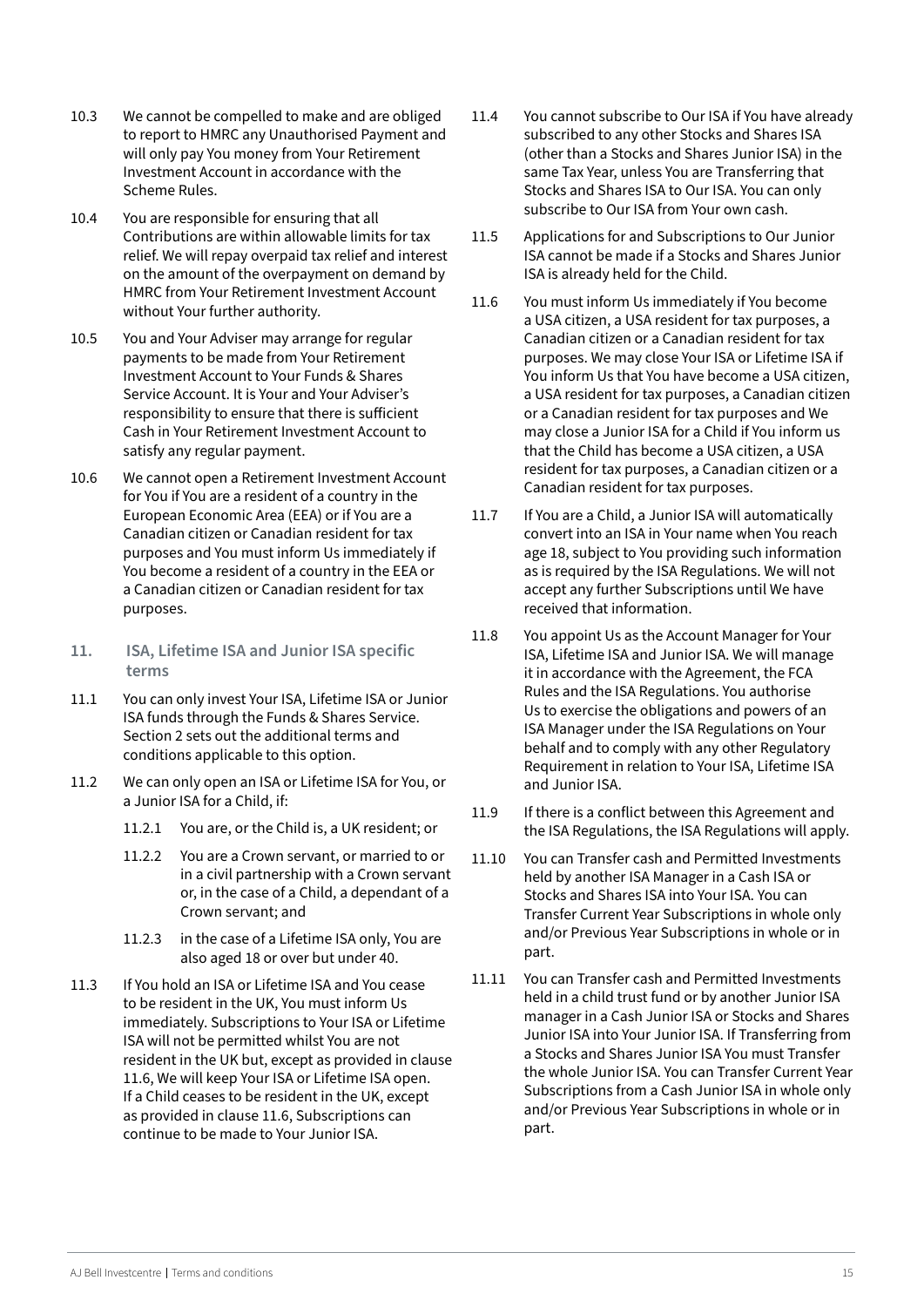- <span id="page-15-0"></span>11.12 If You Transfer an ISA or Lifetime ISA or Junior ISA to Us and the level of Subscriptions made to that ISA when added to any Subscriptions to Your ISA means that the maximum Subscription limit will be exceeded, We shall reject the Transfer and inform Your former ISA or Lifetime ISA or Junior ISA manager accordingly.
- 11.13 You are also responsible for ensuring that Subscriptions into Your ISA, Lifetime ISA and Junior ISA are within allowable regulatory limits.
- 11.14 If instructed by HMRC, We shall return any over-Subscription without Your further authority.
- 11.15 You are only permitted one ISA Account for each product which must be continuous. If You fail to make a Subscription in a Tax Year and wish to make a further Subscription You must complete a new ISA Application.
- 11.16 If any investment in Your ISA or Lifetime ISA ceases to be permitted by the ISA Regulations, We will write or email You to inform You of the options available. If We receive no response within 30 days, We reserve the right to sell the investment.
- 11.17 All investments held in Your ISA or Lifetime ISA must remain in Your Beneficial Ownership. All investments held in Your Junior ISA must be held in the Beneficial Ownership of the Child.
- 11.18 Any new investment arising from a Corporate Action which does not satisfy the qualifying requirements of the ISA Regulations, shall be dealt with in accordance with the ISA Regulations.
- 11.19 We will notify You if, through any failure to satisfy the ISA Regulations, Your ISA or Lifetime ISA is, or is to become, no longer exempt from tax by virtue of regulation 22(1) of the ISA Regulations. In these circumstances some or all of the investments will be withdrawn from Your ISA or Lifetime ISA and registered in a General Investment Account in Your name.
- 11.20 The tax advantages of Your ISA and Lifetime ISA will continue in the event of Your death. In relation to a Junior ISA, the tax advantages of the Junior ISA will cease in the event of the death of the child and We will close the Junior ISA account.
- 11.21 In relation to a Junior ISA only, we will deduct tax reclaimed on income distributions paid after the death of the Child in accordance with the ISA Regulations.
- 11.22 We will hold Your ISA or Lifetime ISA or Junior ISA cash and investments after Your death until We receive Your executors' or other personal representatives' instructions. These Terms will apply equally to them.
- 11.23 We will satisfy ourselves that any person to whom We delegate any of Our functions as the manager of Your ISA or Lifetime ISA or Junior ISA is competent to carry out those duties and responsibilities.
- **12. General Investment Account specific terms**
- 12.1 You can only invest Your General Investment Account funds through the F&SS Option. Section 2 sets out the additional terms and conditions applicable to this option.
- 12.2 We will normally only permit You to have a General Investment Account:
	- 12.2.1 if You are an individual, and are a UK resident;
	- 12.2.2 in the case of a Joint Account, if all of the joint account holders are individuals and UK residents; or
	- 12.2.3 in the case of a Trust Account, if all of the trustees are individuals and UK residents
	- 12.2.4 but may in our discretion also allow non- UK residents to open a General Investment Account.
- 12.3 If You are a UK resident when You open a General Investment Account and You subsequently cease to be resident in the UK, You must inform Us immediately and We reserve the right to close Your Account but would normally only do so if as a consequence We had to provide any additional services or to undertake any additional work that does not fall within the normal scope of the Services.
- 12.4 We cannot open a General Investment Account for You, if You are, and We may close Your Account if You become a USA citizen, a USA resident for tax purposes, a Canadian citizen or a Canadian resident for tax purposes. You must inform Us immediately if You become a USA citizen, a USA resident for tax purposes, a Canadian citizen or a Canadian resident for tax purposes.
- 12.5 There is no limit on the amount of Cash You can pay into Your General Investment Account.
- 12.6 All investments held in Your General Investment Account must remain in Your Beneficial Ownership.
- 12.7 We will place an electronic copy of an annual consolidated tax voucher detailing the dividend and other income payments You have received in the relevant Tax Year on Your General Investment Account in the documents area of the Website. We will advise You by Secure Message when this document is available to view.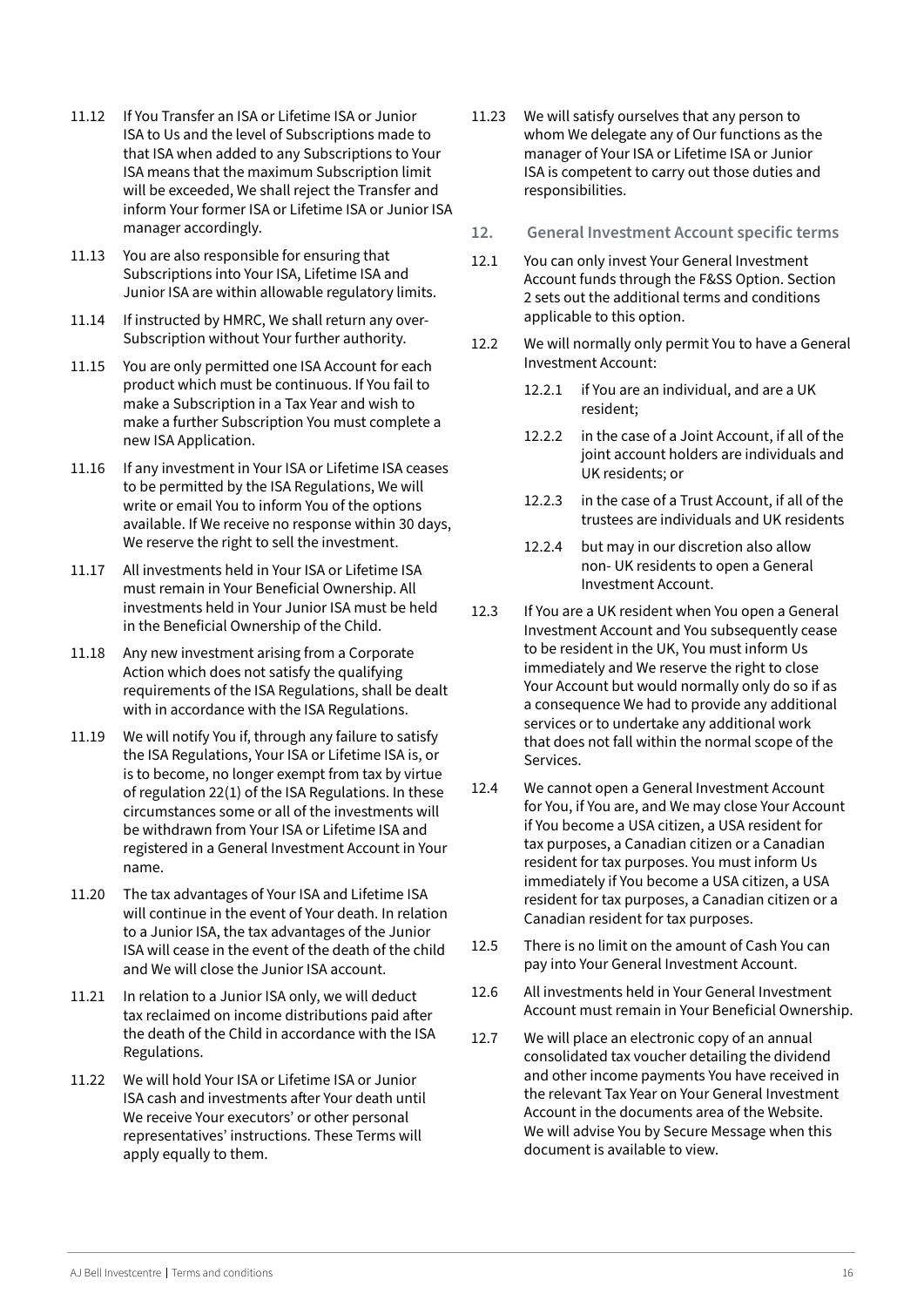#### Joint and Trust Accounts

- <span id="page-16-0"></span>12.8 We may from time to time impose a maximum limit on the number of people who can hold a Joint Account or a Trust Account.
- 12.9 Each applicant for a Joint Account will have access to the secure area of the Website. In the case of a Trust Account, only the Nominated Contact will have access to the secure area of the Website. Your Adviser will have authority to manage Your Account under clause 5.

#### Joint Accounts

- 12.10 For a Joint Account, You agree that:
	- 12.10.1 all of the applicants for the Joint Account are jointly and severally liable for all liabilities under the Agreement. This means that each individual applicant will be fully responsible for Your obligations and We may pursue any individual applicant for failing to comply with Your obligations;
	- 12.10.2 We may accept and rely on instructions from each of the individual applicants as if they had been given by all of the applicants, except that instructions to change the personal details of one of the applicants must be given by that applicant;
	- 12.10.3 if We receive contradictory instructions from individual applicants and/or Your Adviser, We will not act and will inform all of the Joint Account holders, Your Nominated Contact and Your Adviser accordingly;
	- 12.10.4 We will provide a single tax certificate in relation to a Joint Account and will not provide any tax information specific to any Beneficial Owner;
	- 12.10.5 each individual applicant will be permitted to pay cash and to transfer Permitted Investments into Your General Investment Account; and
	- 12.10.6 it is Your responsibility to inform us if there is a dispute between the Joint Account Holders, otherwise we will continue to only accept instructions from the Nominated Contact.
- 12.11 On the death of a joint account holder, the interest of the deceased in the Joint Account will automatically transfer to the survivor(s). This may not be appropriate for Your particular circumstances so You are recommended to take professional advice before completing Your Application form.

## Trust Accounts

- 12.12 For a Trust Account, the trustees and the Nominated Contact understand and agree that (except as provided in clause 1.174):
	- 12.12.1 We will only communicate and deal with the Nominated Contact and Your Adviser and Your Adviser will have authority to manage Your Account under clause 5;
	- 12.12.2 We can rely on instructions and information given by the Nominated Contact and We will not be liable for any Losses You suffer as a result of Us doing so;
	- 12.12.3 the Nominated Contact and trustees are jointly and severally liable for all liabilities arising under the Agreement. This means that each individual applicant will be fully responsible for Your obligations and We may pursue any individual applicant for failing to comply with Your obligations. However, Your liability will be limited to the extent of the trust's assets unless You have acted fraudulently or negligently;
	- 12.12.4 the Nominated Contact accepts responsibility for all tax matters in relation to the Trust Account. We will provide a single tax certificate in relation to a Trust Account and will not provide any tax information specific to any Beneficial Owner, including the Nominated Contact;
	- 12.12.5 We accept no responsibility for the suitability of the General Investment Account as a vehicle for a trust of any type and have no responsibility at all to the beneficiaries, or potential beneficiaries, of the trust.

# Limited Company Accounts

- 12.13 For a Limited Company Account, the company and the Nominated Contact understand and agree that:
	- 12.13.1 the Nominated Contact accepts responsibility for all communication requirements between Us and the company as set out in these Terms;
	- 12.13.2 We can rely on instructions and information given by the Nominated Contact. Where We act on instructions or information which We reasonably believe to have been provided by the Nominated Contact on behalf of the company, We will not be liable for any Losses should the Nominated Contact have acted beyond their authority or if those instructions or that information proves to be incorrect;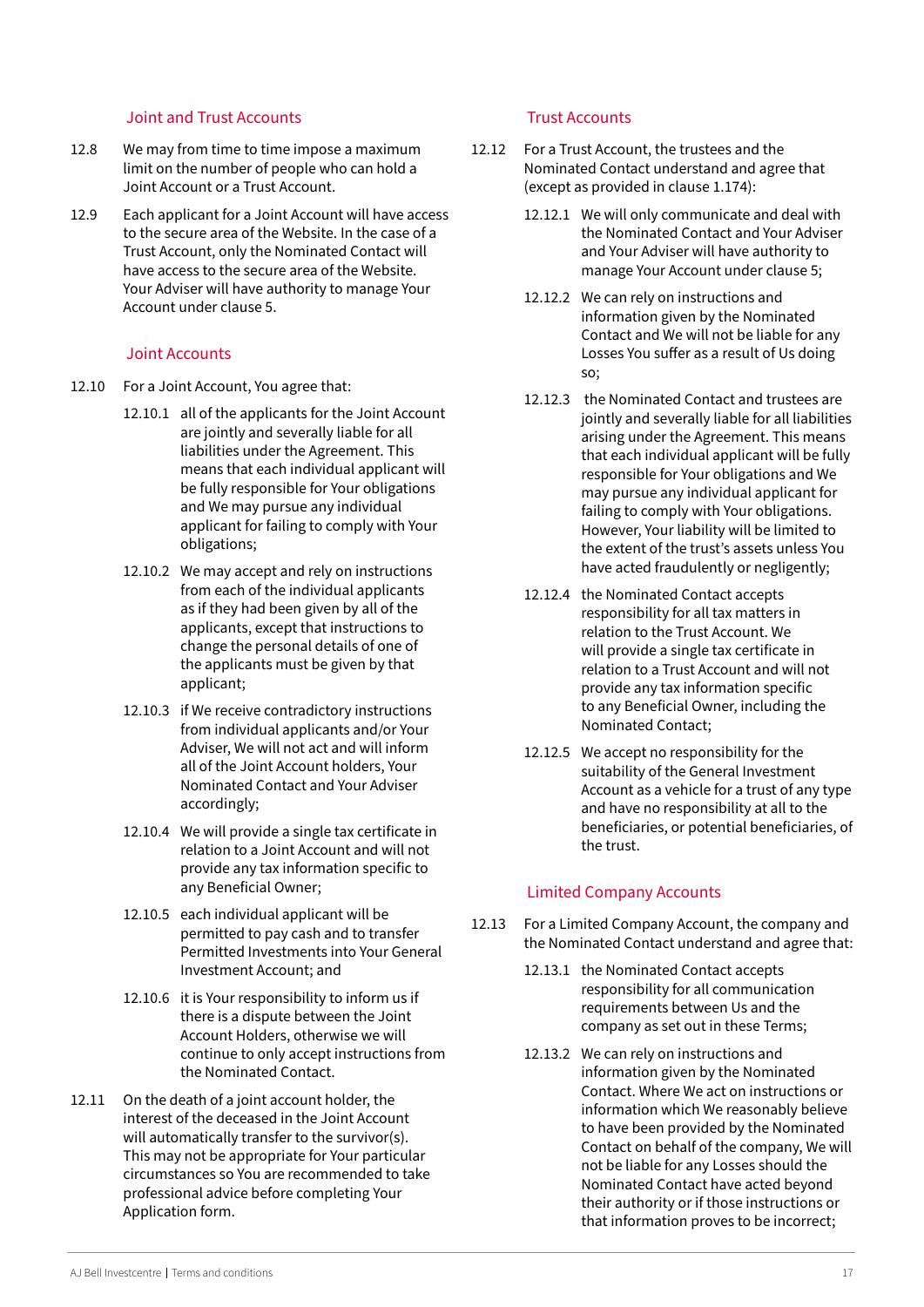- <span id="page-17-0"></span>12.13.3 the Nominated Contact and company are jointly and severally liable for all liabilities arising under the Agreement;
- 12.13.4 We accept no responsibility for the suitability of the General Investment Account as a vehicle for a limited company of any type and have no responsibility at all to the members of the company;
- 12.13.5 We will require instructions from two duly authorised officers of the company before We authorise a Withdrawal, unless the company only has a single director.

# **13. Your information**

- 13.1 We may use Your Personal Information and store it on Our systems and otherwise process it for the purpose of supplying You with the Services. For further information about how We use Your Personal Information and how You can exercise Your rights in relation to Our use of Your Personal Information, please see the Privacy Policy on Our Website which We may update from time to time.
- 13.2 You must inform Us as soon as possible of any material changes to Your (or your Child's) Personal Information.

# Communication

- 13.3 We may use Your Personal Information (including passing it to Our Associates, Banks and Third-Party Service Providers) to provide You by email, telephone, post, Secure Message or text message with:
	- 13.3.1 Service Information; and
	- 13.3.2 if You have opted in to receive them:
		- 13.3.2.1 Market News and Investment Information;
		- 13.3.2.2 Marketing information.
- 13.4 We accept and shall be entitled to rely on any instructions received from Your Adviser in relation to the administration of Your Account by telephone, email, fax or Secure Message but may insist on being sent the original correspondence. We will only accept Orders submitted by Your Adviser in accordance with clause 20.5 and instructions from Your Adviser in relation to Corporate Actions in accordance with clause 29.2. You and Your Adviser are responsible for taking reasonable steps to ensure the secure transmission of instructions to Us by You and Your Adviser.
- 13.5 We do not recommend that You or Your Adviser send Us by email confidential information or any communication in relation to the administration of Your Account, which You need Us to give

immediate attention. Confidential information should be sent to Us by post and if You want Us to give something immediate attention You should contact Us by telephone.

- 13.6 You and Your Adviser must send all written notices or communication in relation to the administration of Your Account to Us by post at the address provided in the contact details section at the end of these Terms or that is otherwise specified in the relevant Product literature.
- 13.7 We will send correspondence to You or Your Adviser, in the case of the Funds & Shares Service, by Secure Message and otherwise to the most recent email or postal address held on Our records.
- 13.8 Your Adviser must maintain a live email account and notify Us of their email address (including any changes). We reserve the right to require You to maintain a live email account and notify Us of a valid email address (including any changes) in order that We can send information and documents to You by email.
- 13.9 Any notice that We give You or Your Adviser in accordance with these Terms will be effective:
	- 13.9.1 if sent by Secure Message or email, upon transmission; or
	- 13.9.2 if sent by post, on the second Business Day after posting.
	- 13.9.3 These Terms are provided only in English and any communications and other documents for Your Account will always be in English.
- **14. Liability**
- 14.1 As We endeavour to provide a high standard of service to You and Your Adviser at a reasonable cost We limit Our liability under the Agreement on the basis set out in these Terms
- 14.2 For the purposes of this clause 14, reference to:
	- 14.2.1 We, Us or Our shall include, Us, Our Associates and each of Our employees and agents; and
	- 14.2.2 Your Adviser shall include any authorised Discretionary Fund Manager.
- 14.3 Nothing in these Terms will exclude or limit Our liability for:
	- 14.3.1 duty or liability under the FCA rules;
	- 14.3.2 death or personal injury caused by Our negligence; or
	- 14.3.3 fraud or fraudulent misrepresentation.
- 14.4 You agree to reimburse Us for any Loss of any kind that We suffer or incur as a result of supplying You with the Services unless if and to the extent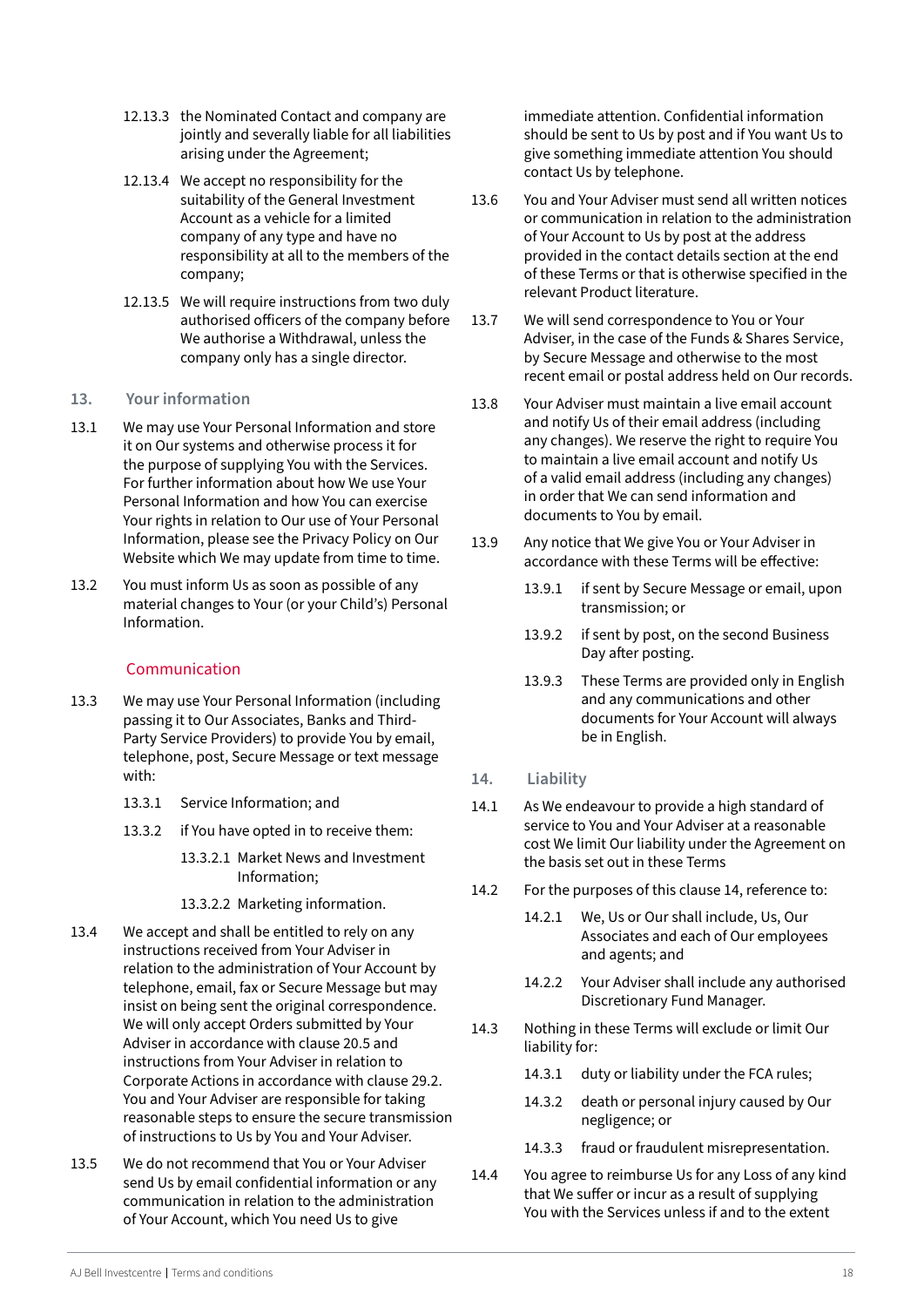that the Loss is caused by Our negligence, fraud or wilful default. Except where the Child is the Registered Contact, if You are a Registered Contact or Nominated Contact, You will only be liable under this clause 14.4 for Losses in relation to the period during which You are the Registered Contact or Nominated Contact.

- 14.5 Except as provided in clauses 14.3 and 14.9 and subject to the exclusions in clause 14.6, We will only be liable under these Terms for any Loss if and to the extent that it is caused by Our negligence, fraud or wilful default.
- 14.6 Except as provided in clauses 14.3, neither You nor We shall in any event be liable (whether under any express or implied term of the Agreement or by reason of a negligent act or omission) for any:
	- 14.6.1 Loss that was not reasonably foreseeable;
	- 14.6.2 a Loss that is not the natural result in the usual course of things of the event that gave rise to the claim and was not likely to arise from a special circumstance which We knew of, or should have known of, when that event took place. For example, when Your Adviser placed an Order;
	- 14.6.3 Loss of income, profits, the ability to invest or disinvest or wasted expenditure; or
	- 14.6.4 loss of data.
- 14.7 Except as provided in clauses 14.3 and 14.5, We will not be liable to You (whether under any express or implied term of the Agreement for any:
	- 14.7.1 Loss arising from the insolvency, default, fraud, wilful default or negligence of any Bank or Third-Party Custodian or Investment Manager Custodian which holds Your Cash or investments;
	- 14.7.2 Loss arising from the insolvency, default, fraud, wilful default or negligence or any other act or omission of:
		- 14.7.2.1 You or Your Adviser;
		- 14.7.2.2 any Investment Manager or Discretionary Fund Manager You or Your Adviser select; or
		- 14.7.2.3 Your Nominated Contact, Registered Contact or Representative;
		- 14.7.2.4 Loss arising from delays in the processing of Transfers, Transfers-Out or Withdrawals;
	- 14.7.3 Loss arising from delays in processing Payments or Contributions or Subscriptions made by direct debit or other electronic means;
- 14.7.4 Loss arising from the unauthorised use of a password resulting from negligence on Your or Your Representative's or Your Registered Contact's or Nominated Contact's part; or
- 14.7.5 Loss arising out of or in connection with Your or Your Adviser's error, delay, unclear or incomplete instructions or Your or Your Adviser's failure to comply with Our instructions within the specified time limits.
- 14.8 We will not be responsible for any delay in performing, or to perform, any of Our obligations under the Agreement if such delay or failure results from events, circumstances or causes beyond Our reasonable control, including any breakdown, failure or malfunction of any telecommunications or computer systems (internally or externally), equipment or software used by Us or of any clearing system used in connection with the Services provided under the Agreement, cyberattacks or other malicious acts of any third party, the insolvency or default of any participant in such a clearing system or the failure by any settlement bank to make, receive or debit any payment.
- 14.9 Subject to clause 14.3 and clause 14.7.6, in the event of a claim for market or trading loss (including in the case of adverse price movements, any claim for Loss of the ability or delay in divestment, or in the case of favourable price movements, the loss of the opportunity to or delay in investment), Our total liability to You, arising under or in connection with the Agreement shall be limited to the greater of:
	- 14.9.1 £500 and the total amount of the Charges You paid us under the Agreement in the 12-months period immediately preceding the occurrence of the event which gave rise to Your claim (or, if Your Account has been open for less than 12 months, such amount as You would have paid on a pro rata basis); and
	- 14.9.2 interest on the principal amount in respect of which the Loss occurs, to be calculated in the case of a claim which is in respect of:
		- 14.9.2.1 the maladministration of Your SIPP or Retirement Investment Account, at 2% per year above the Bank of England base rate (or such other rate as the Pension Ombudsman is likely to apply to awards); or
		- 14.9.2.2 any other type of claim, 8% per year (or such other rate as the Financial Services Ombudsman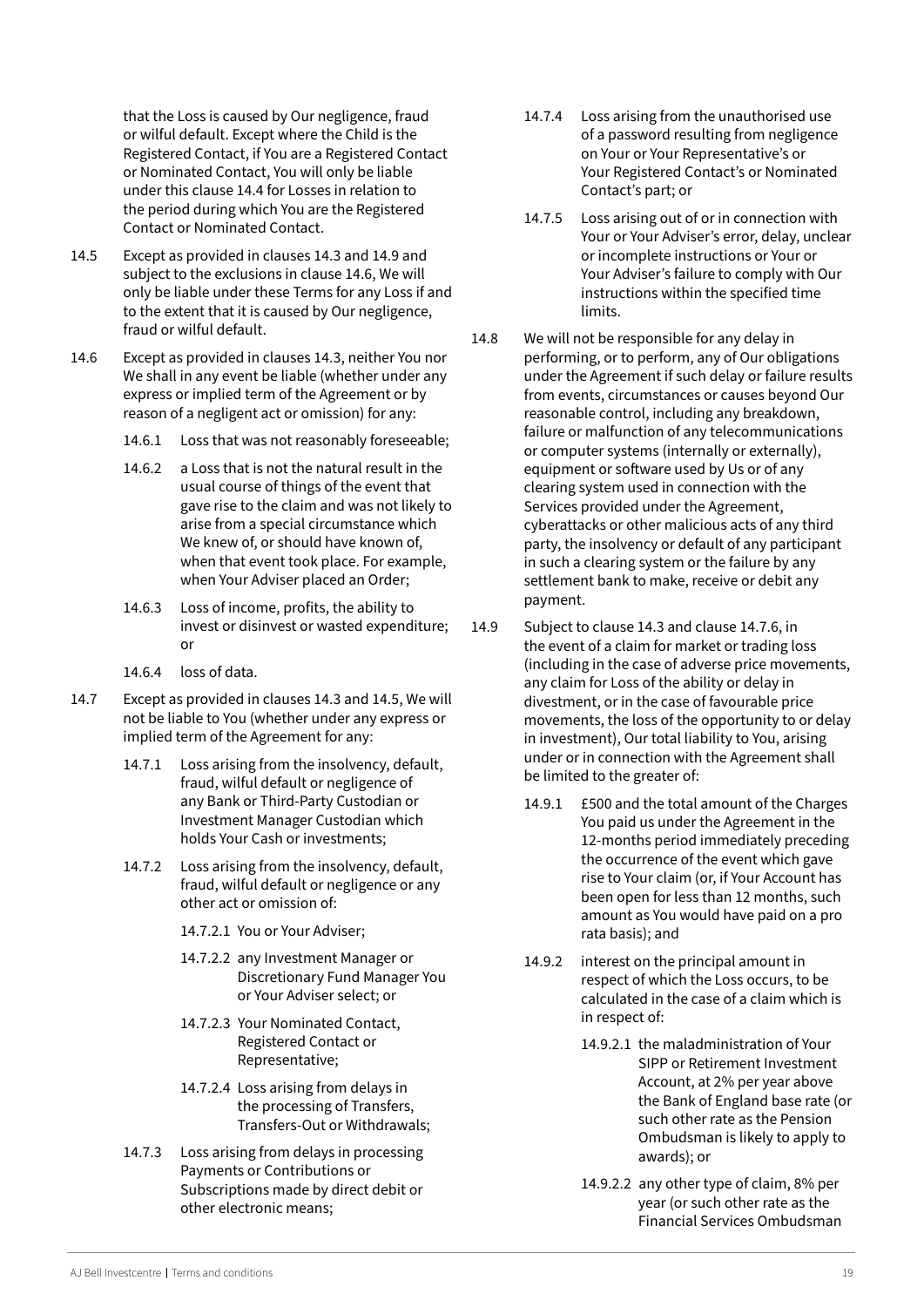is likely to apply to awards), for the period of time to which the claim relates

- <span id="page-19-0"></span>14.10 The composition, performance or profitability of any portfolio or account linked to a Managed Portfolio may vary from that of the Managed Portfolio due to, for example, differences resulting from the timing of dealing or rebalancing carried out via the Website, transaction size limits, failed trades, or the realisation/withdrawal of assets, including the sale of investments held within the Managed Portfolio to which Your Account is linked to realise cash to pay the MPS Charges, RPS Charges and/or Third-Party MPS Charges (as applicable), and We shall not be responsible or liable for any such variations.
- 14.11 When entering into the Agreement in relation to each Product You are contracting directly and separately with each of AJ Bell Management Limited, AJ Bell Securities Limited and AJ Bell Asset Management Limited for the Services that they each provide You with in relation to the relevant Product in accordance with these Terms. AJ Bell Management Limited is responsible for the acts and omissions of Sippdeal Trustees Limited and AJ Bell Securities Limited is responsible for the acts and omissions of the Nominee, in each case to the same extent as they are each liable for their own acts or omissions.
- 14.12 The provisions of this clause 14 will continue to apply even if We stop supplying You with the Services.
- **15. Cancellation Rights**
- 15.1 You may exercise a right of cancellation in relation to:
	- 15.1.1 the setting up of a SIPP or Retirement Investment Account;
	- 15.1.2 the making of a Transfer to Your SIPP or Retirement Investment Account or ISA or Lifetime ISA or Junior ISA;
	- 15.1.3 taking Benefits for the first time from Your SIPP or Retirement Investment Account;
	- 15.1.4 applying for an ISA, Lifetime ISA or Junior ISA; or
	- 15.1.5 applying for a General Investment Account.
- 15.2 You can exercise the cancellation rights set out in clause 15.1 by writing to Us (quoting Your name, the relevant Account reference number and specifying which of the cancellation rights You want to exercise) at the address provided in the contact details section at the end of these Terms. You must ensure that You do so within 30 days, in the case of the event set out in:
- 15.2.1 clause 15.1.1, of when You receive confirmation from Us of Your Application for a SIPP or Retirement Investment Account having been approved;
- 15.2.2 clause 15.1.2, of when You receive confirmation from Us of the Transfer having been received;
- 15.2.3 clause 15.1.3, of when You receive the first Benefits payment;
- 15.2.4 clause 15.1.4, of when You receive confirmation from Us of Your Application for an ISA, Lifetime ISA or Junior ISA having been approved; or
- 15.2.5 clause 15.1.5, of when You receive confirmation from Us of Your Application for a General Investment Account having been approved to ensure You have validly exercised Your cancellation rights, unless they have lapsed under clause 15.5.
- 15.3 If you cancel:
	- 15.3.1 Your SIPP or Retirement Investment Account Application, we will repay any Contributions We have received to the payee;
	- 15.3.2 a Transfer to Your SIPP or Retirement Investment Account, We will return all investments We receive to the transferring Pension Provider. If they will not accept their return or will only accept on terms different from those applicable prior to the Transfer, We will contact You to request further instructions and You must tell Us if You want Us to Transfer the investments to another Pension Provider. If You have not told Us within the cancellation period set out in clause 15.2.2, We reserve the right to take reasonable administration charges from Your SIPP or Retirement Investment Account until such time as We can make the Transfer to another Pension Provider;
	- 15.3.3 a Transfer to Your ISA or Lifetime ISA or Junior ISA, We will return all investments We receive to the transferring Account Manager. If they will not accept their return or will only accept on terms different from those applicable prior to the Transfer, We will contact You to request further instructions and You must tell Us if You want Us to Transfer the investments to another Account Manager. If You have not told Us within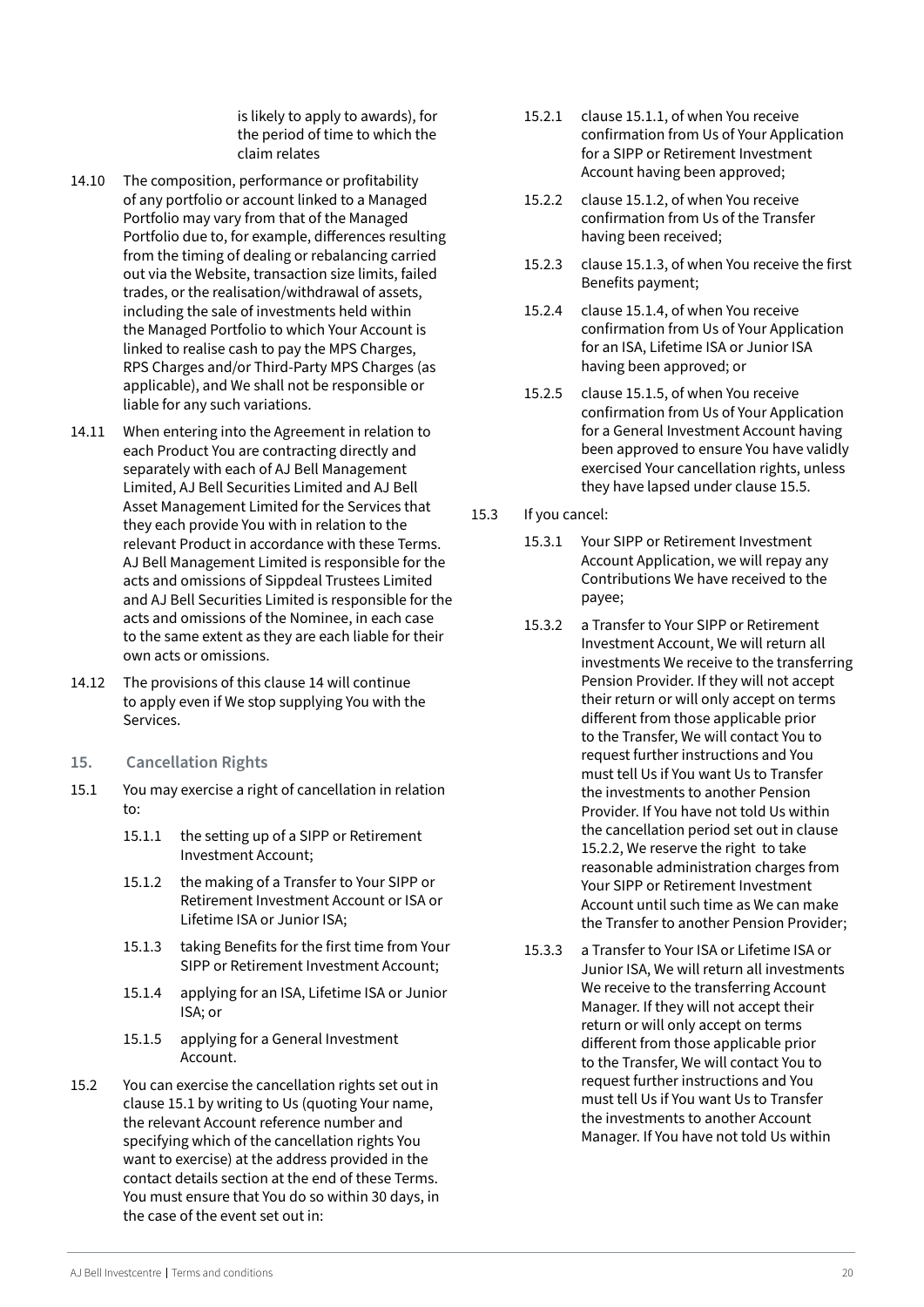<span id="page-20-0"></span>the cancellation period set out in clause 15.2.4, We reserve the right to take reasonable administration charges from Your ISA or Lifetime ISA or Junior ISA, as the case may be, until such time as We can make the Transfer to another Account Manager;

- 15.3.4 Your decision to take Benefits, You must return any Benefits paid to You in full;
- 15.3.5 Your Application for an ISA, Lifetime ISA, Junior ISA or General Investment Account, We will return any Cash We hold to You and any investments can either be sold or transferred into Your name or to another Account held in Your name. If investments are sold, You may receive more or less back than the amount You originally invested due to the effect of market movements in price and associated costs. Where You receive less back, You are solely responsible for any loss.
- 15.4 If You exercise cancellation rights, any amount repaid to You will be reduced by the amount of any Adviser Charges which have already been paid from Your A I Bell Investcentre ISA or Junior ISA. If You wish to recover the amount of these Adviser Charges You must contact Your Adviser.
- 15.5 In the case of Your SIPP or Retirement Investment Account, if You place a Buy Order or draw Benefits within the applicable cancellation period under clause 15.2, You will lapse Your cancellation rights, which will mean that You are no longer able to cancel Your SIPP or Retirement Investment Account or a Transfer. You may also lapse Your cancellation rights by writing to Us at the address provided in the Contact details section at the end of these Terms.
- 15.6 In the case of Your ISA, Lifetime ISA, Junior ISA and General Investment Account, if You exercise Your cancellation rights, You will be responsible for all costs associated with dealing (including Our Dealing Charge) but will not be liable for any other charges.
- 15.7 If You exercise cancellation rights in respect of a Junior ISA, We will return any Cash We hold to You, regardless of whether the cash was paid by You.
- 15.8 If You exercise the cancellation rights set out in clause 15.1 in relation to one of Your investments, Your Account may receive back less than was originally paid. The key features document for the investment or the provider of the investment will provide further details of cancellation rights and the consequences of cancelling the investment.
- **16. Termination, suspension and death**
- 16.1 We or You may terminate Your SIPP or Retirement Investment Account and Your Membership in accordance with the Scheme Rules and HMRC requirements.
- 16.2 The Investment Partner or Off-Panel Partner may have the right to terminate or suspend provision of their investment account for Your SIPP at any time by giving written notice to You. If the Investment Partner or Off Panel Partner terminates or suspends provision of Your investment account, You or Your Adviser must contact Us with further instructions. In the event of termination or suspension of Your investment account, We reserve the right to sell Your SIPP investments in that account and hold the proceeds in Your SIPP cash account pending receipt of Your instructions.
- 16.3 We shall be entitled at Our discretion to terminate or suspend provision of the Services on giving You no less than 30 days' notice (except in an emergency, when We may not be able to give You any notice or if in Our opinion You have persistently abused the Services, e.g. by submitting multiple Orders in order to circumvent Market rules in relation to Orders exceeding available Market size). We will not exercise this right unreasonably.
- 16.4 We reserve the right in the event of termination or suspension of the Services to sell Your investments and hold the proceeds in Your Account until You give Us instructions to Transfer Out or Withdraw (as applicable) the investments from Your Account.
- 16.5 Termination will not prevent the completion of transactions which have already started or affect any rights or any outstanding obligations.
- 16.6 We will hold cash and investments (including income that accrues after death) following Your death (or in the case of a Junior ISA, the death of the Child) until We receive Your personal representatives' instructions. These Terms will apply equally to them.

# Dormant Accounts

- 16.7 If We consider that Your Account is dormant and:
	- 16.7.1 there are no investments or Cash held in the Account; or
	- 16.7.2 in the case of an ISA, Lifetime ISA, Junior ISA or General Investment Account, the only investment held in the Account is cash of less than the minimum Account balance We set from time to time.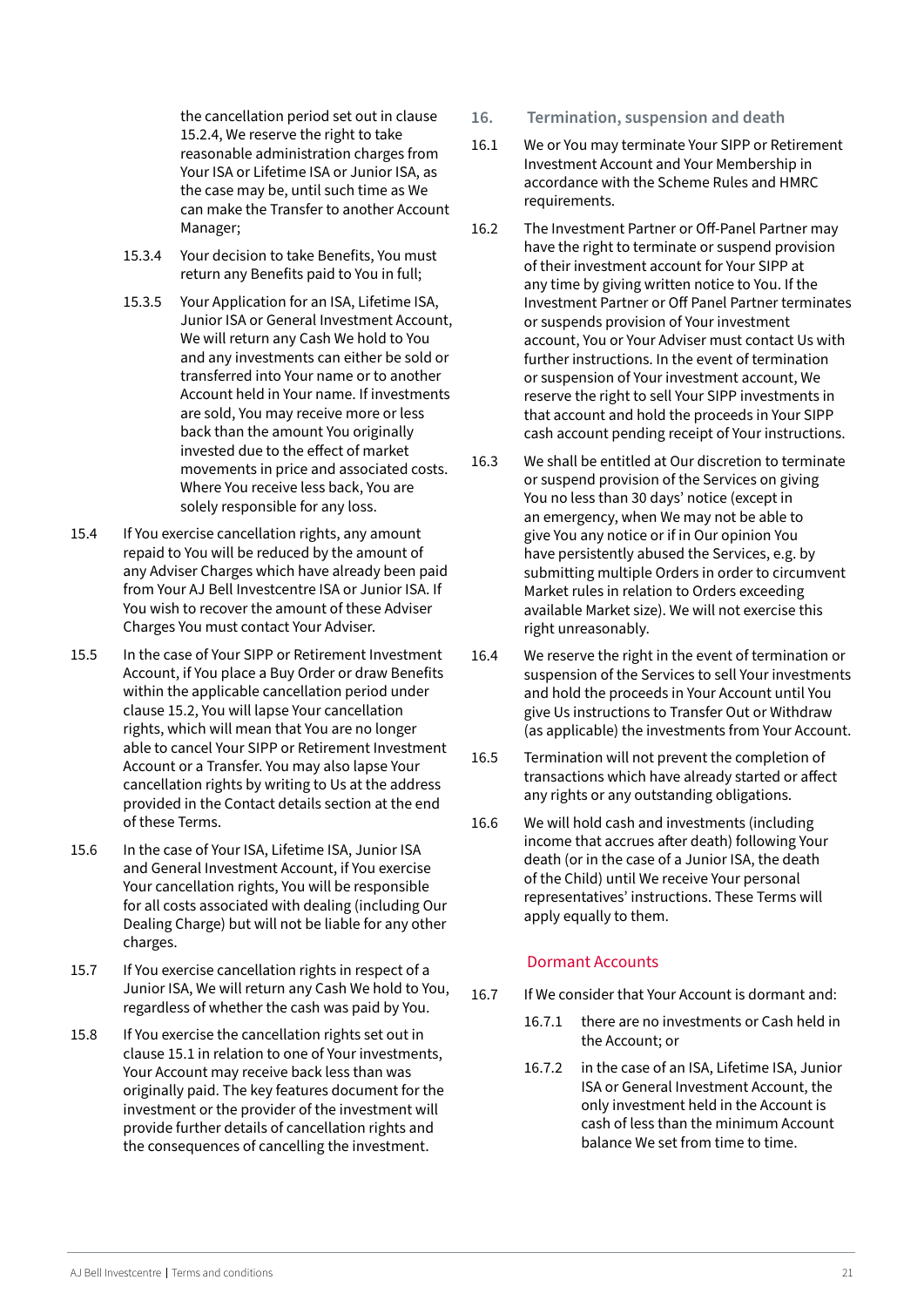<span id="page-21-0"></span>We reserve the right to close the Account and, if applicable, send You the Cash balance after the deduction of any amounts that are due to Us, any Government Withdrawal Charge and any tax due to HMRC in respect of the payment, but will always notify You by Secure Message before We do so.

#### **17. Making a complaint**

- 17.1 If You want to complain about or are in any way dissatisfied with the Services, You should contact Us at the address provided in the contact details section at the end of these Terms. You can find further information on the complaints procedure for:
	- 17.1.1 Your SIPP or Retirement Investment Account in the SIPP Key Features and Retirement Investment Account Key Features;
	- 17.1.2 Your ISA or Junior ISA in the ISA Key Features or for your Lifetime ISA in the Lifetime ISA Key Features;
	- 17.1.3 for Your General Investment Account in the FAQs on the Website;
	- 17.1.4 the MPS in the MPS client guide.
- 17.2 If You are not satisfied with Our response to Your complaint, You may refer Your complaint to the Financial Ombudsman Service or, in the case of Your SIPP or Retirement Investment Account, the Pensions Ombudsman.
- **18. Financial Services Compensation Scheme**
- 18.1 The Products are covered by the Financial Services Compensation Scheme (FSCS). We can provide You with further information about the FSCS compensation arrangements (please contact Us at the address provided in the contact details at the end of these Terms) or You can visit the FSCS website at www.fscs.org.uk.
- 18.2 The compensation arrangements in relation to non- UK investments may differ from those in the UK. If in any particular case You would like further information, You should ask Your Adviser to contact the financial services regulator or equivalent body in the relevant jurisdiction.
- **19. General**
- 19.1 The Agreement shall be deemed to have been made in England and shall be governed by and construed in all respects in accordance with the laws of England. The English courts shall have exclusive jurisdiction. However, if You are resident in Scotland or Northern Ireland, you may also bring proceedings in Scotland or Northern Ireland, as applicable.
- 19.2 Except for the rights expressly or implicitly afforded to Our employees, agents, Associates and Third- Party Service Providers, no person shall have rights under the Agreement pursuant to the Contracts (Rights of Third Parties) Act 1999. We do not need the consent of any third party to vary the Agreement or exercise any of Our rights under or relating to the Agreement.
- 19.3 If any of the terms included in these Terms is held by any Competent Authority to be unenforceable or invalid in whole or in part, the validity of the other provisions of these Terms and the remainder of the term in question shall not be affected by such invalidity.
- 19.4 We may engage Third-Party Service Providers or Associates to provide the Services. We will exercise reasonable skill and care when selecting, monitoring and periodically reviewing any Third-Party Service Providers We engage but will not otherwise be responsible for their default or other acts or omissions. The engagement by Us of any Associate shall not affect Our liability under the terms of the Agreement.
- 19.5 The Services are subject to legislation and regulation in the UK and are therefore primarily marketed and targeted at consumers in the UK.
- 19.6 We will send You a copy of Your annual SIPP or Retirement Investment Account statement by post each year unless We exercise Our right under clause 13.8, in which case We may instead inform You by email when this document is available to view.
- 19.7 We are required to provide You with certain information about the investments held in Your Relevant F&SS Accounts on a quarterly basis and with certain details of the costs and charges associated with those Investments on an annual basis. For the purposes of providing You with that information, We will upload quarterly and annual statements into the documents section on the secure area of the Website and notify Your Adviser by email when We have done so.
- 19.8 We or our licensors (as applicable) own all copyright and other intellectual property rights arising in respect of the Managed Portfolios.
- 19.9 If We delay or fail to exercise any of Our rights or remedies under this Agreement, it will not amount to Us waiving our right to do so at a later time.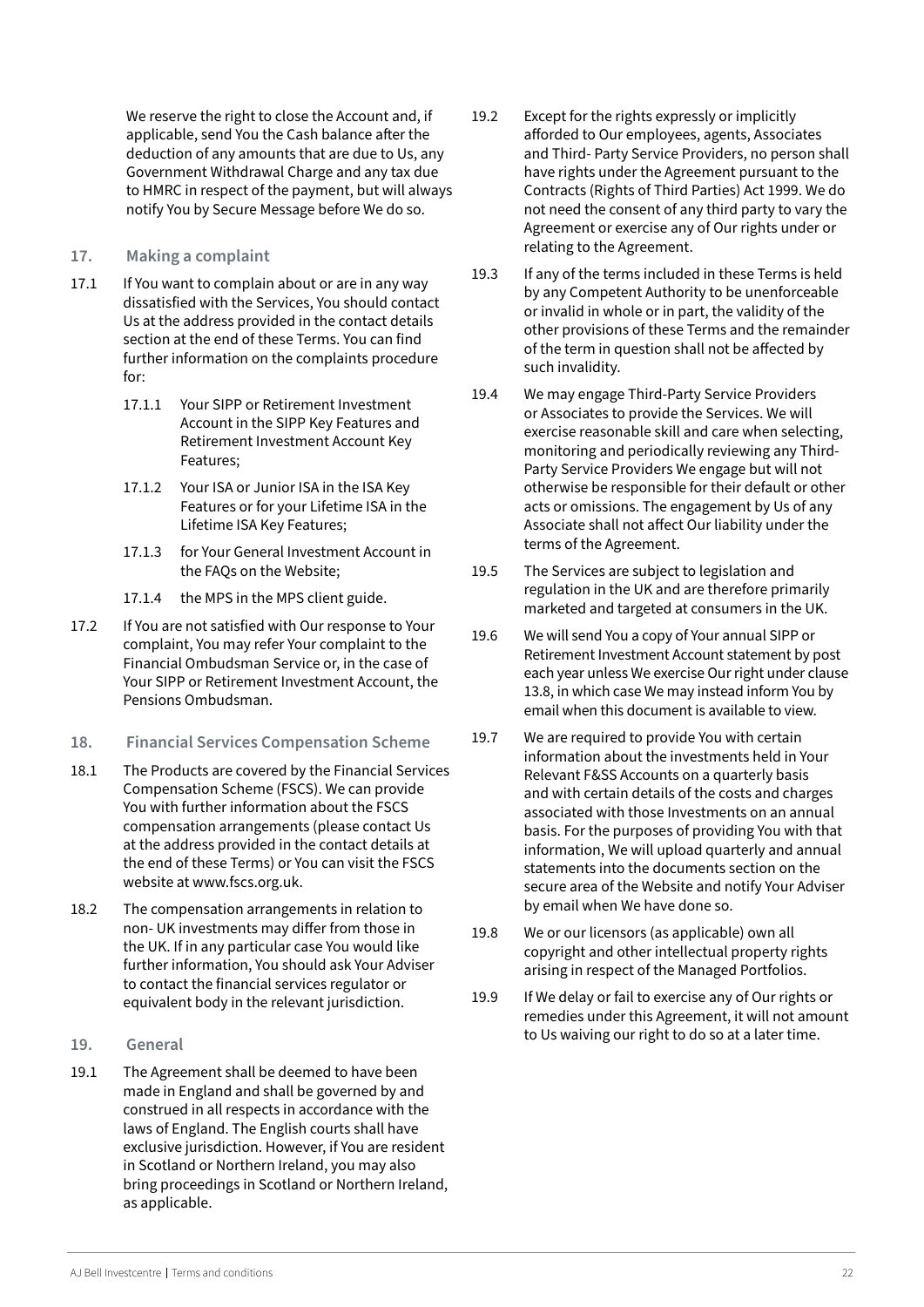#### <span id="page-22-0"></span>Section 2

#### **20. Funds & Shares Service dealing**

This section deals with the terms that are specific to the Funds & Shares Service, which is the in-house executiononly dealing service that We provide:

- for Your Adviser to invest ISA, Junior ISA and General Investment Account and Retirement Investment Account funds;
- as an Investment Partner Option, for Your Adviser or a Discretionary Fund Manager to invest SIPP funds; and
- for You to invest funds via the F&SS XO Option. Please refer to Section 3 of these Terms which contains additional terms that apply to the F&SS XO Option.

# Placing Orders

- 20.1 In placing an Order, You and Your Adviser consent to Our Order Execution Policy. If We materially change the Order Execution Policy, We will inform You, Your Adviser and the Discretionary Fund Manager of the changes and You will be deemed to have consented to the new Order Execution Policy the next time Your Adviser or the Discretionary Fund Manager submits an Order.
- 20.2 When an Order is placed, We act as Your agent which means that You are entering into a contract for the sale or purchase of the relevant investment directly with the buyer or seller and not with Us. Any price You or Your Adviser are given or Cost You or Your Adviser are advised of, whether on the Website or otherwise, will be indicative only because market prices can change at any time. We do not warrant or guarantee the accuracy of the price or the Cost.
- 20.3 We are required to report certain information about You and the Orders Your Adviser places for You to the FCA. We will ask Your Adviser for that information before We execute Your Order and may not be able to accept Your Order until Your Adviser has supplied it. We will not be responsible for any related delay in the placing of Your Order.
- 20.4 Your Adviser is responsible for ensuring that You are aware of the charges that apply to an investment before Your Adviser places an Order for that investment. Details of the charges relating to the underlying investment are set out in the Information Document for the relevant investment which is available on the Website. Details of Our charges and those of the investment provider and their cumulative effect on the estimated investment returns are set out in the Charges Disclosure Document

Your Adviser is responsible for ensuring that You have been provided with copies of the Information Document and the Charges Disclosure Document before Your Adviser places an Order for an investment for You. You should ensure that You have read and understood the details of the charges and their impact on the forecast return on the investment which are set out in these documents before Your Adviser places Your Order. When Your Adviser places an Order for an investment Your Adviser will be required to confirm that You have been provided with that information.

The details of the effect of the charges on the estimated investment returns which are set out in the Charges Disclosure Document are based on information We obtain from third party suppliers, who do not accept liability for the accuracy of the information they provide. As a consequence, We are unable to accept any liability to You or Your Adviser for the accuracy of that information, except to the extent that it is directly caused by Our gross negligence, fraud or wilful default in relation to any matter that is within Our reasonable control.

- 20.5 Your Adviser can place Orders for Your F&SS Accounts through the Website or by telephone but not by email.
- 20.6 Your Adviser is authorised to deal on behalf of Your F&SS Accounts in respect of cash and/or investments held in it and You will be bound by any instruction given.
- 20.7 If Your Adviser places an Order by telephone, We will ask Your Adviser to confirm their identity and may not accept the Order if Your Adviser is unable to do so to Our satisfaction. We shall be entitled to treat as genuine any Order placed by telephone (subject to proof of Your Adviser's identity) or via the Website.
- 20.8 Your Adviser is responsible for the accuracy of Your Orders. Your Adviser will not be able to cancel or change an Order after it has been submitted. Your Adviser can amend or cancel a Limit Order or Stop Loss Order at any time unless the Order is in the process of being, or has been partially, fulfilled. Please also see the specific provisions in relation to Regular Investment Instructions in clauses 22.1 to 22.12 and the BMP Service,MPS, RPS and Third-Party MPS services in clauses 23.1 to 23.9.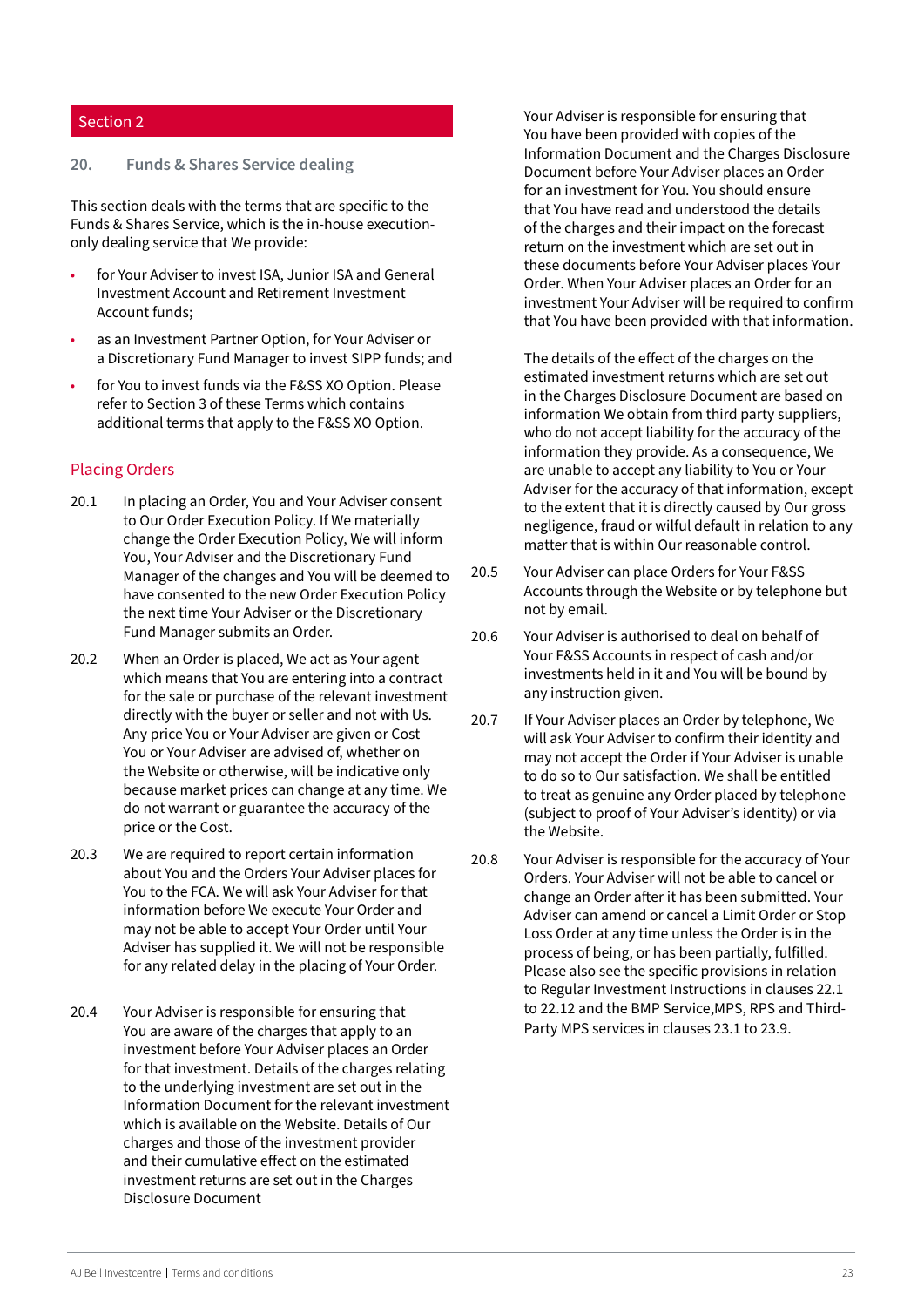#### <span id="page-23-0"></span>What happens when an Order is placed?

- 20.9 On the day on which an Order is placed, if it is a
	- 20.9.1 Buy Order:
		- 20.9.1.1 or a Forward-Priced Investment, other than a Pre-paid Investment, We will denote it as a pending transaction in Your Relevant F&SS Accounts and earmark the amount of Cash required to complete the purchase in Your Relevant F&SS Accounts (on the basis of the most recent price available to Us for the investment) so that it cannot be used any other purpose. We will only deduct the amount of Cash required to complete the purchase from Your Relevant F&SS Accounts and add details of the investments purchased to Your Relevant F&SS Accounts once the Order has been executed in accordance with clause 20.7 below; or
		- 20.9.1.2 for a Pre-paid Investment, We will denote it as a pending transaction in Your Account but will continue to show the amount of Cash specified in the Order in Your Relevant F&SS Accounts until We receive the contract note from the investment provider after the Order has been executed, at which time We will add details of the investment to Your Account and remove the Cash. Notwithstanding that the amount of the Cash specified in the Order will still be shown in Your Relevant F&SS Accounts until receipt of the contract note, You will not be able to use it for any other purpose as We will pay the Cash to the investment provider when the Order is submitted to enable the purchase to be completed; or
		- 20.9.1.3 for any other type of investment, We will deduct the amount of Cash required to complete the purchase from Your Relevant F&SS Accounts and will add details of the investments purchased to Your Relevant F&SS Accounts.

20.9.2 Sell Order:

- 20.9.2.1 for a Forward-Priced Investment, We will denote it as a pending transaction in Your Relevant F&SS Accounts and earmark the investments being sold in Your Relevant F&SS Accounts (on the basis of the most recent price available to Us for the investment) so that they cannot be dealt with in any other way. We will only remove the investments being sold from Your Relevant F&SS Accounts and add the amount of the sale proceeds to Your Relevant F&SS Accounts, once the Order has been executed in accordance with clause 21.7; or
- 20.9.2.2 for any other type of Investment, We will remove the investments being sold from Your Relevant F&SS Accounts and will add the amount of the sale proceeds to Your Relevant F&SS Accounts, but please refer to clause 25.9 below for details of the circumstances in which We may reverse those transaction entries.
- 20.10 Following a Transfer of existing investments which are not converted into Cash, Your Adviser will not be able to deal in any of the transferred investments until We have received confirmation that they are registered in the name of Our Nominee or held to Our Order by a Third-Party Custodian.
- 20.11 The Discretionary Fund Manager will have no authority on Your Funds & Shares Service Account beyond their authority to place Orders and view the investments held through the Funds & Shares Service and these Terms will apply, with all necessary changes, to the placing of orders and the viewing of investments by the Discretionary Fund Manager.
- 20.12 If and for so long as Your F&SS Accounts is linked to a Managed Portfolio You authorise the placing of such Orders as are necessary to ensure that the investments held in Your Relevant F&SS Accounts correspond to the linked Managed Portfolio:
	- 20.12.1 by Your Adviser when Your Funds & Shares Services Account is first linked to the relevant Managed Portfolio and the initial investments are made and subsequently when any additional amounts are invested or in order to make cash available; and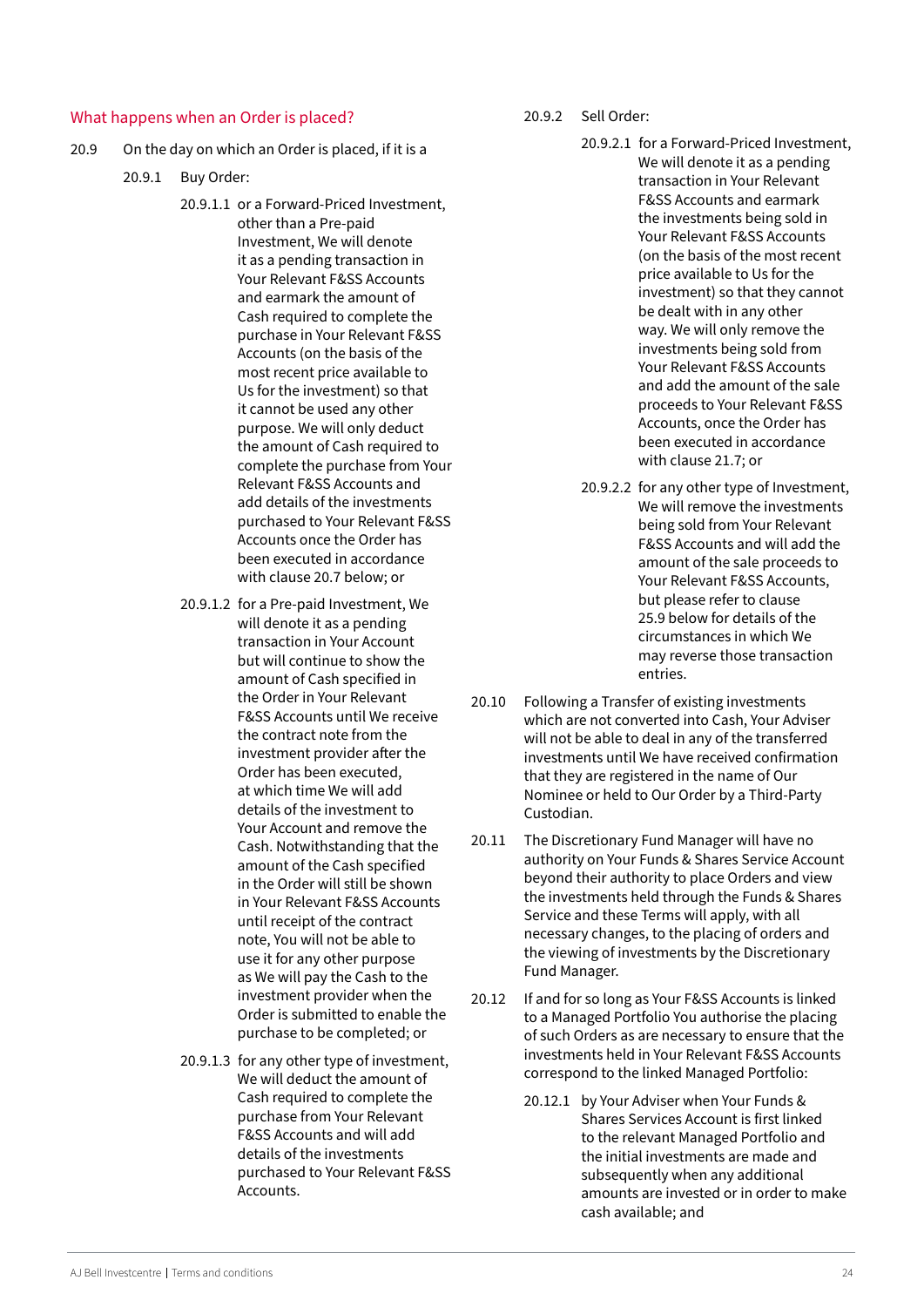- <span id="page-24-0"></span>20.12.2 thereafter by Us when We make any changes to that Managed Portfolio, including any scheduled or one-off rebalancing changes.
- 20.13 When Your F&SS Accounts is linked with a Managed Portfolio, Your Adviser retains responsibility for monitoring the Orders placed.
- 20.14 If at any time Your Adviser is not authorised by Us to use the MPS, RPS and/or Third-Party MPS, We will notify You as soon as reasonably practicable and delink Your F&SS Accounts from the relevant Managed Portfolio(s) which will mean that Your investments will not reflect any subsequent changes which are made to those Managed Portfolio(s).
- 20.15 We will inform You and Your Adviser if, at the close of business on any trading day, the value of:
	- 20.15.1 any Managed Portfolio held in Your Account has fallen by 10% or more (and then subsequently if the value has fallen by a further 10% or more on an ongoing basis) in relation to the value of that portfolio at close of business on the most recent Base Date; and
	- 20.15.2 any Leveraged Financial Instrument held in Your Account has fallen by 10% or more (and then subsequently if the value has fallen by a further 10% or more on an ongoing basis) in relation to the original base cost of that investment on Your Account, by Secure Message by the end of the Business Day on which We identify the fall.
- 20.16 We will only accept Orders for:
	- 20.16.1 USA securities if You have signed and completed a W8BEN form (or such other requisite form);
	- 20.16.2 Canadian securities if You have signed and completed a NR301 form (or such other requisite form).
- 20.17 Except as provided in clause 8.8, if You instruct Us to Transfer Out an Account, We will in relation to such Account (but not any other Account You may hold):
	- 20.17.1 not accept any further Orders;
	- 20.17.2 delete any standing Regular Investment Instructions;
	- 20.17.3 not execute any further Regular Investment Orders; and
	- 20.17.4 (if for any reason a Regular Investment Instruction remains active on the Account on an Investment Day) We will not execute that Regular Investment Order and will instead delete the instruction.
- 20.18 If Your Adviser gives Us an instruction for the purchase of a Complex Financial Instrument on Your behalf for the first time, they must provide Us with the documentation (in a form determined by Us) required by FCA rules to confirm that the investment is suitable or, as the case may be, appropriate for You before the instruction can be processed. There may be a delay in the purchase of that investment as a result of this process.
- 20.19 If You wish to invest in a Permitted Investment (excluding orders which are covered in clause 21.14) with a closing date for applications and which requires the completion of a paper application and the pre-funding of the cost (e.g. a structured product), investment instructions must be provided to Us no later than five Business Days prior to the closing date.
- 20.20 If You invest in an investment as described in clause 20.19 an additional charge may apply. We will notify Your Adviser in advance if this charge will apply.

#### **21. Order execution**

- 21.1 As We only maintain Cash in Your Account in GB Pounds, if We have to execute an Order or receive a dividend or other Corporate Action event payment in relation to a Permitted Investment in a currency other than GB Pounds, We will carry out a foreign exchange transaction to convert the consideration or dividend or other payment to or from GB Pounds, as the circumstances may require. Please refer to the Charges and Rates Page for details of the related currency conversion charges.
- 21.2 We reserve the right for any reason to refuse to execute an Order but We will act reasonably in so doing, or there may be circumstances (including (without limitation) suspension of dealing in extreme market conditions) in which We may not be able to execute an Order. Whatever the reason or circumstance, We will, if possible, notify You or Your Adviser of the reason.
- 21.3 We will only execute an Order if there is sufficient Available Cash or Available Investments to satisfy the Order and related costs in the Relevant F&SS Accounts. When assessing the amount of Available Cash, You or Your Adviser should take account of any other payments (e.g. Our Charges) that may be debited from Your Relevant F&SS Accounts before when the Order is due to be executed. Please also note the provisions of clause 21.8 in this regard.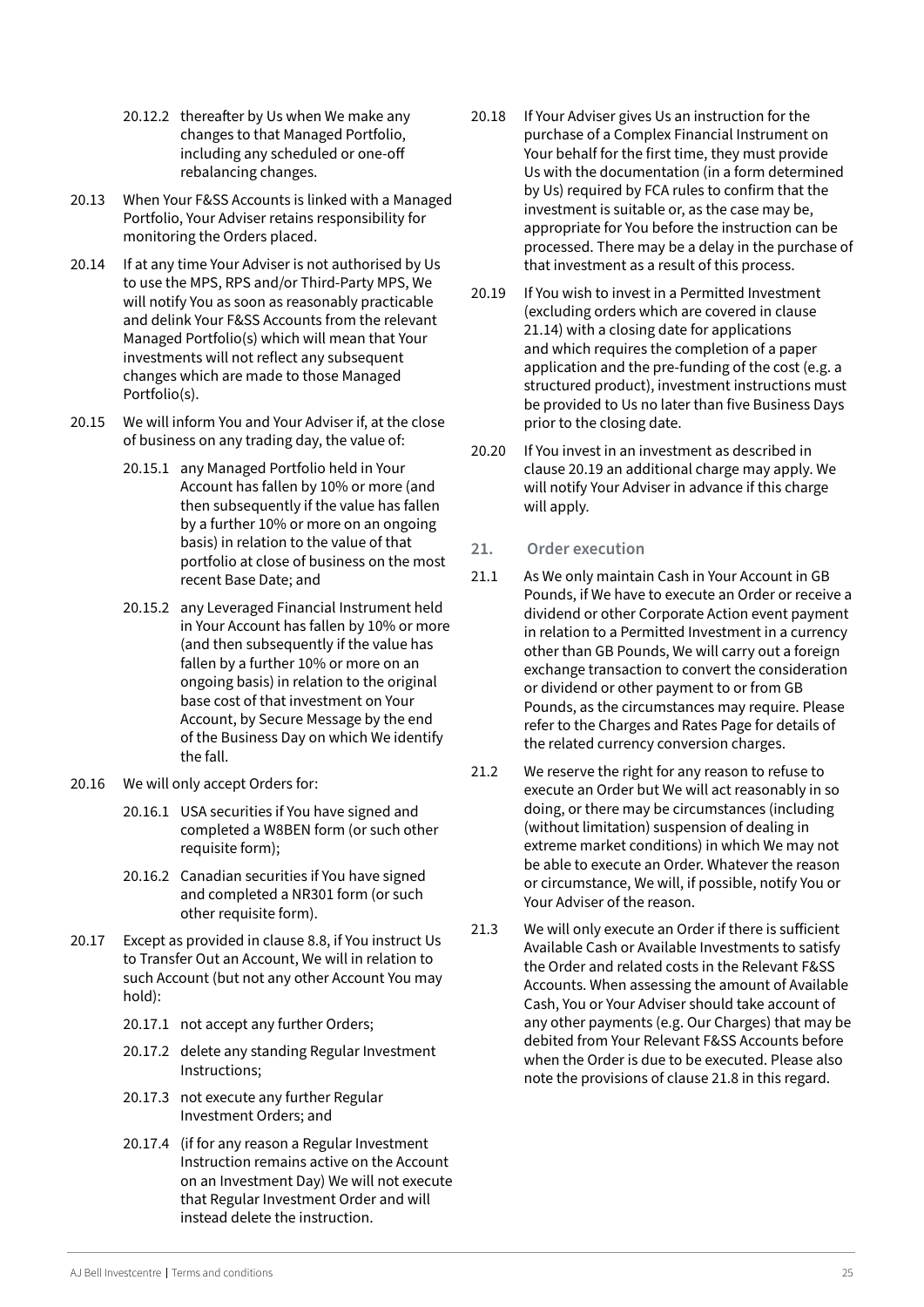- 21.4 Subject to clauses 21.6 and 22.8, a Limit Order or Stop Loss Order will remain open for 90 days or such shorter period as Your Adviser specifies. We will be entitled to rely on the Order whilst it remains open. It is Your Adviser's responsibility to monitor any Limit Order or Stop Loss Order regularly. When Your Adviser places a Limit Order which is not executed immediately, You will be expressly instructing Us not to publish or disclose details of Your Order in a way which is visible to other market participants. We will use best endeavours to execute a Limit Order or Stop Loss Order but may not be able to (even if the specified price is met) because of market conditions at the time or other factors outside Our control. Please note the provisions of clauses 21.5 and 21.6.
- 21.5 If you place a Limit Order and there is a lack of liquidity in the relevant investment, We may only be able to execute part of Your Limit Order on a given day. If We do so, We will issue You a contract note to confirm. Please also note that if Your Limit Order is completed over a number of days, You will be charged Our standard Dealing Charge for each part of Your Limit Order that is executed according to the manner in which the Order is placed, i.e. online or by telephone.
- 21.6 We do not normally accept a Limit Order or Stop Loss Order for an investment which is traded on an overseas investment exchange, but may in Our discretion agree to do so if the counterparty with whom We are placing the Order accepts them but will only do so on the basis that the Order only remains open for the trading day on which the Order is accepted. If You wish to place a Limit Order or Stop Loss Order for an investment which is traded on an overseas investment exchange, You or Your Adviser should contact Our dealing services team for confirmation that We will accept the Order before Your Adviser places it.
- 21.7 Unless We notify Your Adviser otherwise and provided the fund manager has not imposed an application condition and/or requirement for prefunding in relation to the Collective Investment, We will execute Orders for Collective Investments on a forward-pricing basis, which means that Your Order will be executed (depending on when it is received and the fund cut-off point) on the day of receipt or the following Business Day at the price determined at the fund's next daily valuation point. If the fund manager has imposed an application condition and/or requirement for prefunding in relation to the Collective Investment, Your Order must be placed at least two Business Days prior to the fund cut-off point to allow sufficient time for Our administrative processes. If the fund cut-off point is not shown on the Website, Your Adviser should contact Our dealing services team for confirmation.
- 21.8 If You wish to invest in an investment (excluding Orders which are covered in clause 21.7) with a closing date for applications and which requires the completion of a paper application and the pre-funding of the cost (e.g. a structured product), investment instructions must be provided to Us no later than five Business Days prior to the closing date. An additional charge may apply for such investments. We will notify Your Adviser in advance if this charge will apply.
- 21.9 If You wish to invest in an IPO, investment instructions must be provided to Us no later than:
	- 21.9.1 two Business Days prior to the closing date for Your SIPP or Retirement Investment Account or General Investment Account; or
	- 21.9.2 five Business Days prior to the closing date for Your ISA or Lifetime ISA or Junior ISA.
- 21.10 We may combine Your Order with other customers' Orders if We reasonably believe that this will not be to Your disadvantage. We may have to execute Your Order in tranches and provide an average price per Order.
- 21.11 We will tell Your Adviser if We are unable to execute Your Order online. Your Adviser can place the Order by telephone but We reserve the right to apply a Dealing Charge at the rate applicable to Telephone Orders. We will then endeavour to execute Your Order but cannot guarantee that it will be executed.
- 21.12 If a minimum investment size applies in relation to a Collective Investment, We may not be able to execute Your Order and will contact Your Adviser for further instructions. There may be a delay in the execution of Your Order as a result.
- 21.13 We reserve the right to apply a Dealing Charge at the rate applicable to Telephone Orders if an Order, Limit Order or Stop Loss Order is completed other than exclusively by electronic means even if that Order was placed through the Website.
- 21.14 If Your Adviser submits a Buy Order for a Complex Financial Instrument on Your behalf for the first time, they must provide Us with the documentation (in a form determined by Us) required by FCA rules to confirm that the investment is suitable or, as the case may be, appropriate for You before the Order can be processed. There may be a delay in the execution of Your Order as a result of this process.
- 21.15 We will execute Orders in more than one class of share and Buy and Sell Orders as separate transactions. We will apply a Dealing Charge for each separate Buy or Sell Order.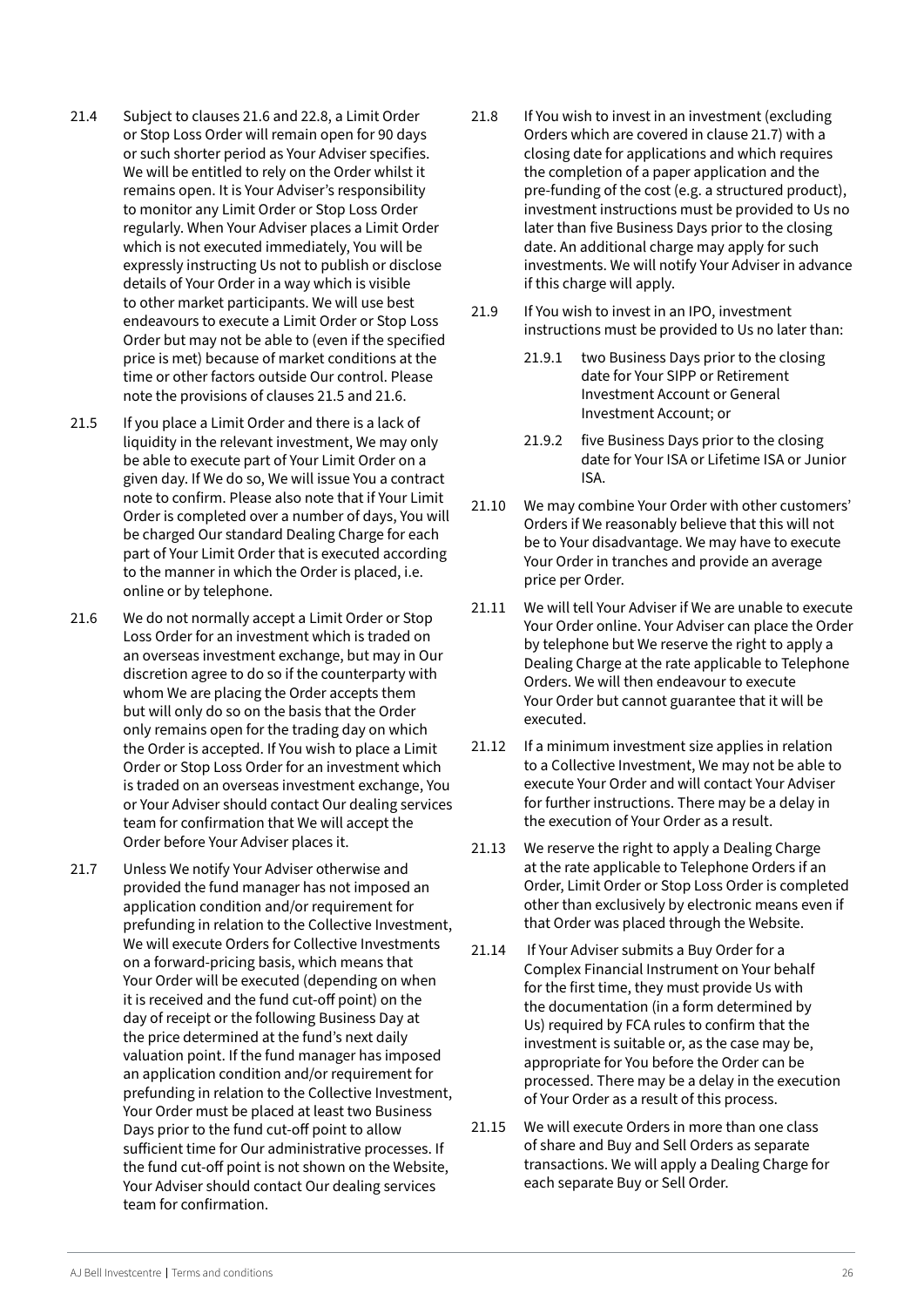- <span id="page-26-0"></span>21.16 Our record of the time of receipt and execution of an Order will be conclusive unless it is obvious that it is wrong.
- 21.17 Your Adviser must notify Us by Secure Message if in relation to Your F&SS Accounts they:
	- 21.17.1 do not receive confirmation by Secure Message and/or email alert that We have received the Order and/or carried it out within two Business Days of them placing the Order; or
	- 21.17.2 receive confirmation of an Order, which they did not place or which has not been completed in accordance with their instructions.
- **22. Regular Investments**
- 22.1 We reserve the right to vary or supplement the range of Permitted Regular Investments at Our discretion.
- 22.2 The minimum amount You can invest in each Regular Investment is set out on the Regular Investments section of the Website.
- 22.3 Save as is otherwise provided, Regular Investment Orders are subject to the provisions in clauses 21 to 29 (inclusive) relating to the processing and execution of Orders. A Regular Investment Instruction may comprise one or more Regular Investment Orders.
- 22.4 Your Adviser can only place a Regular Investment Instruction via the Website or by telephone. We shall be entitled to rely on Your Regular Investment Instruction as it appears on the Website. It is the responsibility of You and Your Adviser therefore to ensure that Your Regular Investment Instruction is accurately entered on the Website.
- 22.5 When Your Adviser places a Regular Investment Instruction, they must specify:
	- 22.5.1 the stock(s) or Collective Investment(s) You wish to invest in;
	- 22.5.2 the amount(s) You wish to invest.
- 22.6 Your Adviser can cancel or amend a Regular Investment Instruction at any time before (but not at any time on) the Investment Day. If Your Adviser seeks to cancel or amend a Regular Investment Instruction on an Investment Day, the cancellation or amendment will not take effect until the next Investment Day.
- 22.7 If a stock or Collective Investment included in Your Regular Investment Instructions becomes unavailable for any reason or is withdrawn from the range of Permitted Regular Investments (each a "Regular Investment Default"), We shall place a notice to that effect on the Regular Investments section of the Website. Any Order comprised in

Your Regular Investment Instructions, which is subject to a Regular Investment Default will not be executed and will lapse.

- 22.8 We will only execute Your Regular Investment Instruction if You have enough Available Cash in Your Account at the time that the Regular Investment Orders are processed to satisfy each Regular Investment Order and related charges. If there is not enough Available Cash, none of Your Regular Investment Orders will be executed.
- 22.9 It is the responsibility of You and Your Adviser (generally but particularly in the circumstances described in clauses 22.7 and 22.8) to monitor Your Account and Regular Investment Instructions and:
	- 22.9.1 take steps to amend Your Regular Investment Instruction as soon as possible on Us giving notice of a Regular Investment Default; and
	- 22.9.2 anticipate the amount of Available Cash available and required on the Investment Day.
- 22.10 In the event that a Regular Investment Order fails for the reasons set out in clause 22.7 or 22.8, We will send Your Adviser a Secure Message to that effect.
- 22.11 We will use all reasonable endeavours (but cannot guarantee) to execute Your Regular Investment Instruction on the Investment Day at such time(s) as We consider appropriate. As We operate a policy of executing Regular Investment Instructions on a single Investment Day per month, Your Regular Investment Order(s) will be combined with the orders of Our other customers. We reserve the right to execute Regular Investment Instructions over several days where there is insufficient liquidity in the market to allow Us to execute on the Investment Day and in certain circumstances (e.g. extreme market conditions, for operational reasons or due to systems failure or malfunction) to delay or postpone an Investment Day. The price of the investment may be affected by market movements in the intervening period.
- 22.12 If in Our opinion You or Your Adviser have in any way abused the Regular Investment facility, We reserve the right at Our discretion to:
	- 22.12.1 decline or delete a Regular Investment Instruction;
	- 22.12.2 refuse to execute any related Regular Investment Order; and
	- 22.12.3 deduct as debt from Your Account any Loss of Dealing Charge arising from such abuse.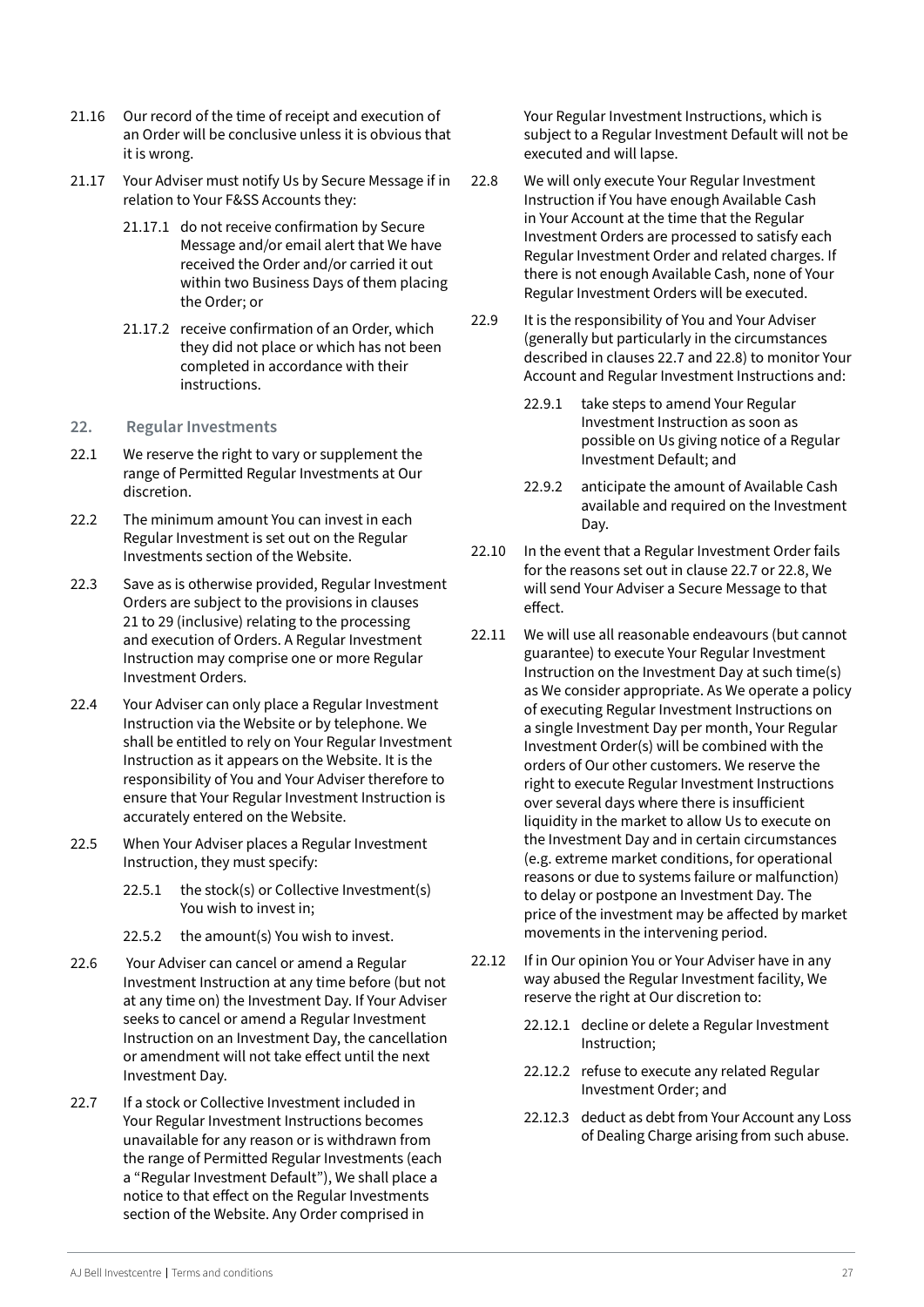- <span id="page-27-0"></span>**23. BMP Service, MPS, RPS and Third-Party MPS**
- 23.1 You authorise Your Adviser to use the BMP Service in connection with Your F&SS Accounts and in giving this authority acknowledge that You are aware of, and that Your Adviser has advised You of, the risks involved in using the BMP Service and that You have read and understood the BMP Key Risks and Features.
- 23.2 You authorise Your Adviser to use the MPS, RPS and/or Third-Party MPS in connection with Your F&SS Accounts and in giving this authority acknowledge that You are aware of, and that Your Adviser has advised You of, the risks involved in using the MPS, RPS and/or Third-Party MPS and that You have read and understood the applicable client guide for the MPS and RPS or the information and guidance provided to You by Your Adviser in relation to the Managed Portfolio offered by the Discretionary Fund Manager via the Third-Party MPS. If You are required to enter into an agreement with the Discretionary Fund Manager to access Your chosen Third-Party MPS, it is Your Adviser's responsibility to ensure this is completed.
- 23.3 Our role in the provision of the MPS and RPS is to ensure that every decision to trade (for example buying, selling or choosing not to sell an investment) taken within the Managed Portfolio is within the scope of the Managed Portfolio's Mandate. We will use Our best endeavours to ensure all required trades are properly instructed. For the Third- Party MPS, these activities are the responsibility of the relevant third party or Your Adviser depending on your chosen Third-Party MPS.
- 23.4 For the MPS and RPS, our responsibility to assess the suitability of every decision to trade, is not viewed in isolation but rather by considering the Managed Portfolio as a whole. This may mean, for example, an investment which is higher risk than the Mandate is purchased as part of the Managed Portfolio provided, when considering the Managed Portfolio as a whole, the Managed Portfolio is still within the Mandate. It is important to understand that Our suitability obligation is only to ensure the decisions to trade are kept within the Mandate for the Managed Portfolio and without regard to Your specific circumstances. It is Your Adviser's responsibility to ensure the Mandate is suitable for You. We rely on your Adviser's assessment as to which Managed Portfolio is suitable for You.
- 23.5 For the MPS and RPS, We will publish quarterly updates on the general performance of each Managed Portfolio on the Website. For the Third- Party MPS, the frequency of the updates and method of publishing will be determined by the relevant third party. The updates will only

be a guide as to general performance as the performance of an individual Managed Portfolio may vary from the general performance due to, for example, differences resulting from the timing of dealing or rebalancing carried out via the Website, transaction size limits, transaction costs, failed trades, or the realisation/ withdrawal of assets, and We shall not be responsible or liable for any such variations.

- 23.6 If We become aware that You are no longer advised by Your Adviser or, if applicable, You have not satisfied the requirements to access Your chosen Third-Party MPS to the Discretion Fund Manager's satisfaction, We will delink Your F&SS Accounts from the MPS, RPS and/or Third-Party MPS as applicable and inform You that We have done so, but will not be responsible for changing or disinvesting any Managed Portfolio investment. This will mean that Your investments will not reflect any subsequent changes which are made to the Managed Portfolio.
- 23.7 We do not provide any express or implied warranty as to the performance or profitability of any Managed Portfolio.
- 23.8 We reserve the right to cease providing all or any part of the MPS, RPS or Third-Party MPS if it becomes impossible or impractical, in Our reasonable opinion, to continue the MPS, RPS and/ or Third-Party MPS (or any part of it) as a result of a change in legal or Regulatory Requirements or any other circumstances beyond Our reasonable control. In such circumstances, We will notify Your Adviser of the removal of the MPS, RPS and or Third-Party MPS from the Website, which will take effect immediately (or upon such later date as is specified in the notice).
- 23.9 IMPORTANT NOTICE TWO-PHASE ORDERS Two-Phase Orders involve the sale and purchase of investments in order to meet Your investment objectives. Sell components of Two-Phase Orders may be combined with the sell components of Two-Phase Orders of other customers. Purchase components of Two-Phase Orders are not transacted until all sell components have been completed for Your Accounts. Several factors (including (without limitation) the illiquidity of investments being sold) may cause a delay between the completion of the sell and purchase components of a Two-Phase Order. As the price of Your target investment (the investment to be purchased) may have moved significantly in the interim, You may not achieve Your intended investment objective. The price or number of Units You obtain on such a purchase may be less than if the Orders had been transacted on an individual basis.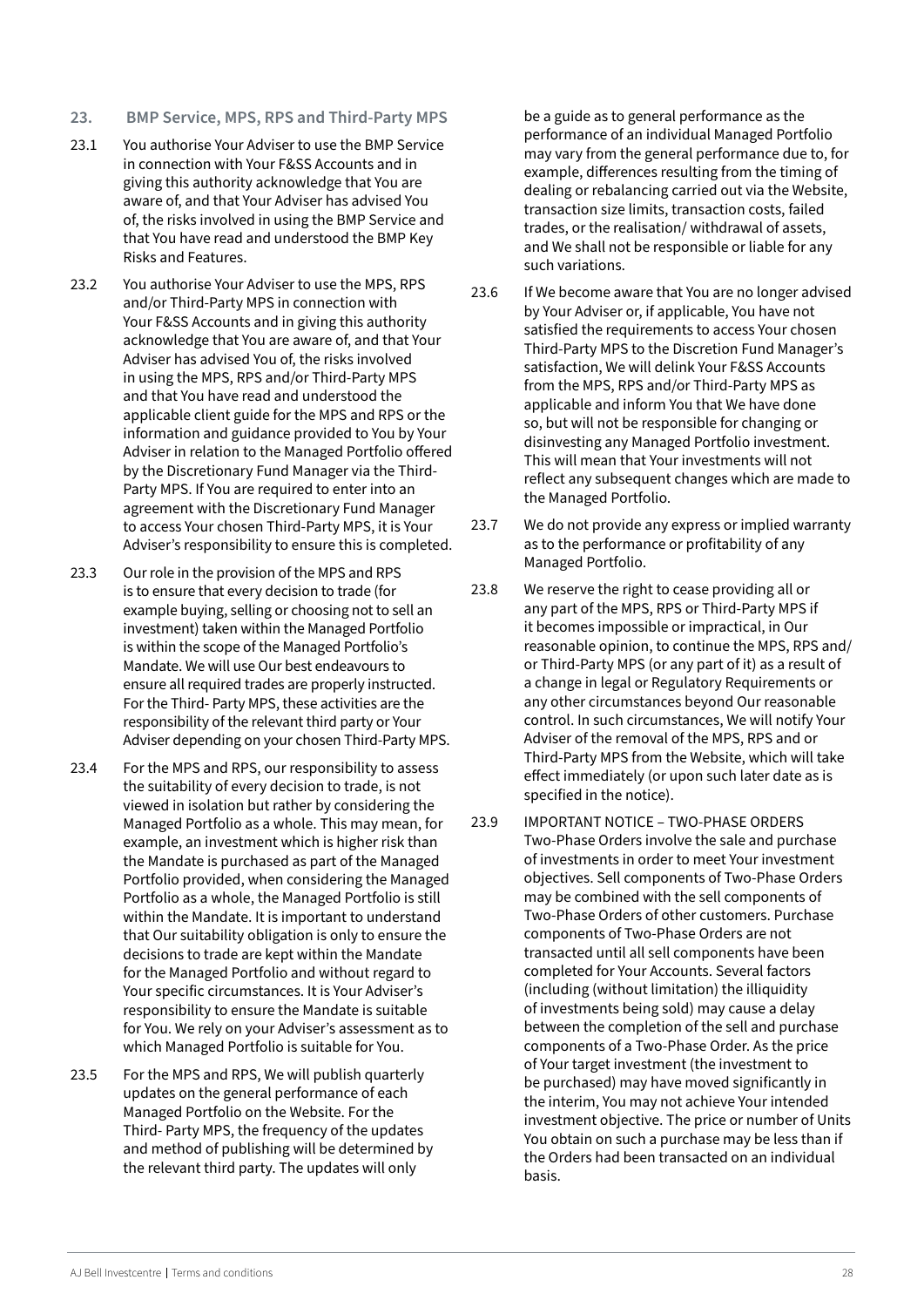- <span id="page-28-0"></span>23.10 You expressly acknowledge that Your Adviser will not be able to cancel the purchase component of a Two-Phase Order once the sell component has been submitted for execution and that accordingly the use of the switch or modelling component of the BMP Service may result in the price or number of Units You obtain on such a purchase being less than if the orders had been transacted on an individual basis.
- **24. Conflicts**
- 24.1 Circumstances may exist which give rise to a conflict between Our respective interests or between You and another customer. To ensure that We take these into account when We execute Your Order, We have implemented a Conflicts Policy, which explains how conflicts can arise and the arrangements We have for managing them. A copy of the Conflicts Policy is available on the Website.
- **25. Settlement**

#### Intended and actual settlement date

- 25.1 The date on which the settlement of an Order is due to take place is known as the intended settlement date ("Intended Settlement Date"). In the case of a Sell Order, this is when We will normally receive the sale proceeds. In the case of a Buy Order, this is when We will normally receive the investments.
- 25.2 Details of the Intended Settlement Date will be set out in the contract note. For most investments, other than Pre-paid Investments, settlement will take place between one and five Business Days after the Order is executed.
- 25.3 The date on which the settlement of an Order actually takes place is known as the actual settlement date ("Actual Settlement Date"). This may differ from the Intended Settlement Date.

# Delays in settlement

- 25.4 You will be exposed to the risk of an Order not settling until such time as actual settlement takes place.
- 25.5 In some cases there may be delays in settlement which mean that it does not take place by the Intended Settlement Date. For example, as a result of the failure of the other party to the Order to comply with their obligations in a timely manner.
- 25.6 If there is a delay in settlement, We will continue to use reasonable endeavours to settle the Order for You, unless there is a Settlement Failure (please refer to clause 25.8 below). Notwithstanding that settlement may be delayed, You will remain bound by the Order.

25.7 We are not responsible for any delay in settlement as a result of circumstances which are beyond Our reasonable control or for the failure of any other person, including the buyer or seller with whom We have placed the Order on Your behalf, to do what is necessary in order for settlement to take place.

#### Settlement Failure

- 25.8 In some circumstances it may not be possible to settle an Order ("Settlement Failure"). For example, as a result of the failure of the other party to the Order to comply with their obligations. If there is a Settlement Failure, We will notify You or Your Adviser and provide You or Your Adviser with details of Your options. We will normally do this by Secure Message, but may use other means.
- 25.9 If for any reason (except as a consequence of Our wilful default, fraud or negligence) We reasonably consider that there will be a Settlement Failure, We may reverse the transaction entries made in Your Relevant F&SS Accounts in accordance with clause 20.9 above. We will notify You or Your Adviser of the Settlement Failure if We reverse any transactions.
- 25.10 If the other party to an Order fails to make payment or to deliver the investment, We will not be required to make payment of the sale proceeds or deliver the investment to You.

#### What happens on the Actual Settlement Date?

- 25.11 It is only when the settlement of an Order takes place on the Actual Settlement Date that You will no longer be exposed to the risk of a Settlement Failure.
- 25.12 Once actual settlement has taken place, You will then be able to withdraw the sale proceeds.

#### **26. General**

- 26.1 You and Your Adviser are responsible for monitoring Your Account, ensuring that Your Secure Messages are read and informing Us if there is something wrong on Your Account or it has been subject to unauthorised use.
- 26.2 We will credit Your Relevant F&SS Accounts with any portion of the Annual Management Charge We receive from a fund manager (whether in cash or units) in respect of any Collective Investment that is held in that Relevant F&SS Accounts which under Regulatory Requirements applicable at the time We are not entitled to retain.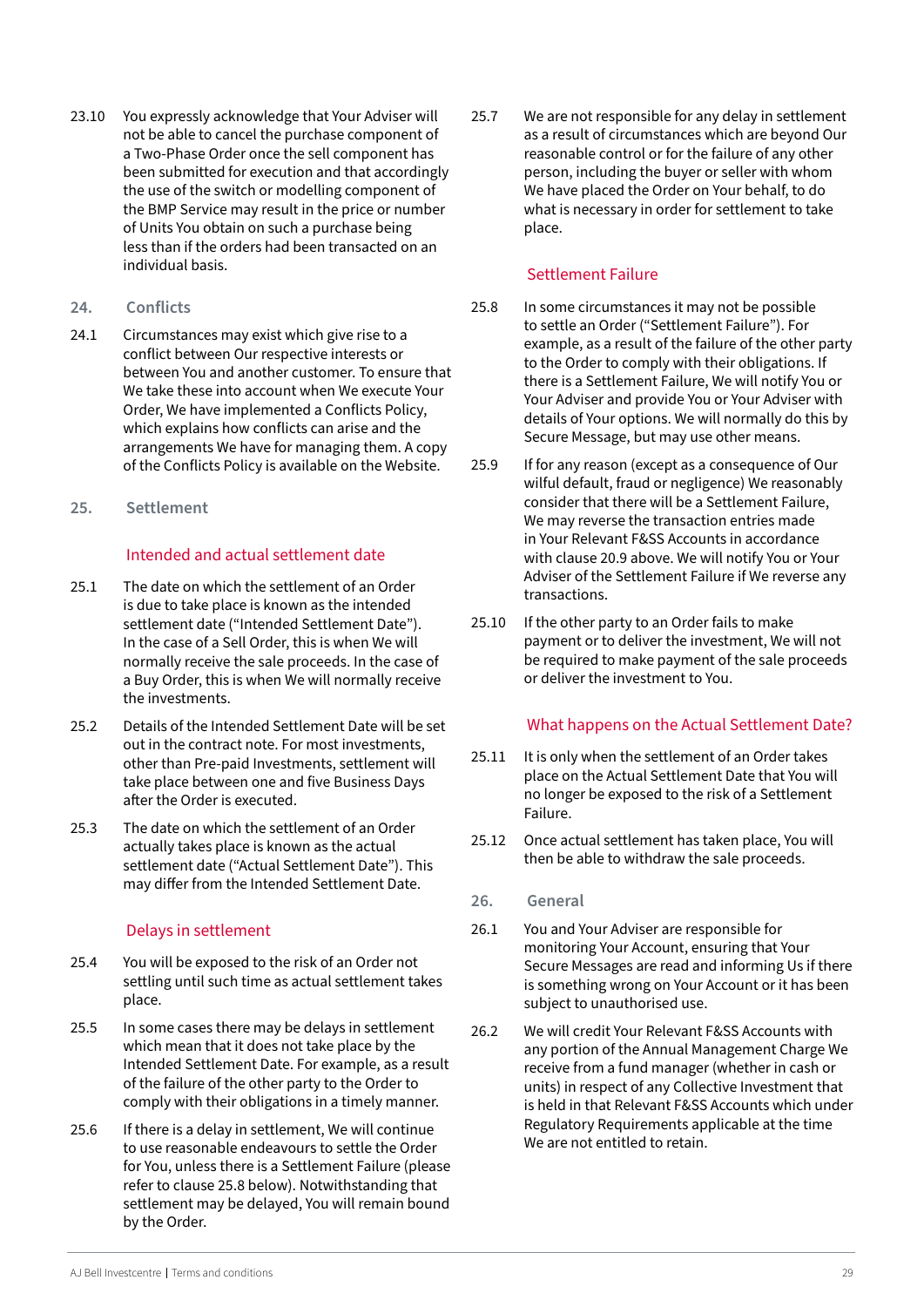#### <span id="page-29-0"></span>**27. Contract notes**

- 27.1 We will place an electronic copy of the contract note in the documents area of the Website by the end of the Business Day following the Order moving to a status of "dealt" on the Website or in relation to Collective Investments by the end of the Business Day after the day We receive it from the fund manager. We will normally notify Your Adviser (and You authorise Us to do so) of the availability of contract notes on the Website and may, at Our discretion, also provide them with additional information about executed Orders by email but will not send You or Your Adviser paper contract notes. Dealing Charges and Adviser Charges will be reflected on Your contract note.
- 27.2 If in relation to Your F&SS Accounts Your Adviser has not received notification of a contract note or seen it on the Website within two Business Days, they should notify Us immediately by Secure Message or email.
- 27.3 The contract note will show the amount debited from or credited to Your Account. Your Adviser is responsible for checking that the information on the contract note is correct and informing Us as soon as possible if it is not.

#### **28. Investment income**

- 28.1 Dividends or other income will be credited to Your Relevant F&SS Accounts on the day of receipt by Us wherever practicable but no later than 10 Business Days after receipt. We will make the payment based on information then available but may subsequently need to adjust it.
- 28.2 Details of the outcomes of other corporate actions (e.g. rights issues) will be recorded in Your Relevant F&SS Accounts on the day of receipt by Us, wherever practicable, but no later than 10 Business Days after receipt. The day of receipt may be later than the published payment date.
- 28.3 We will not process dividend reinvestment plans or scrip dividends but will credit any additional Units We receive in lieu of cash to Your Relevant F&SS Accounts.
- 28.4 We only provide a Withholding Tax Service on overseas investments in selected markets and do not provide tax reclaims services on overseas investments. Your Adviser is responsible for checking whether We provide a Withholding Tax Service before an Order is placed for an overseas investment.

#### **29. Corporate Actions**

29.1 As Your investments are held in a Pooled Investment Account, any shares and cash that We receive from a Corporate Action will be allocated to Your Account according to the proportion which the number of units of the relevant investment that You hold bears to the total number of units of that investment which are held in the Pooled Investment Account (Your Percentage Entitlement), and may be rounded down to the nearest whole share or penny. Any residual shares from a Corporate Action which We cannot allocate to customers on that basis, will be sold and Your Percentage Entitlement of the net proceeds will be paid to Your Account, rounded down to the nearest whole penny. Any residual cash from a Corporate Action which cannot be allocated on that basis will be retained by Us.

- 29.2 Except as provided in clause 29.6, We will use reasonable endeavours to notify Your Adviser by Secure Message of a Corporate Action in relation to Your F&SS Accounts notified to Us by a company or Third Party Custodian and request Your Adviser's instructions. If Your Adviser does not give Us instructions in the manner We require at the time within the period stipulated, the default option of the company will apply as advised by Us. The only exception is that We will always accept compulsory takeovers and mergers.
- 29.3 If the Corporate Action, including one in relation to the MPS, RPS or Third-Party MPS, entails the payment of Cash from Your F&SS Accounts, e.g. a rights issue, it is Your Adviser's responsibility to ensure that there is sufficient Available Cash in Your F&SS Accounts to satisfy the payment when it falls due, in default of which We may exercise the right set out in clause 7.14 to sell investments. Any new investments arising from a Corporate Action must satisfy the qualifying Regulatory Requirements, in default of which We shall, subject to clause 11.16, deal with them in accordance with clause 7.14.
- 29.4 If a Corporate Action in relation to Your F&SS Accounts is subject to restrictions on the type of investor who can participate, it is Your Adviser's responsibility to check that You are eligible. If You are not eligible to participate, the default option will apply.
- 29.5 For Corporate Actions in relation to Your F&SS XO Account, We will use reasonable endeavours to notify You in the circumstances set out in clause 29.2 and it is Your responsibility to ensure Your compliance with clauses 29.2, 29.3 and 29.4 and we may exercise the rights set out in clauses 29.2, 29.3 and 29.4 in relation to Your F&SS Accounts in the event of Your non-compliance.
- 29.6 In relation to the MPS and RPS, We will have the discretion to act as We consider appropriate in relation to any Corporate Action and that discretion will override any instructions that You or Your Adviser give Us.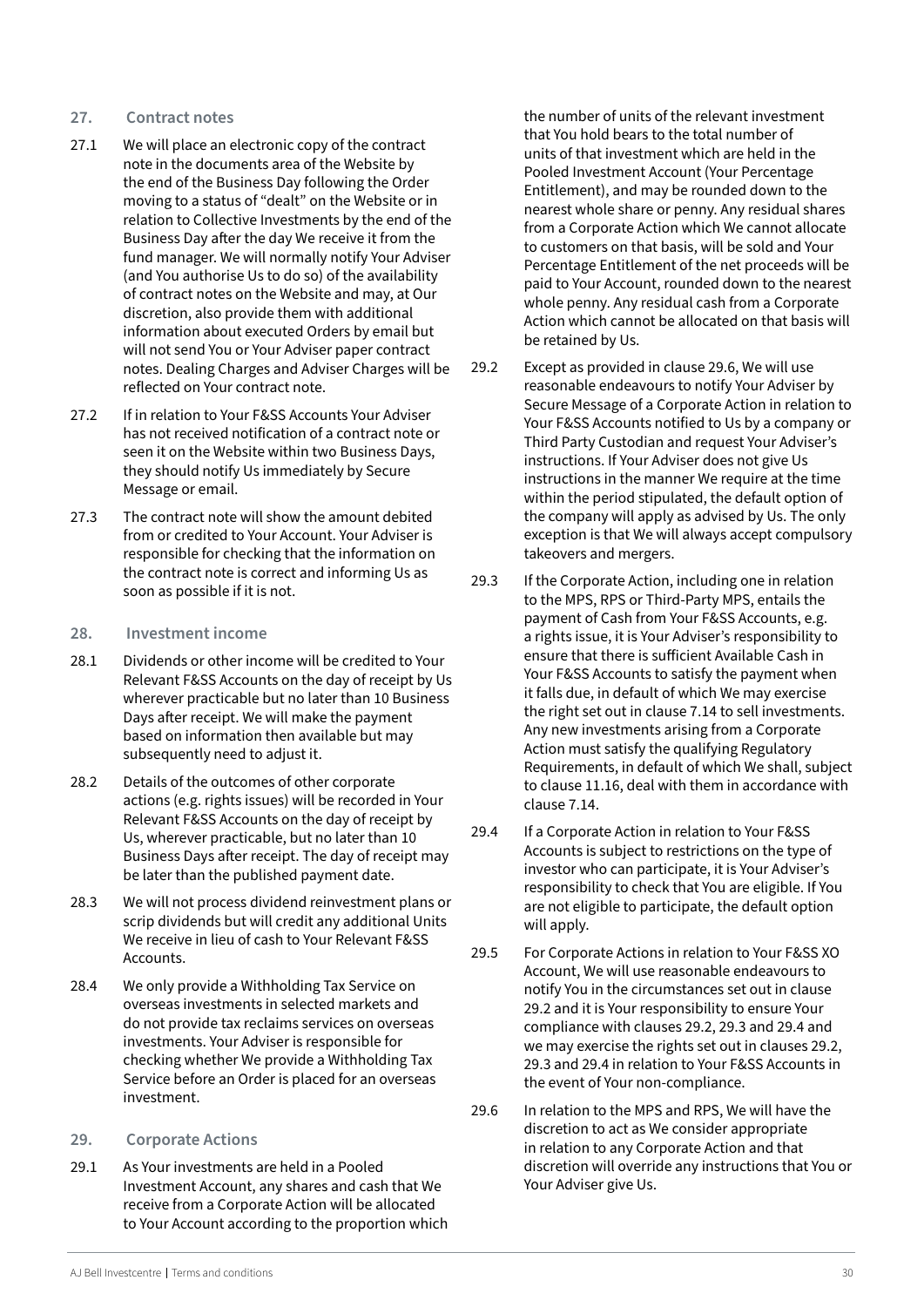- <span id="page-30-0"></span>29.7 As Your investments are held in a Pooled Investment Account, Your entitlement under a Corporate Action may differ from what You would be entitled to receive if You held the investment directly in Your own name.
- 29.8 We do not pass on shareholder perks and will not become involved in any shareholder interest groups.
- 29.9 In relation to investments held in Your SIPP or Retirement Investment Account, We do not provide company reports or accounts.
- 29.10 In relation to investments held in Your ISA or Lifetime ISA or Junior ISA or General Investment Account, You must make a separate request in each event if You want Us to arrange:
	- 29.10.1 for You to receive annual reports and accounts; and
	- 29.10.2 in relation to investments held in Your ISA or Lifetime ISA or Junior ISA, subject to any provisions made under any enactments, for You to attend shareholder meetings and participate in respect of voting or to receive any other information (other than annual reports and accounts).

#### **30. Title to Your investments**

- 30.1 Except as provided in clause 30.2, the investments other than Cash in Your Account will be held in a Pooled Investment Account in the name of the Nominee or by an approved Third-Party Custodian to Our order. You should note that:
	- 30.1.1 in the event of the failure of the Nominee or Third Party Custodian, Your claim will be for a share of the investments pooled in the event of a shortfall;
	- 30.1.2 where Your investments are held in overseas jurisdictions it may not be possible under national law for them to be separately identifiable from proprietary investments of the custodian which may increase Your risk; and
	- 30.1.3 where it is necessary for accounts containing Your investments to be held outside the European Economic Area, the law in the jurisdiction in which they are held may mean that Your rights in respect of those investments will be different.
- 30.2 Share certificates or other documents evidencing title to investments in Your Relevant F&SS Accounts which are not held in electronic form will be held in the name of the Nominee.
- 30.3 We will be responsible for the acts and omissions of the Nominee to the same extent that We are responsible for Our own acts or omissions, but will not (in the absence of fraud or wilful default)

be responsible for the acts and omissions of any sub-nominee, custodian, sub-custodian, securities depository, intermediate broker or agent, clearing or settlement system or participant in such a system.

#### Section 3

#### **31. F&SS XO Option**

This section deals with the terms that are specific to the F&SS XO Option, which is the executiononly option that We provide for You to manage the investments within Your F&SS XO Account, separately from those managed by Your Adviser.

- 31.1 The F&SS XO Option is provided on an executiononly basis which means that You will need to make Your own investment decisions without the benefit of any advice from Your Adviser. In other words, You will need to do your own research, pick your own investments and choose Your own timing for buying and selling those investments. We do not provide investment, financial or tax advice as part of the F&SS XO Option. Neither We nor Our Associates give, nor is anything on the Website or any linked website to be construed as investment, financial or tax advice of any kind. You are responsible for selecting the F&SS XO Option.
- 31.2 We will provide the F&SS XO Option with reasonable skill and care but, because We do not offer advice, We cannot guarantee that it will meet Your particular needs or be suitable for Your particular circumstances.
- 31.3 Details of the Charges for the F&SS XO Option are set out and varied from time to time on the Charges and Rates Page.
- **32. Opening an F&SS XO Account**
- 32.1 If You wish to open an F&SS XO Account for your SIPP, ISA or General Investment Account, You will need to complete the account application and submit this to us. You will need to select which Account(s) you wish to open an F&SS XO Account for on Your application. You can open one F&SS XO Account for each of Your Accounts.
- 32.2 Once You have completed the application and We have accepted it, We will email You to confirm that Your F&SS XO Account has been opened. Before You can start using Your F&SS XO Account, You will need to log in online using Your account password, provide details of Your contact email address and security details and activate Your F&SS XO Account. As part of the activation process, You will need to confirm that You agree to pay the Charges for the F&SS XO Option and accept these Terms.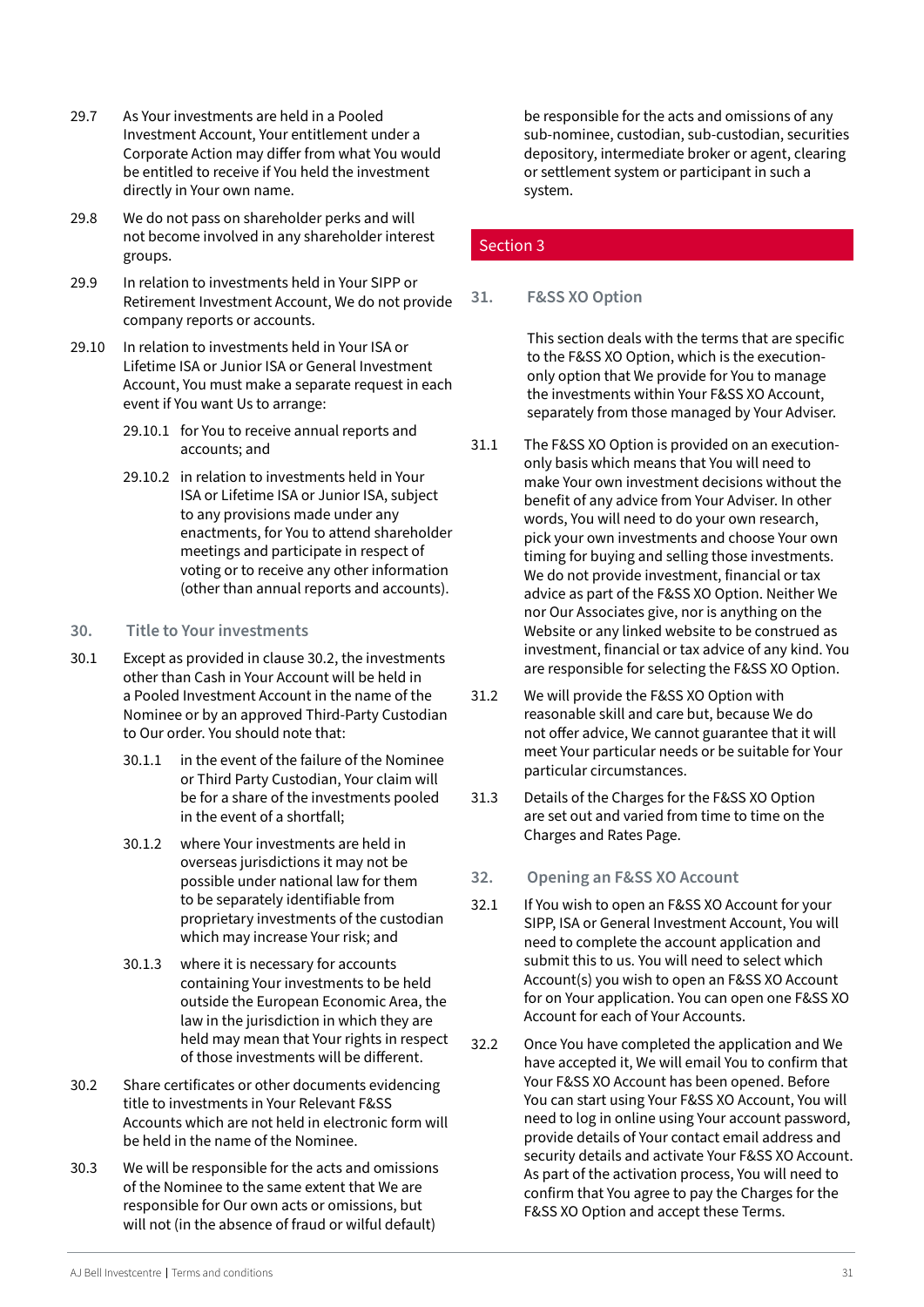- <span id="page-31-0"></span>32.3 You cannot open an F&SS XO Account for Your Lifetime ISA or Junior ISA Accounts, jointlyheld General Investment Accounts or General Investment Accounts held by a limited company.
- 32.4 If You open an F&SS XO Account for Your SIPP but You do not already hold an F&SS Accounts, we will automatically set up an F&SS Accounts.

#### **33. Funding Your F&SS XO Account**

- 33.1 Cash can only be paid into or taken out of Your F&SS XO Account via the Account for which Your F&SS XO Account was opened. For example, You cannot transfer Cash from Your General Investment Account to Your F&SS XO Account for Your SIPP. You or Your Adviser can give instructions to transfer Cash between Your F&SS XO Account and Your relevant Account.
- 33.2 If You wish to transfer existing investments from Your SIPP, ISA or General Investment Account to Your F&SS XO Account or vice versa, You will need to ask Your Adviser to instruct the transfer.

#### **34. F&SS XO Account dealing**

- 34.1 We are required to report certain information about You and the Orders You place to the FCA. We will ask You for that information before We execute Your Order and may not be able to accept Your Order until You have supplied it. We will not be responsible for any related delay in the placing of Your Order.
- 34.2 You are responsible for ensuring that You are aware of the charges that apply to an investment before You place an Order for that investment. Details of the charges relating to the underlying investment are set out in the Information Document for the relevant investment which is available on the Website. Details of Our Charges and those of the investment provider and their cumulative effect on the estimated investment returns are set out in the Charges Disclosure Document, which is also available on the Website. You should ensure that You have read and understood the details of the charges and their impact on the forecast return on the investment which are set out in that document before You place Your Order. At the time of placing an Order for an investment You will be required to confirm that You have read this information.
- 34.3 The details of the effect of the charges on the estimated investment returns which are set out in the Charges Disclosure Document are based on information We obtain from third-party suppliers, who do not accept liability for the accuracy of the information they provide. As a consequence, We are unable to accept any liability to You for the accuracy of that information, except to the extent that it is directly caused by Our gross negligence, fraud or wilful default in relation to any matter that is within Our reasonable control.
- 34.4 You can place Orders for Your F&SS XO Account through the Website or by telephone but not by email.
- 34.5 If You place an Order by telephone, We will ask You to confirm Your identity and may not accept the Order if You are unable to do so to Our satisfaction. We shall be entitled to treat as genuine any Order placed by telephone (subject to proof of Your identity) or via the Website.
- 34.6 If You wish to place a Buy Order for a Complex Financial Instrument, You will first need to complete an appropriateness test, the purpose of which is to assess whether or not You understand the risks associated with Complex Financial Instruments. You will only be able to place a Buy Order for a Complex Financial Instrument, if You satisfactorily pass the test. If you do not pass the test, You may retake it at any time.
- 34.7 You will need to retake and repass the appropriateness test after the expiry of a year from when You pass the test before You can place a further Buy Order for a Complex Financial Instrument, including any of the same type as are already held in Your F&SS XO Account. This is so that We can keep Our assessment of the appropriateness of that type of investment for You up to date. If You do not satisfactorily pass that test, We will not permit You to purchase any more Complex Financial Instruments. We will not require You to sell any Complex Financial Instruments that are already held in Your F&SS XO Account if You do not pass that test and You will be able to sell Your existing holding at any time. Again, if You do not pass the test, You may retake it at any time.
- 34.8 The purpose of the appropriateness test is to assess whether or not You understand the risks associated with Complex Financial Instruments, it is not to ascertain whether or not the investment is suitable for Your particular needs or financial circumstances. It does not constitute investment advice. If You are unsure about whether or not a Complex Financial Instrument is suitable for You, We recommend that You take advice from Your Adviser.
- 34.9 If You wish to invest in a Permitted Investment (excluding orders which are covered in clause 34.6) with a closing date for applications and which requires the completion of a paper application and the pre-funding of the cost (e.g. a structured product), You must give Us investment instructions no later than five Business Days prior to the closing date.
- 34.10 If You invest in an investment as described in clause 6.9, an additional charge may apply. We will notify You in advance if this charge will apply.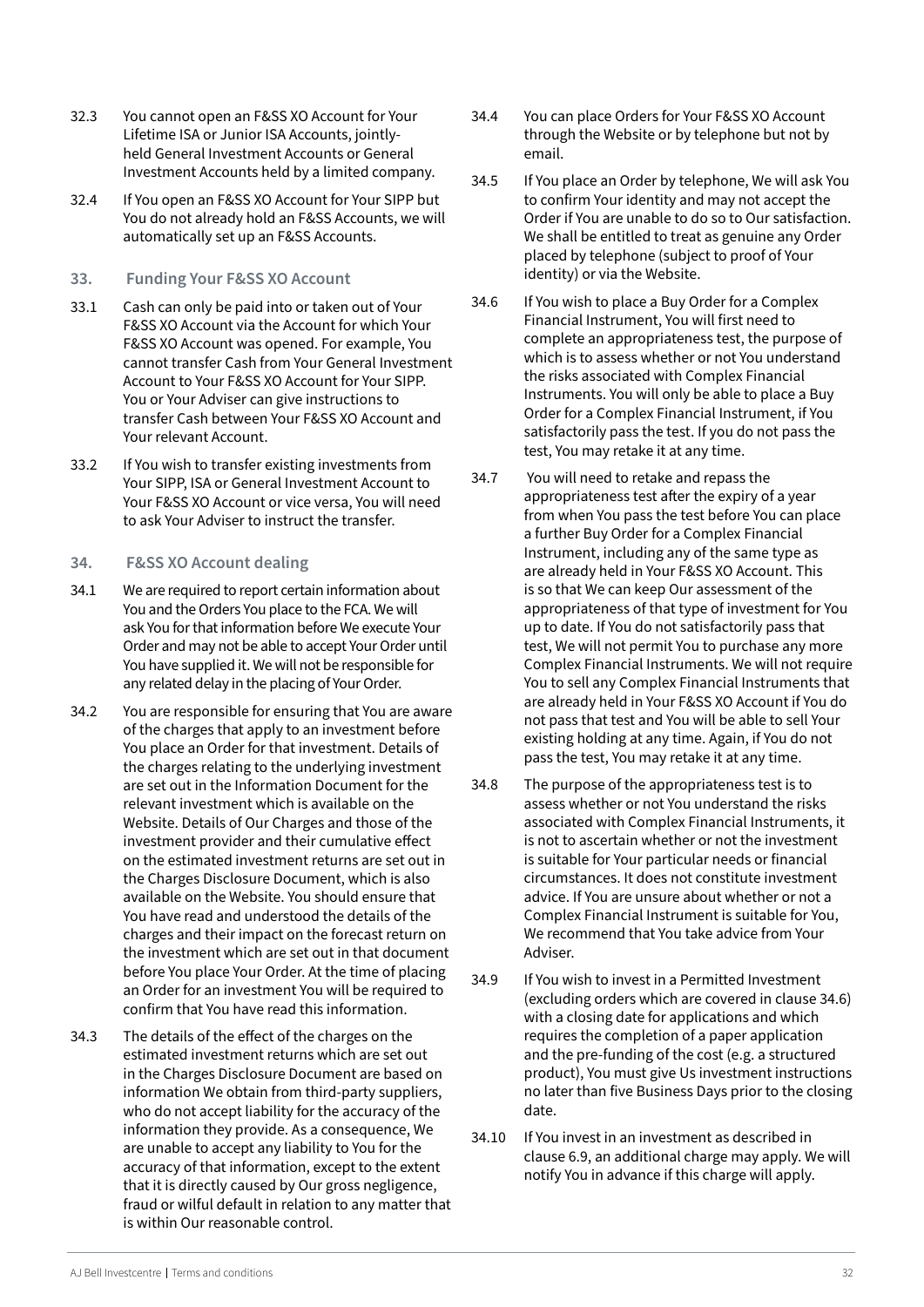- <span id="page-32-0"></span>34.11 You are responsible for the accuracy of Your Orders. You will not be able to cancel or change an Order after it has been submitted. You can amend or cancel a Limit Order or Stop Loss Order at any time unless the Order is in the process of being, or has been partially, fulfilled.
- 34.12 Following a Transfer of existing investments which are not converted into Cash, You will not be able to deal in any of the transferred investments until We have received confirmation that they are registered in the name of Our Nominee or held to Our Order by a Third-Party Custodian.
- 34.13 We will inform You if, at the close of business on any trading day, the value any Leveraged Financial Instrument held in Your F&SS XO Account has fallen by 10% or more (and then subsequently if the value has fallen by a further 10% or more on an ongoing basis) in relation to the original base cost of that investment on Your F&SS XO Account, by Secure Message by the end of the Business Day on which We identify the fall.

#### **35. F&SS XO Account contract notes**

- 35.1 We will place an electronic copy of the contract note in the documents area of the Website by the end of the Business Day following the Order moving to a status of "dealt" on the Website or in relation to Collective Investments by the end of the Business Day after the day We receive it from the fund manager. We will normally notify You of the availability of contract notes on the Website and may, at Our discretion, also provide You with additional information about executed Orders by email but will not send You paper contract notes. Dealing Charges will be reflected on Your contract note.
- 35.2 If You have not received notification of a contract note or seen it on the Website within two Business Days, You should notify Us immediately by Secure Message or email.
- 35.3 The contract note will show the amount debited from or credited to Your F&SS XO Account. You are responsible for checking that the information on the contract note is correct and informing Us as soon as possible if it is not.
- 35.4 You must notify Us by Secure Message if You do not:
	- 35.4.1 receive confirmation by Secure Message and/or email alert that We have received the Order and/or carried it out within two Business Days of when You place the Order; or
	- 35.4.2 receive confirmation of an Order, which You did not place or which has not been completed in accordance with Your instructions.
- 35.5 Except as expressly provided otherwise in this Section 3, all Orders placed will be carried out, and all investments purchased will be held in custody, in accordance with the terms in Section 1 and Section 2.
- **36. Monitoring and conflict**
- 36.1 You are responsible for monitoring Your F&SS XO Account, ensuring that Your Secure Messages are read and informing Us if there is something wrong on Your F&SS XO Account or if it has been subject to unauthorised use.
- 36.2 In the event of any conflict between these terms in this Section 3 and the terms in Section 1 and Section 2 in relation to the F&SS XO Option, the terms in this Section 3 will apply.

#### Definitions

In these Terms, the following words shall have the specific meanings set out below.

**Account** the computer file which We open and maintain for recording transactions in relation to Your SIPP or Retirement Investment Account or ISA or Lifetime ISA or Junior ISA or General Investment Account and, in relation to the Funds & Shares Service, will, where appropriate, include any underlying F&SS Accounts and/or F&SS XO Account

**Account Manager** an account manager as defined in the ISA Regulations

**Actual Settlement Date** has the meaning given to it in clause 25.3

**Administration Services** the services comprising:

- All Investment Options: set up and administration of Your SIPP Account or Retirement Investment Account; including maintenance of administrative records and payment of Benefits; processing payments into Your SIPP Account or Retirement Investment Account, e.g. Contributions, Transfers; (where appropriate) recovery of basic rate tax on Contributions; production on request of Contribution verification certificates; and any additional services necessary for the administration of the Scheme or Your SIPP Account or Retirement Investment Account and compliance with related Regulatory Requirements
- Panel Investment Partner Options only: statements detailing all Your SIPP cash transactions and investments held (investments only under the Funds & Shares Service); production of statements detailing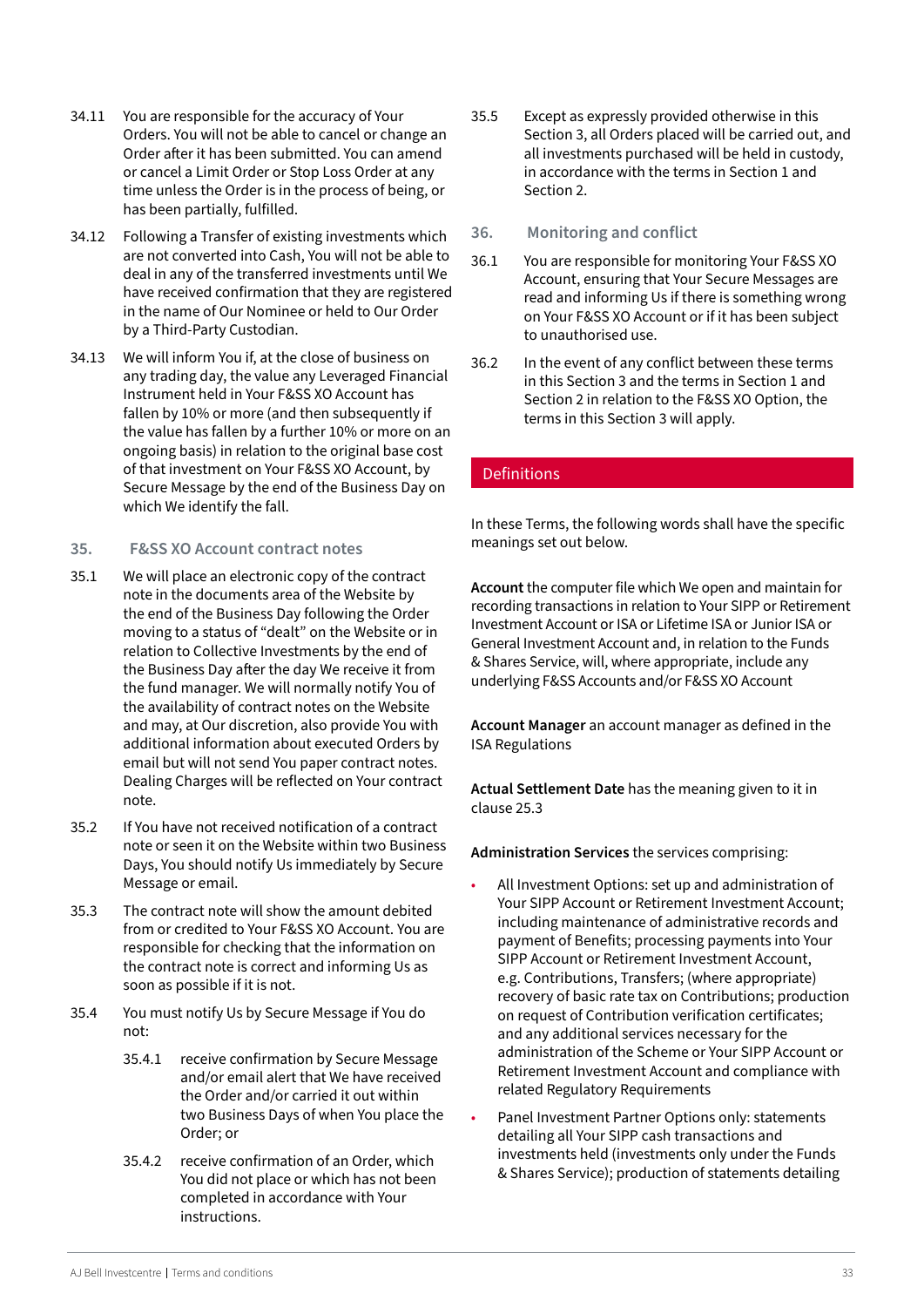all transactions and a valuation of Your SIPP in a form and at intervals determined by Us and the Investment Manager; an online and telephone dealing service (Funds & Shares Service and Execution-Only Partner only); and recovery

- of any allowable tax deducted at source on investment income received by Your SIPP
- Off-Panel Partners only: making investments in accordance with Your instructions or those given by Your Adviser
- the production of a valuation of Your SIPP or Retirement Investment Account in a form and at intervals determined by Us

**Adviser** the financial adviser (including a partner, associate or director within the same firm) You have appointed and who has registered with Us

**Adviser Charges** the charges You have agreed to pay to Your Adviser from Your Account and/or F&SS Accounts (plus VAT if applicable) as set out in Your Application form or as notified to Us subsequently by You, or Your Adviser

**Agreement** these Terms, the Application, the Declarations and (where relevant) the Key Features and Scheme Rules

**AJ Bell Investcentre ISA** the Stocks and Shares ISA of which We are the manager and "Our ISA" will be interpreted accordingly

**AJ Bell Investcentre Lifetime ISA** the Stocks and Shares Lifetime ISA of which We are the Account Manager

**AJ Bell Investcentre Junior ISA** the Stocks and Shares Junior ISA of which We are the manager and "Our Junior ISA" will be interpreted accordingly

**Annual Charges** the fees We charge You for the provision of custody and dealing services for assets held within the Funds & Shares Service in Your Retirement Investment Account

**Annual Custody Charges** the fees We charge You for the Custody Service for assets held within the Funds & Shares Service in Your SIPP, ISA and/or GIA

**Annual Management Charge** the annual management charge levied by the fund manager on fund holders in relation to the management of a Collective Investment

**Application** the application (including completion of the application form available on the Website) You or Your Adviser under Your authority (or if You are under the age of 18, Your Registered Contact or the person with parental responsibility for You) make for Your Account

**Associate** any of Our subsidiaries or holding and/or parent companies, or subsidiaries of Our holding and/or parent companies, or subsidiaries of the subsidiaries of Our holding and/or parent companies

**Available Cash** cash held in Your Relevant F&SS Accounts adjusted to take account of unsettled Buy Orders and Sell Orders or Cash allocated for pending Buy Orders

**Available Investment** any investment shown as being currently held in Your Relevant F&SS Accounts adjusted to take account of unsettled Sell Orders as confirmed by Us

**Bank** an institution with which the FCA Rules permit Your Cash to be deposited and which is an Approved Bank (as defined in the FCA Handbook)

#### **Base Date**

- a. up until 1 April 2018, is 3 January 2018; and
- b. thereafter, is the last Business Day of the Quarter immediately preceding that during which the relevant fall in value takes place

**Beneficial Ownership** the underlying right to ownership of an investment which means that the investment cannot be sold, mortgaged, (except as provided in the ISA Regulations) used as security for a loan or otherwise dealt with and "Beneficial Owner" shall be interpreted accordingly

**Benefits** benefits as that term is described in the SIPP Key Features and the Benefits Guide

**Benefits Guide** the Benefits guide which is available in the 'Planning for Retirement' section of the Customer area of the Website

**BMP Key Features and Risks** the key features and risks of the BMP Service which is available in the BMP section of the Customer area of the Website

**BMP Service** the bulk dealing and portfolio modelling service We provide as part of the Funds & Shares Service in accordance with these Terms

**Business Day** any day (excluding Saturdays) on which banks are generally open in the UK for the transaction of normal banking business

**Cash** cash held by Us in relation to Your Account or Your Relevant F&SS Accounts

**Cash ISA** a Cash ISA as defined in the ISA Regulations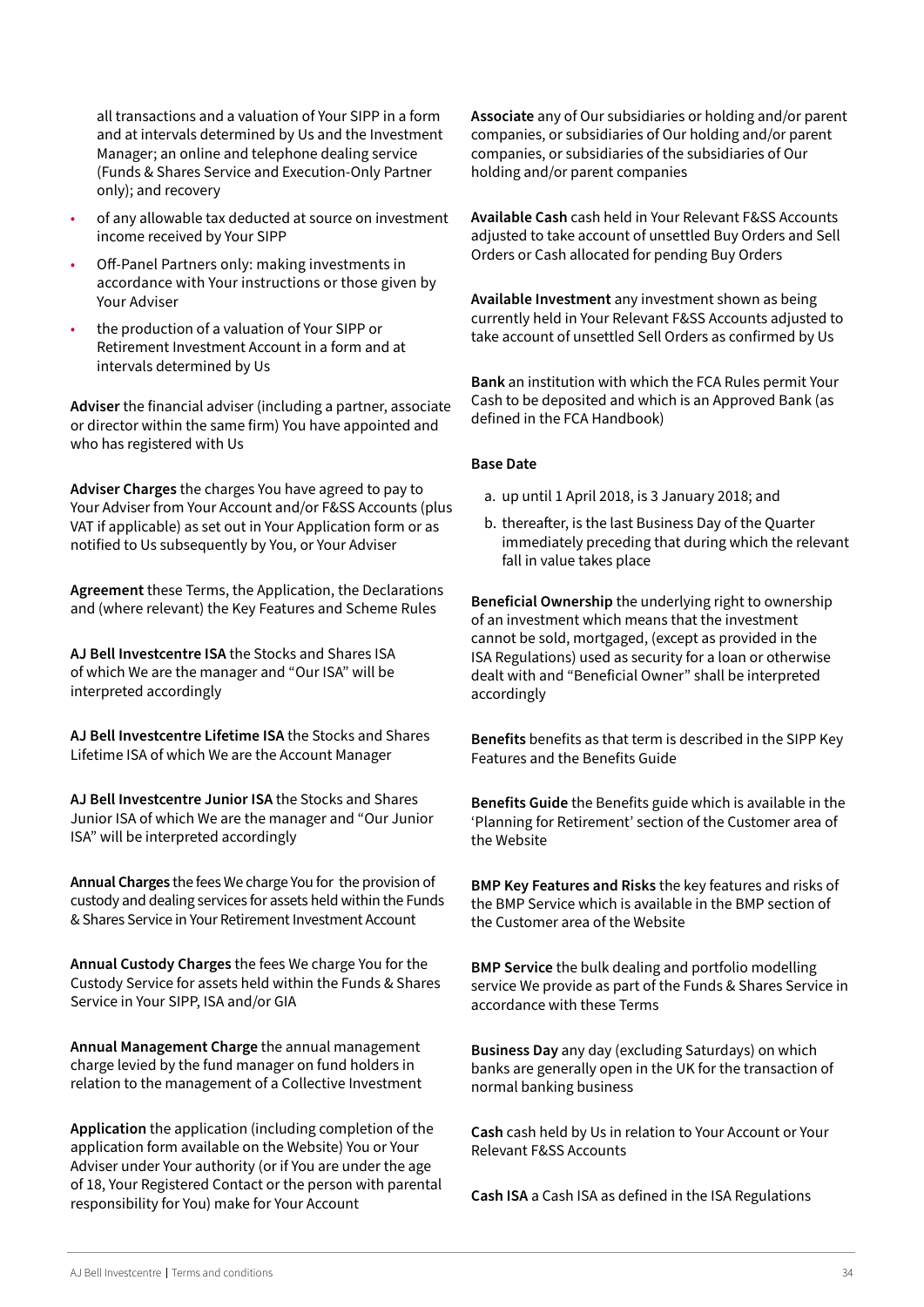**Cash Junior ISA** a Cash Junior ISA as defined in the ISA Regulations

**Charges** the fees and charges (including without limitation the Quarterly Administration Charges, Dealing Charges, Annual Custody Charges, Annual Charges, MPS Charges and RPS Charges) charged by and payable to Us as published on the Charges and Rates Page

**Charges Disclosure Document** the document which Your Adviser can access before Your Adviser places an Order for an investment for You or, in the case of Your F&SS Accounts, which You can access before You place an Order, that contains details of the projected cumulative effect of Our charges and those of the investment provider on the forecast, rather than actual, returns from that investment

**Charges and Rates Page** the charges and rates page on the Website as amended from time to time

**Child** a child aged under 18 who in the case of a Junior ISA was also either: born on or after 3 January 2011 or is not eligible for a child trust fund; who at the time of the Application for a Junior ISA is resident in the UK or otherwise eligible under the ISA Regulations or is transferring their child trust fund as part of their application; on behalf of whom an Application for a Junior ISA is made; and in whose name the Junior ISA will be held

**Client Money** any of Your Cash which is held in Your Relevant F&SS Accounts, all of which is subject to the protections afforded by the FCA's client money rules and guidance.

**Commission** remuneration payable to Your Adviser or Us from certain Collective Investments

**Collective Investment** a unit trust scheme, open-ended investment company or recognised scheme (as these expressions are respectively defined in the FCA rules or in these Terms)

**Competent Authority** any national or local agency (such as the FCA, the LSE or HMRC) (whether in the UK or otherwise), authority, department, inspectorate, minister, ministry official, parliament or public or statutory person (whether autonomous or not) of any government or professional body having jurisdiction over any of the activities contemplated by the Agreement

**Complex Financial Instrument** instruments including, but not limited to: securitised derivatives, warrants, convertibles (excluding convertible British Government debt securities) and structured products or similar investments

**Conflicts Policy** the policy We have implemented to manage conflicts between Us and You. A copy of the policy is available in the conflicts policy section of the Website

**Contribution** money You, a third party or Your employer pay into Your SIPP or Retirement Investment Account.

**Corporate Action** an event initiated by a company or corporation which impacts shareholders, e.g. takeovers, rights issues, open offers and consolidations

**Cost** in relation to the Funds & Shares Service the cost of buying a Permitted Investment including the cost of the investment, stamp duty and Dealing Charges (including adjustments to take account of Corporate Actions and costs You advised Us of in relation to a Transfer) (note: We provide the 'cost' to give You a notional indication of Your profit or loss)

**CREST** the computer-based clearing and settlement system operated by Euroclear (UK and Ireland) Limited

**Current Tax Year** the Tax Year in which a Transfer or Transfer Out takes place

**Current Year Subscriptions** in relation to a:

- a. Transfer to an AJ Bell Investcentre ISA or Lifetime ISA or Junior ISA Subscriptions made prior to the Transfer during the Current Tax Year to another ISA or Lifetime ISA or Junior ISA; and
- b. Transfer-Out from the AJ Bell Investcentre ISA or Lifetime ISA or Junior ISA, Subscriptions made prior to the Transfer during the Current Tax Year to;
	- i. Your AJ Bell Investcentre ISA Lifetime ISA or Junior ISA, as applicable; or
	- ii. to another ISA or Lifetime ISA or Junior ISA which were transferred to Your AJ Bell Investcentre ISA Lifetime ISA or Junior ISA, as applicable, prior to the Transfer Out

**Custody Service** the global custody services We provide as part of the Funds & Shares Service, including safe custody of Your investments, the collection of dividends or interest on securities held, dealing with Corporate Action events and payment against delivery of stock

**Data** news, market prices or other information You obtain when using the Services

**Dealing Charges** the fees and charges We charge You for using the Funds & Shares Service to execute an Order as published on the Charges and Rates Page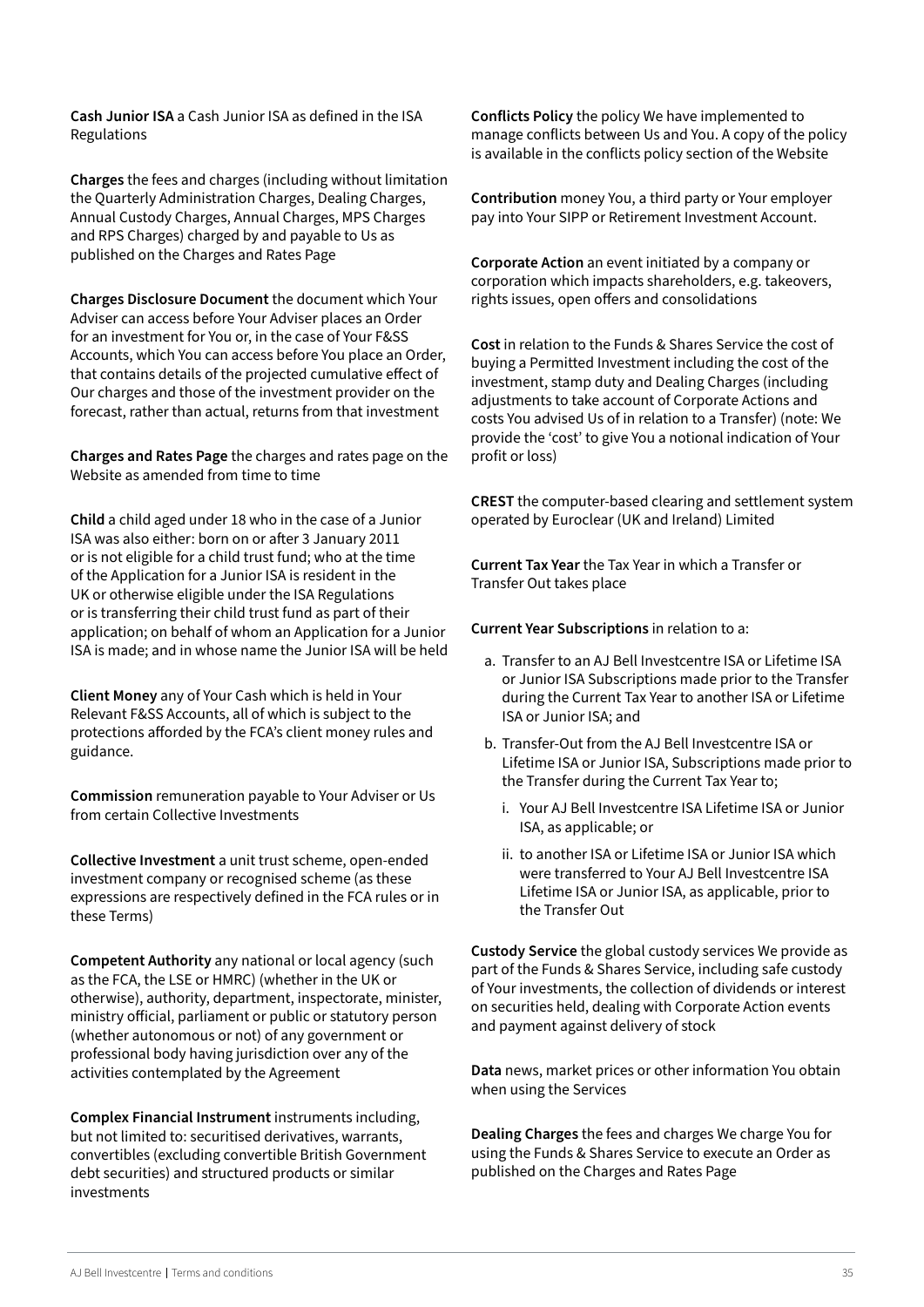**Declarations** the declarations set out in the Application form or on the Website or in these Terms in relation to the relevant Product, which You made in support of Your Application

**Discretionary Fund Management Agreement** the agreement in place between the Discretionary Fund Manager and You and/or Your Adviser

**Discretionary Fund Manager** the discretionary fund manager You have chosen (or may choose to use in the future) who provides Managed Portfolios within the Funds & Shares Service but who does not refer to You or Your Adviser in respect of all transactions

**Discretionary Investment Partner** an Investment Partner chosen by You or Your Adviser to invest Your SIPP funds on a discretionary basis

**Discretionary Investment Partner Option** the option set out in clause 9.1.3 for You or Your Adviser to select an Investment Partner to invest Your SIPP funds on a discretionary basis

**Execution-Only Partner** any third party firm which provides the Execution-Only Option from time to time

**Execution-Only Option** the option (as set out in clause 9.1.5) for You to use any execution-only dealing and fund supermarket service (excluding safe custody of investments) made available by (i) an Execution-Only Partner and/or (ii) by Us in relation to the F&SS XO Option, to invest all or part of Your Account funds

**FAQs** the frequently asked questions page on the Website which is available in the relevant Product section of the Customer area of the Website

**FCA** the Financial Conduct Authority which is situated at 12 Endeavour Square, London E20 1JN or its successor regulatory organisation

**FCA Rules** the rules of the FCA as set out in the FCA Handbook, subject to any related FCA waiver or modification as may apply from time to time

**FCA Handbook** the FCA handbook of rules and guidance available on the FCA website at https://www.handbook.fca. org.uk/handbook

**Forward-Priced Investment** a Collective Investment or any other type of investment which is priced at a price made available to Us in the future by the investment provider based on the next valuation point

**F&SS Accounts** a cash and dealing account We open for Your Retirement Investment Account or Your SIPP as one of the Investment Options for transactions effected via the Funds & Shares Service

**F&SS XO Account** a cash and dealing account We open for Your SIPP, ISA or General Investment Account for transactions effected by you via the F&SS XO Option

**F&SS XO Option** the option for You to use Our in-house Funds & Shares Service to invest your SIPP or ISA or General Investment Account funds on an executiononly basis. Section 3 sets out the additional terms and conditions applicable to this option

**Funds & Shares Service** (i) the execution-only dealing and fund supermarket service (including safe custody of investments) We provide as an Investment Option for SIPP Accounts and (ii) the execution-only dealing service for the Retirement Investment Account, ISA, Lifetime ISA, Junior ISA and General Investment Accounts. Section 2 sets out the additional terms and conditions applicable to this option

**General Investment Account** the investment dealing account We establish for You in accordance with the Agreement

**Government Withdrawal Charge** a charge which is imposed by HMRC on certain Withdrawals from a Lifetime ISA. For further details, please refer to the Lifetime ISA Key Features

**HMRC** HM Revenue & Customs

**Income Drawdown** drawdown pension or flexi-access drawdown as each of those terms is described in the SIPP Key Features and Retirement Investment Account Key Features.

**Information Document** the Key Investor Information Document (KIID) or Key Information Document (KID) or NURS Key Investor Information Document (NURS KII), as applicable depending on the regulatory status of the investment, which We make available via the Website to the person placing an Order before the Order is placed for an investment for You which, amongst other things, contains details of the investment provider's charges for that investment and is intended to enable a retail investor to fully understand the nature of the product in which they are investing. This document can also be accessed directly via the Website

**Intended Settlement Date** has the meaning given to it in clause 25.1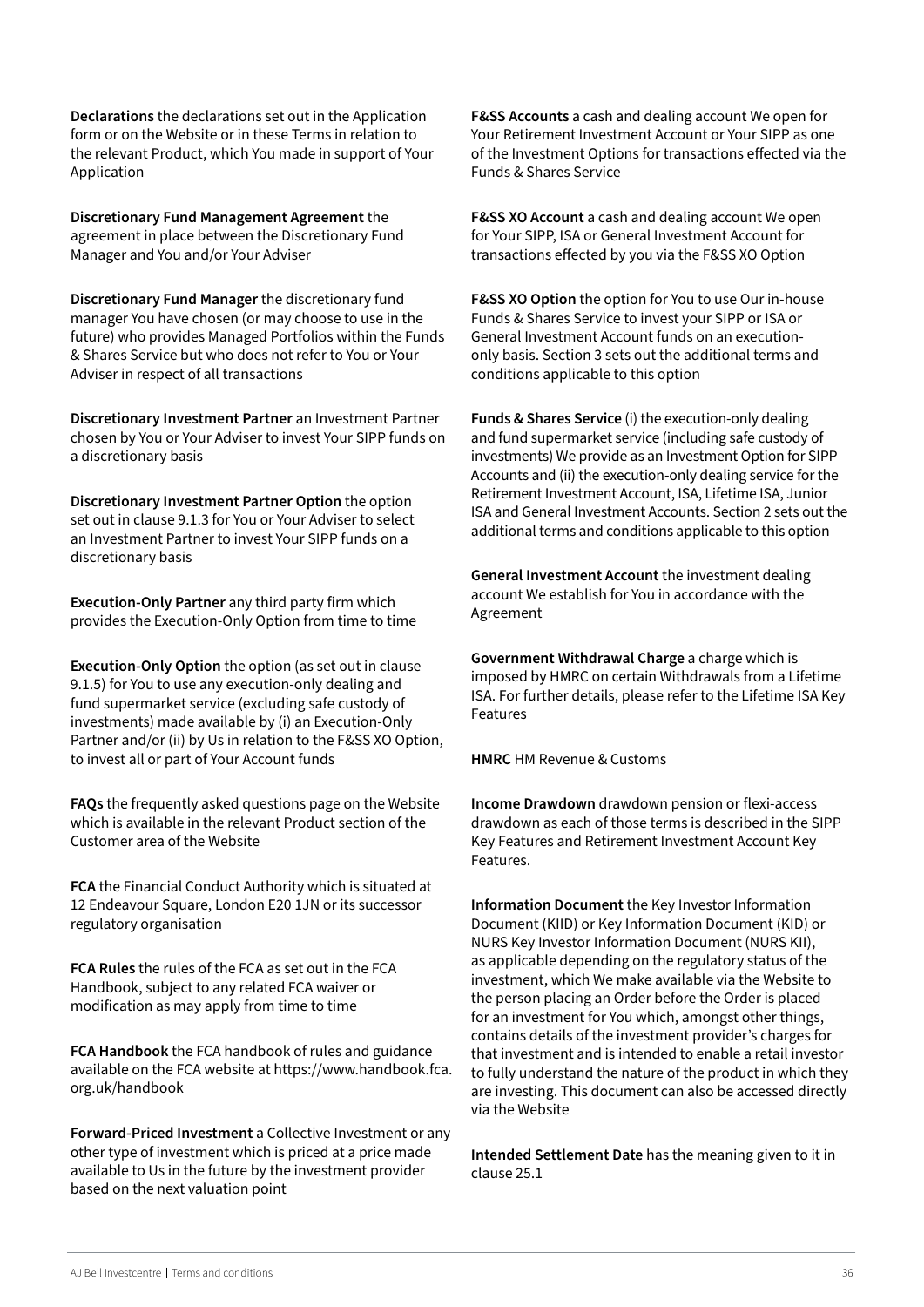**Investment Day** the day(s) (as specified on the Website) on which We process Your Regular Investment Order(s)

**Investment Manager** whichever of the:

- a. Investment Partner(s)
- b. Discretionary Investment Partner(s)
- c. Off-Panel Partner(s)
- d. Execution-Only Partner

**Investment Manager Account** a cash and dealing account opened by an Investment Manager for Your SIPP

**Investment Manager Custodian** a person appointed by an Investment Manager to provide safe custody and associated services in relation to any of Your SIPP investments that are held within an Investment Option other than the Funds & Shares Service

**Investment Options** the investment options made available by Us from time to time, which can be used to invest Your SIPP funds, currently being the:

- a. Funds & Shares Service
- b. Investment Partner Option
- c. Discretionary Investment Partner Option
- d. Off Panel Option
- e. Execution-Only Option

**Investment Partner** (i) Us, where You have chosen the Funds & Shares Service for Your Account; and/or (ii) the firm(s) You have chosen as Your Investment Manager (or may choose to use in the future) for Your SIPP from Our panel of Investment Partners, including those whose details are published on the Website from time to time

**Investment Partner Option** the option for Your Adviser to use an Investment Partner to invest Your SIPP funds

**IPO** a first sale of securities to the public by a company

**ISA** an Individual Savings Account as defined in the ISA Regulations

**ISA Manager** an ISA manager as defined in the ISA Regulations

**ISA Regulations** the Individual Savings Account Regulations 1998 (as amended from time to time)

**Joint Account** a General Investment Account which is applied for by more than one person, not being the trustees of a trust, and references to You/Your in these Terms in relation to a Joint Account will be deemed to refer to each of those persons individually and, where appropriate, to all of those persons acting collectively

**Junior ISA** a Junior Individual Savings Account as defined in the ISA Regulations

**Key Features** the key features of a SIPP and Retirement Investment Account or an ISA and Junior ISA or Lifetime ISA which are available in the relevant Product section of the Customer area of the Website

**Leveraged Financial Instrument** a financial instrument that has the potential of magnifying an investor's exposure to an underlying risk

**Lifetime ISA** a Lifetime Individual Savings Account as defined in the ISA Regulations

**Limit Order** an Order to buy or sell at a specified price or better

**Limited Company Account** a General Investment Account which is applied for by a limited company and references to You/Your in these Terms in relation to a Limited Company Account will be deemed to refer to the Nominated Contact for the company and the company, in accordance with clause 12.13

**Loss** losses, damages, liabilities, costs, fines, payments, claims, actions, proceedings and expenses

**LSE** the London Stock Exchange plc

**Managed Portfolio** a managed portfolio of investments created by Us or a third party (as applicable) and made available for use by certain Advisers

**Mandate** the investment objectives of each Managed Portfolio, as may be varied from time to time, including the desired risk and what asset classes will be included in each Managed Portfolio

**Market** the LSE and/or another regulated investment exchange as We determine

**Marketing Information** sales led messages which are not Service Information or Market News and Investment Information

**Market News and Investment Information** any investment or market news, insights and updates that We send to You at regular intervals

**Member** a person admitted to Membership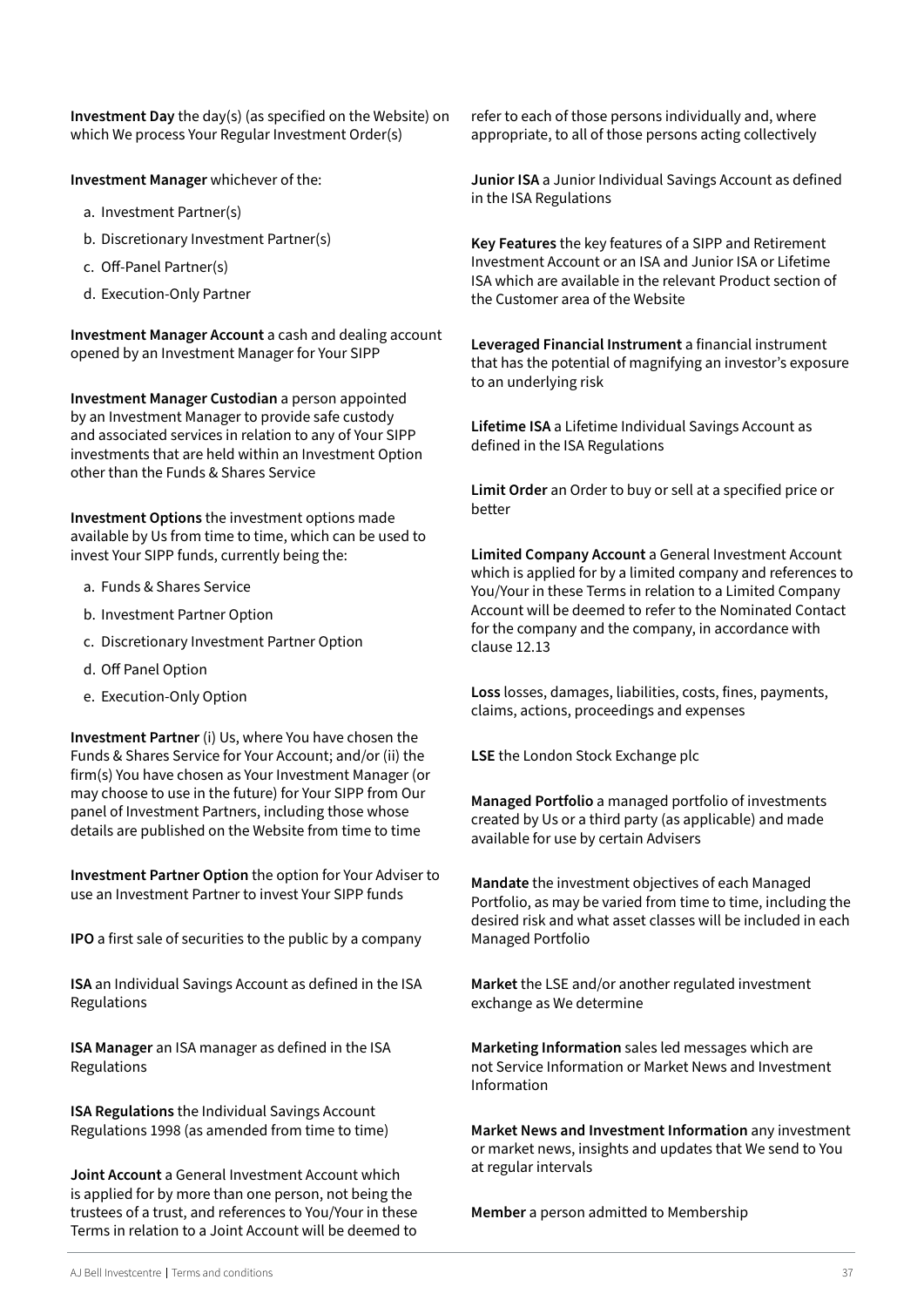#### **Membership** membership of the Scheme

**MPS** the Managed Portfolio Service We provide via the Funds & Shares Service as described in the MPS client guide, which is available in the MPS section of the Customer area of the Website

**MPS Charges** our charges for the MPS as set out on the Charges and Rates Page

**MPS Key Features** the key features and risks of the MPS as explained in the MPS client guide which is available in the MPS section of the Customer area of the Website

**Net Cash** cleared cash less any net debits on unsettled trades

**New Pension Provider** in the case of a Transfer-Out to:

- a. an UK registered pension scheme means a Pension Provider; or
- b. a QROPS means a QROPS provider

**Nominated Contact** a person who We have accepted as a

#### **Nominated Contact** for a:

- a. Trust Account and who is responsible for providing instructions to Us subject to clause 12.12; or
- b. Limited Company Account and who is responsible for providing instructions to Us subject to clause 12.13

**Nominee** Lawshare Nominees Limited or any other subsidiary or subsidiaries wholly owned by Us, which holds the legal title to the investments (except for Cash) held within the Funds & Shares Service

**Off-Panel Investments** the investments held on behalf of Your SIPP other than those held through the Panel Investment Manager Options offered by Our panel of Investment Partners

**Off-Panel Partner** an investment manager selected by You for Your SIPP other than from the Panel Investment Manager Options

**Off-Panel Option** the option (as set out in clause 9.1.4) to invest all or part of Your SIPP funds in an Off-Panel Investment with one or more of Our Off-Panel Partners

**Online Order** an Order placed online via the Website in relation to which an on-screen confirmation of the Order is received

**Order** an order to buy or sell investments within the Relevant F&SS Accounts and Buy Order and Sell Order will be interpreted accordingly

**Order Execution Policy** the policy We have implemented to manage the execution of Funds & Shares Service orders, which is available on the Website

**Panel Investment Manager Option(s)** the options (as set out in clause 9.1.2 and 9.1.3) to invest all or part of Your SIPP funds with one or more of Our panel of Investment Managers and Discretionary Fund Managers

**Payment** money You pay into Your ISA or Lifetime ISA or General Investment Account or that is paid on Your behalf into Your Junior ISA

**Pension Provider** the operator or administrator of a UKregistered pension scheme

**Permitted Investments** the range of investments We permit at Our discretion for Your Account (as specified in the Key Features for the relevant Product or in relation to a General Investment Account on the Website)

**Permitted Regular Investments** the range of investments We permit as Regular Investments within the Funds & Shares Service (as specified in the Key Features for the relevant Product or in relation to a General Investment Account on the Website)

**Personal Information** personal information relating to You and Your Account

**Pooled Bank Account** a general account in Our name in which the cash of one or more customers is held but which is designated in the Bank's records as being held in trust for those customers so that the Bank may not exercise a right of lien or set-off against any indebtedness that We may have to the Bank

**Pooled Investment Account** a general account in the name of the Nominee or an approved Third Party Custodian in which the investments of one or more customers within the Funds & Shares Service are held

**Pre-paid Investment** a Forward-Priced Investment which is subject to a pre-funding requirement imposed by the investment provider for which You place an Order to invest a specific cash amount and in relation to which We do not receive confirmation of the price from the investment provider until We receive the contract note from the investment provider after the Order has been executed by the investment provider (e.g. a structured product)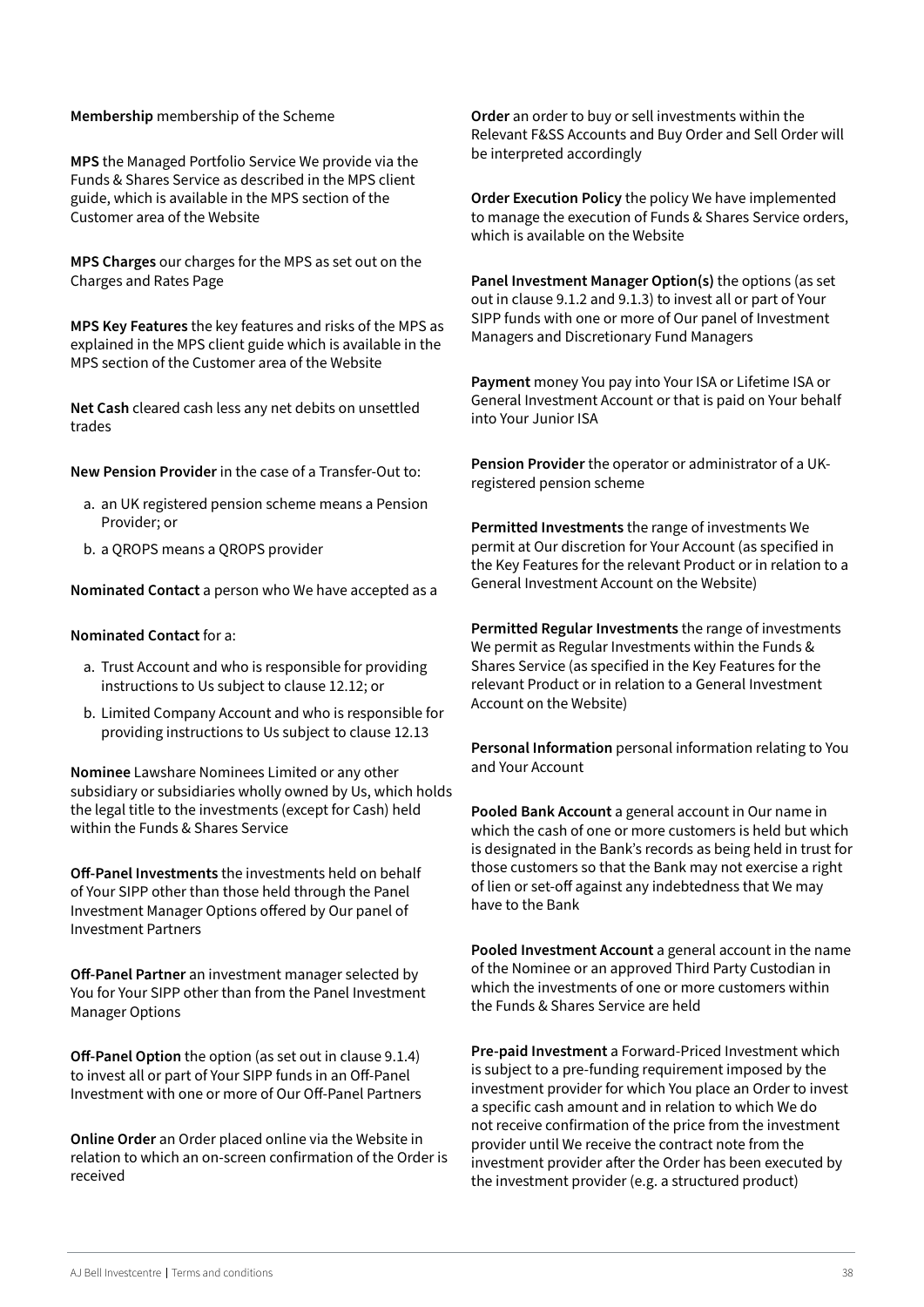**Previous Tax Year** any Tax Year prior to the Tax Year in which a Transfer or Transfer Out takes place

**Previous Year Subscriptions** in relation to a:

- a. Transfer into an AJ Bell Investcentre ISA, Subscriptions made to another ISA or Lifetime ISA or Junior ISA in Previous Tax Years;
- b. Transfer Out from the AJ Bell Investcentre ISA, Subscriptions to Your ISA, or Lifetime ISA or Junior ISA in Previous Tax Years

**Product** a SIPP or Retirement Investment Account or ISA or Lifetime ISA or Junior ISA or General Investment Account

**QROPS** a qualifying recognised overseas pension scheme that satisfies HMRC requirements

**QROPS** provider the operator or administrator of a QROPS

**Quarter** each quarter of the calendar year, namely 1 January–31 March, 1 April–30 June, 1 July–30 September and 1 October–31 December

**Quarterly Administration Charge** the charge due each Quarter (or part of a Quarter) in relation to the administration of Your SIPP as published on the on the Charges and Rates Page

**Registered Contact** a person, aged 18 or over who, in the case of a SIPP or Retirement Investment Account, is the legal guardian, parent or grandparent of the Child or, in the case of a Junior ISA, has parental responsibility for the Child, or (in the case of a Junior ISA, subject to the Child being aged 16 or over and Us accepting them as Registered Contact) the Child, and who in each case is responsible for providing instructions to Us

**Regular Investment** a stock or Collective Investment specified in the range of Permitted Regular Investments and available for investment on Investment Days via Your F&SS Accounts

**Regular Investment Default** has the meaning ascribed to it in clause 22.7

**Regular Investment Instruction** a standing instruction comprising one or more Regular Investment Orders

**Regular Investment Order** an Order for the purchase of a Regular Investment

**Regulatory Requirement** statutory and other rules, laws, regulations, instruments and provisions in force from time to time, including (without limitation) the rules, codes

of conduct, codes of practice, practice requirements and accreditation terms stipulated by any Competent Authority

**Relevant F&SS Accounts** in the case of the Funds & Shares Service:

- a. Investment Partner Option, Your SIPP F&SS Accounts; and
- b. Execution-Only Option, Your SIPP F&SS XO Account

**Retirement Investment Account** the pension account opened in respect of Your SIPP which allows You to effect transactions via the Funds & Shares Service

**Representative** a person to whom You have granted View-Only Access to Your Account in accordance with these Terms

**RPS** the Retirement Portfolio Service We provide via the Funds & Shares Service as described in the RPS client guide, which is available in the RPS section of the Customer area of the Website

**RPS Charges** our charges for the RPS as set out on the Charges and Rates Page

**RPS Key Features** the key features and risks of the RPS as explained in the RPS client guide which is available in the RPS section of the Customer area of the Website

**Scheme** the Sippdeal e-sipp

**Scheme Rules** the trust deed and rules (as amended from time to time), which govern the Scheme which are available on request from Your Adviser

**Secure Message** (as applicable):

- a. a message You or Your Adviser can send to or receive from Us in relation to Your Account or Your F&SS Accounts via the Website; or
- b. a message You can send to or receive from Us in relation to Your F&SS XO Account via the Website

**Service Information** any information that We consider that We need to send You in order to fully comply with regulatory and other Regulatory Requirements (including the obligation to treat customers fairly), including annual statements, details of statutory announcements, regulatory changes and other related information about Our services

**Services** any one or more of the Administration Services, the Custody Services and the Funds & Shares Services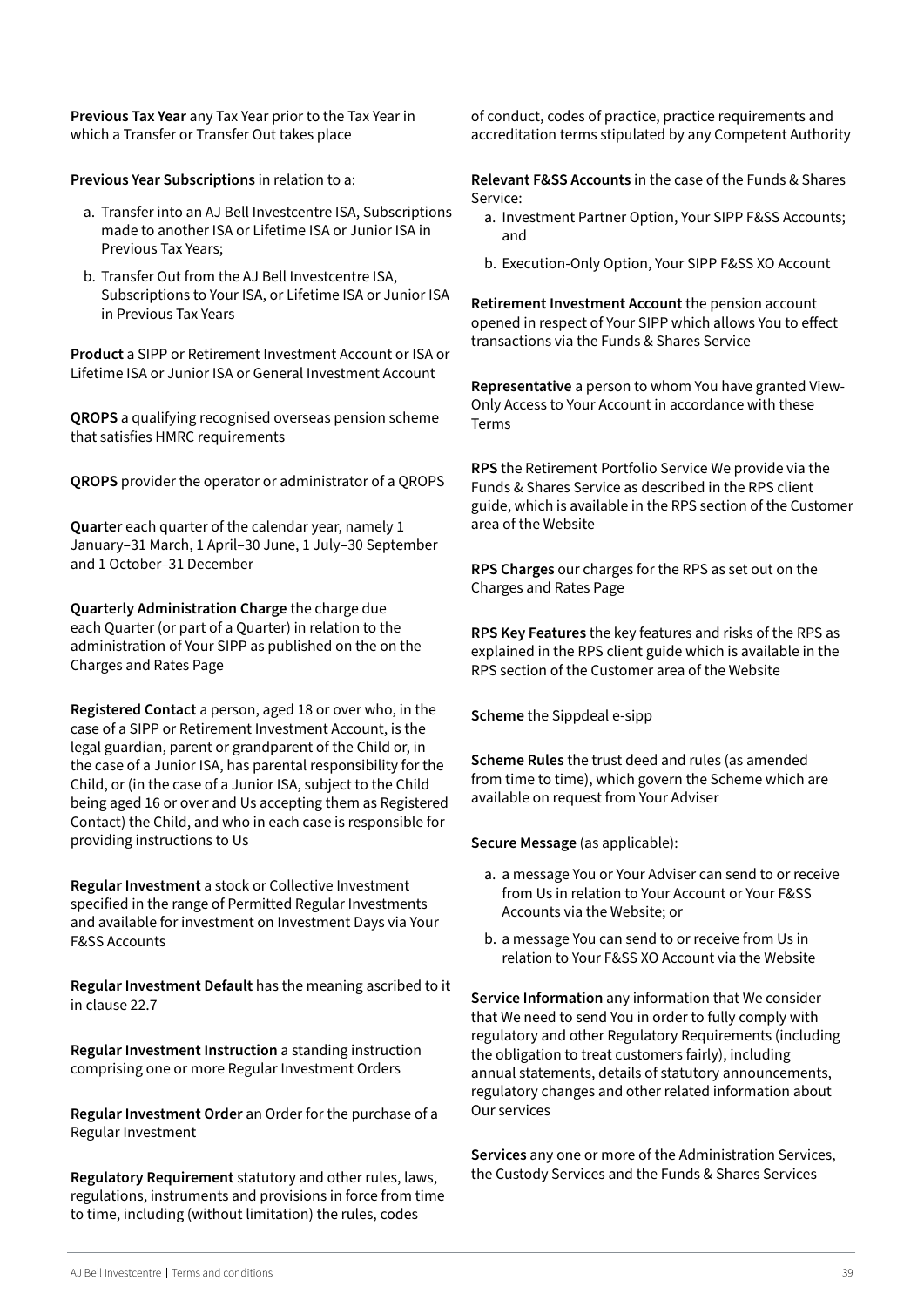**Settlement Failure** has the meaning given to it in clause 25.8

**SIPP** the Self-Invested Personal Pension arrangements established for You under the Scheme

**Sippdeal Trustees** Sippdeal Trustees Limited

**Stocks and Shares ISA** a Stocks and Shares ISA as defined in the ISA Regulations

**Stocks and Shares Junior ISA** a Stocks and Shares Junior ISA as defined in the ISA Regulations

**Stocks and Shares Lifetime ISA** a Stocks and Shares Lifetime ISA as defined in the ISA regulations

**Stop Loss Order** a Sell Order placed at a specified price limit and for a specified size the purpose of which is to limit loss caused by an adverse price movement

**Subscriptions** subscriptions to Your ISA or Lifetime ISA or Junior ISA, including investments and other proceeds (including income) representing those subscriptions

**Supplemental Trust Deed** the trust deed which is supplemental to, and set out in a schedule to, the Scheme Rules that You will be required to enter into before We allow Your SIPP to buy a commercial property

**Tax Year** 6 April to the following 5 April

**Telephone Order** any Order which is not an Online Order

**Terms** these terms and conditions

**Third-Party Charge** any charge by a Third-Party Service Provider (e.g. in holding global depositary receipts) which We incur in providing the Services

**Third-Party Custodian** a person We appoint to provide Custody Services in relation to any of Your investments that are held within the Funds & Shares Service

**Third-Party MPS** the Third-Party MPS service We provide via the Funds & Shares Service where you can select Managed Portfolios offered by a Discretionary Fund Manager to invest funds in Your Account, as described in the MPS client guide, which is available in the MPS section of the Customer area of the Website

**Third-Party MPS Charges** the charges payable to a Discretionary Fund Manager from Your Account and/or F&SS Accounts (plus VAT if applicable) for Your use of the Managed Portfolios offered by that Discretionary Fund Manager and made available via the Third-Party MPS, as notified to You and to Us by Your Adviser

**Third-Party Service Provider** any person providing services to Us or Your Adviser

**Transfer:** the transfer in relation to:

- a. Your SIPP or Retirement Investment Account of benefits to the Scheme from a Pension Provider; or
- b. to Your ISA or Junior ISA of cash or investments from another ISA or Junior ISA or Child Trust Fund; or
- c. Your Lifetime ISA, of cash or investments from another Lifetime ISA; or
- d. Your General Investment Account of cash or investments from another dealing account or investments from You personally

#### **Transfer-Out** the transfer:

- a. of the value of all or part of Your SIPP or Retirement Investment Account to a New Pension Provider; or
- b. subject in any event to the provisions of clause 8 and (where relevant) the ISA Regulations) of all of Your ISA or Lifetime ISA or Junior ISA or the cash or investments in Your ISA or Lifetime ISA or Junior ISA (subject to the receiving Account Manager being able to be hold the investments to be transferred) to another Account
- c. of all or part of the cash or investments in Your General Investment Account to another broker, and "Transferring out" will be interpreted accordingly

**Transfer-Out Charge** the charges as published on the Charges and Rates Page We charge You in relation to a Transfer-Out of the relevant Product

**Trust Account** a General Investment Account which is applied for by one, or more, trustee(s) of a trust and references to You/Your in these Terms in relation to a Trust Account will, unless the context requires otherwise, be deemed to refer to the Nominated Contact for the trustee, or trustees, who is nominated at the time of the Application or subsequently notified to Us by the trustees in writing in accordance with these Terms

**Two-Phase Order** a portfolio switch, ad hoc rebalance or scheduled rebalance comprising the sale and purchase of investments